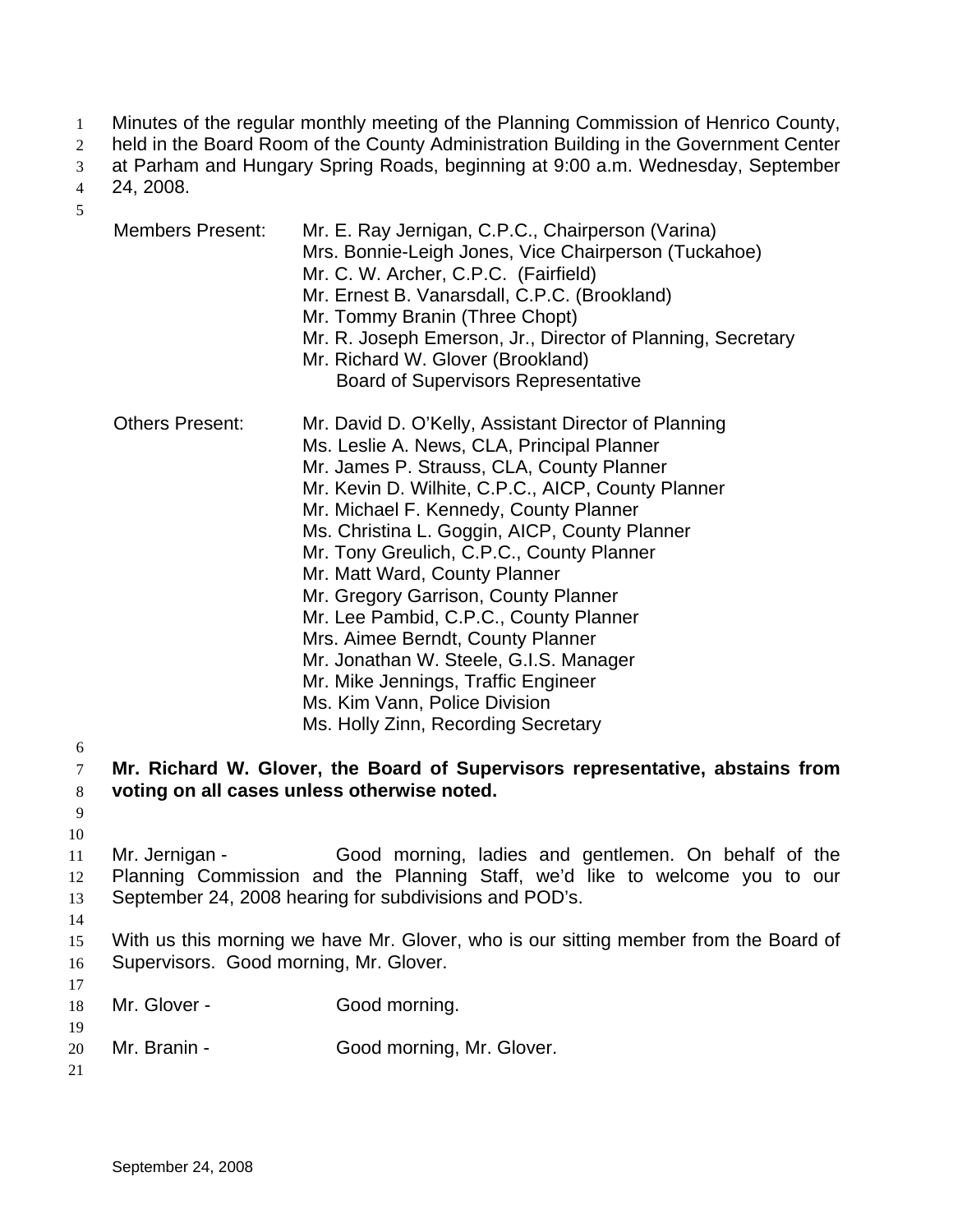Mr. Jernigan - We also have a new member to staff, Holly Zinn. Holly, would you stand up, please? Welcome. You are standing up. Okay. Welcome aboard. Glad to have you with us. 22 23 24 25 26 27 28 29 30 31 32 33 34 35 36 37 38 39 40 41 42 43 44 45 46 47 48 49 50 51 52 53 54 55 56 57 58 All right. At this time, I will turn the meeting over to Mr. Emerson, our secretary. Mr. Emerson - Thank you, Mr. Chairman. The first item on your agenda today is the request for deferrals and withdrawals, and those will be presented by Ms. Leslie News. Ms. News - The Yes, sir. Good morning Mr. Chairman, members of the Commission. Mr. Jernigan - Good morning, Ms. News. Mr. Vanarsdall - Good morning. Ms. News - We have four requests for deferrals and withdrawals that staff is aware of. The first item is found on page 11 of your agenda and is located in the Varina District. This is POD-52-08 (or POD-34-08 revised), Audubon North. The applicant has requested a deferral to the October 22, 2008 meeting. **PLAN OF DEVELOPMENT** *(Deferred from the July 23, 2008 Meeting)*  POD-52-08 Audubon North – Oakleys Lane and I-64 (POD-34-08 Rev.) **Resource International, Ltd. for The Tetra Companies, LLC:** Request for approval of a plan of development, as required by Chapter 24, Section 24-106 of the Henrico County Code, to construct a one-story, 5,000 square foot office building. The 9.46-acre site is located on the southwest corner at the intersection of Oakleys Lane and I-64 on part of parcel 817-717-4199. The zoning is M-1C, Light Industrial District (Conditional) and ASO, Airport Safety Overlay District. County water and sewer. **(Varina)**  Mr. Jernigan - Is there any opposition to the deferral of POD-52-08, Audubon North (POD-34-08 Rev.)? There is no opposition. With that, I will move for deferral of POD-52-08, Audubon North (POD-34-08 Rev.), to October 22, 2008, by request of the applicant. Mr. Vanarsdall - Second. Mr. Jernigan - Motion by Mr. Jernigan, seconded by Mr. Vanarsdall. All in favor say aye. All opposed say no. The ayes have it; the motion passes. At the request of the applicant, the Planning Commission deferred POD-52-08, Audubon North (POD-34-08 Rev.), to its October 22, 2008 meeting.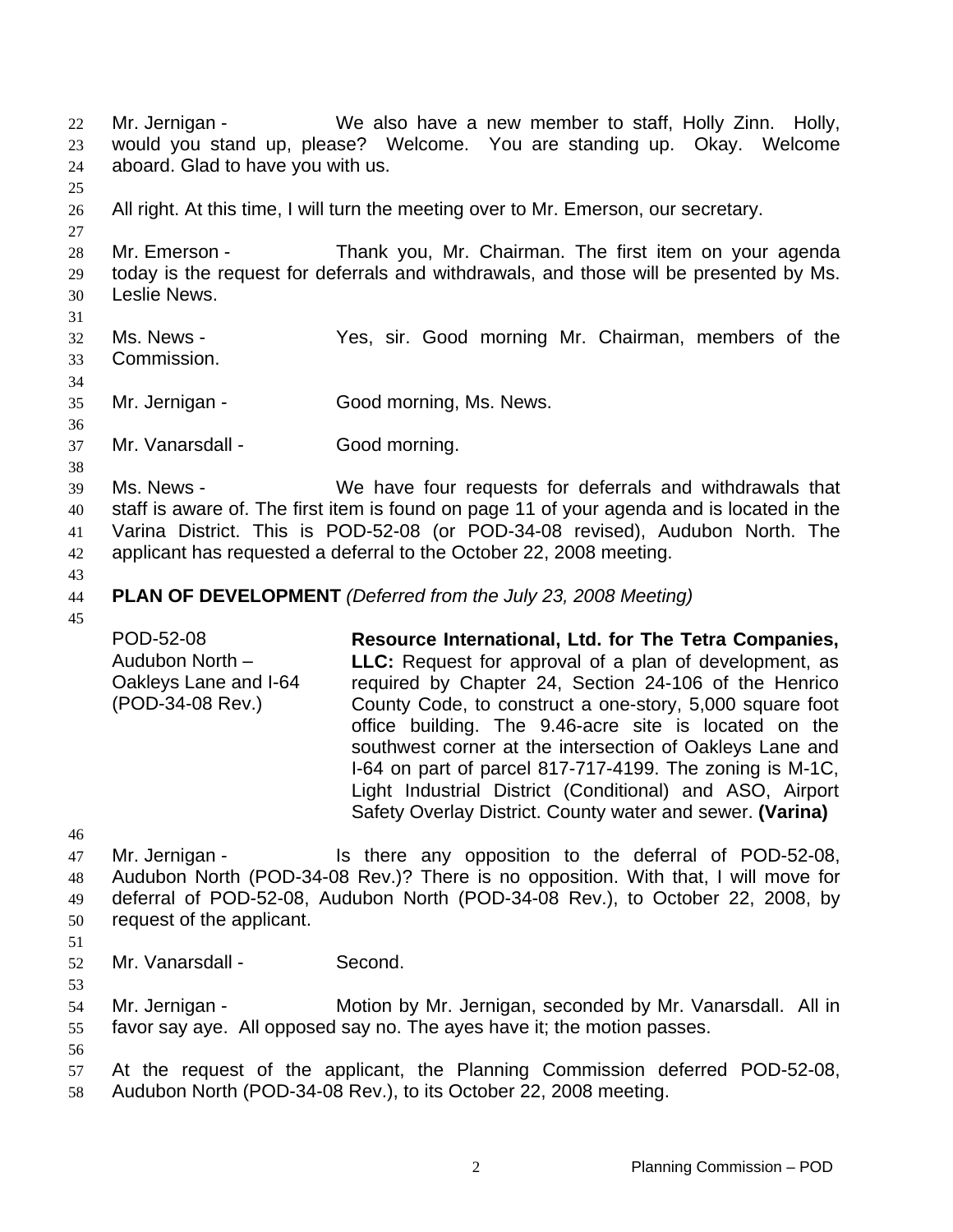Ms. News - The next item is on page 13 of your agenda and is located in the Three Chopt District. This is POD-41-07, Pouncey Place Phase I. The applicant is requesting a deferral to the December 17, 2008 meeting. 59 60 61

62

#### 63 **PLAN OF DEVELOPMENT** *(Deferred from the June 25, 2008 Meeting)*

64

POD-41-07 Pouncey Place Phase I – Twin Hickory Lake Dr. and Pouncey Tract Rd. (POD-57-86 Rev.) **Bay Design Group, P.C. for Pouncey Place, LLC:**  Request for approval of a plan of development, as required by Chapter 24, Section 24-106 of the Henrico County Code, to construct a shopping center with two, one-story buildings for a total of 27,630 sq. feet. The 5.25-acre site is part of a 10.10-acre parcel and is located on the southeast corner of Pouncey Tract Road (State Route 271) and Twin Hickory Lake Drive on parcel 740-765- 2150. The zoning is B-2C, Business District (Conditional) and WBSO, West Broad Street Overlay District. County water and sewer. **(Three Chopt)** 

65

72

74

77

66 67 Mr. Jernigan - Is there any opposition to the deferral of POD-41-07, Pouncey Place Phase I (POD-57-86 Rev.)? There is no opposition.

68 69 70 71 Mr. Branin - **Mr. Chairman, I'd like to move that POD-41-07, Pouncey** Place Phase I (POD-57-86 Rev.), be deferred to the December 17, 2008 meeting, per the applicant's request.

73 Mr. Vanarsdall - Second.

75 76 Mr. Jernigan - **Motion by Mr. Branin, seconded by Mr. Vanarsdall.** All in favor say aye. All opposed say no. The ayes have it; the motion passes.

78 79 At the request of the applicant, the Planning Commission deferred POD-41-07, Pouncey Place Phase I (POD-57-86 Rev.), to its December 17, 2008 meeting.

80

81 82 83 Ms. News - The Mext on page 16 of your agenda and located in the Tuckahoe District is POD-68-07, The Shire @ Pump and Church. The applicant is requesting a deferral to the November 19, 2008 meeting.

- 84
- 85
- 86 87
- 88
- 89
- 90

- 92
- 93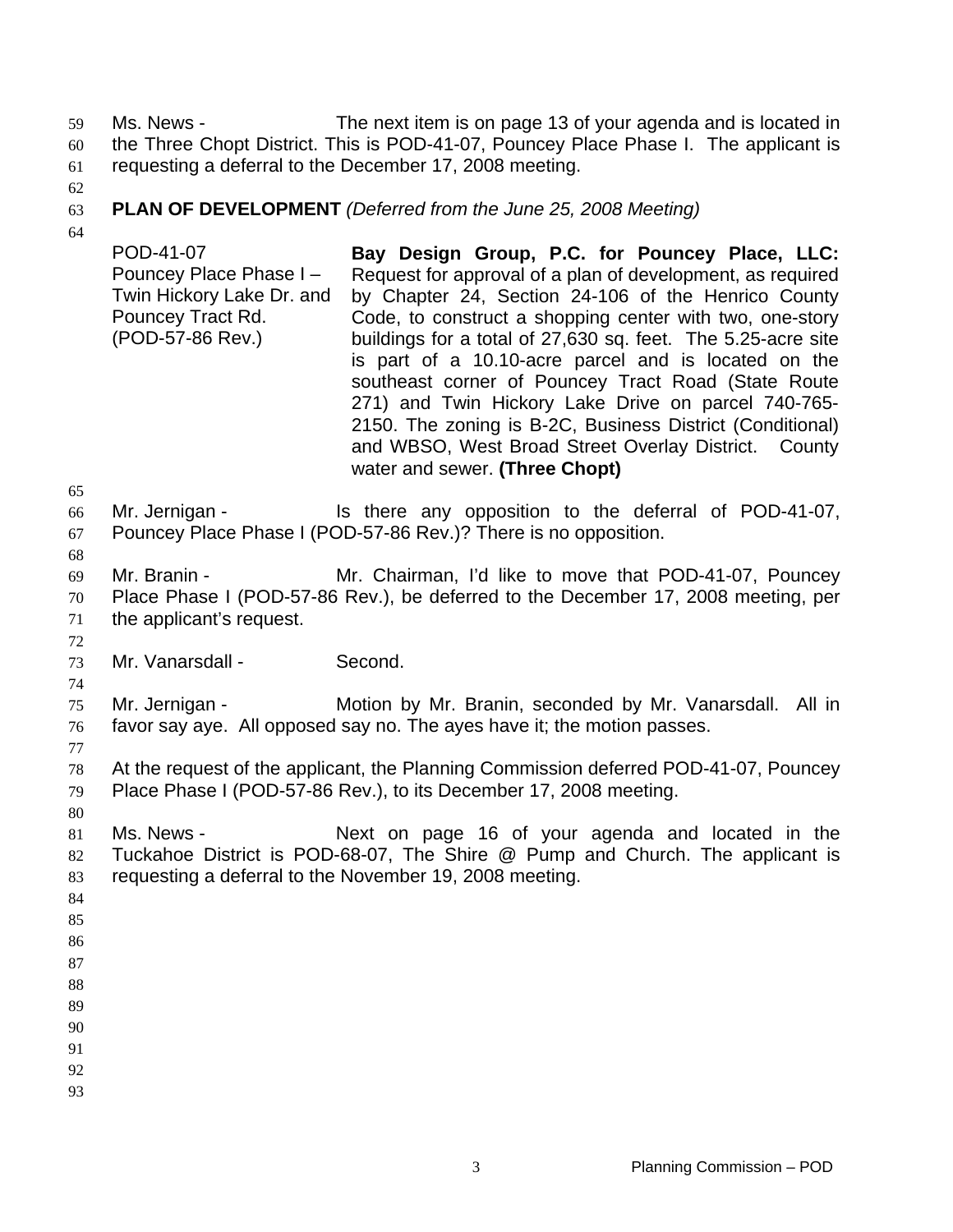#### **PLAN OF DEVELOPMENT & MASTER PLAN** *(Deferred from the July 23, 2008*  94

#### *Meeting)*  95

|                   | ٠                |
|-------------------|------------------|
|                   |                  |
| ×                 | ٦                |
| ×                 |                  |
|                   |                  |
| ٦<br>I<br>۰.<br>٠ | ı<br>٠<br>×<br>٠ |

| Y0                                                                        | POD-68-07<br>The Shire @ Pump and<br>Church - Church Road<br>and Pump Road | Kimley Horn for Kevin McFadden and The Rebkee<br><b>Company:</b> Request for approval of a plan of development<br>and master plan as required by Chapter 24, Section 24-<br>106 of the Henrico County Code, to construct five, one-<br>story retail buildings (Buildings 1-5) totaling 50,480 square<br>feet and a master plan for a future one-story retail building<br>(Building 6) totaling 12,900 square feet. The 21-acre site is<br>located at the southwest corner of the intersection of Pump<br>and Church Roads on parcels 739-754-7156 and 739-753-<br>1396. The zoning is B-2C, Business District (Conditional),<br>C-1C, Conservation District,<br>RTHC, Residential<br>Townhouse District (Conditional) and R-3AC, One-Family<br>Residence District (Conditional), B-3, Business District and<br>R-5A, General Residence District. County water and<br>sewer. (Tuckahoe) |
|---------------------------------------------------------------------------|----------------------------------------------------------------------------|----------------------------------------------------------------------------------------------------------------------------------------------------------------------------------------------------------------------------------------------------------------------------------------------------------------------------------------------------------------------------------------------------------------------------------------------------------------------------------------------------------------------------------------------------------------------------------------------------------------------------------------------------------------------------------------------------------------------------------------------------------------------------------------------------------------------------------------------------------------------------------------|
| 97<br>98<br>99                                                            | Mr. Jernigan -                                                             | Is there any opposition to the deferral of POD-68-07, The<br>Shire @ Pump and Church? There is no opposition, Mrs. Jones.                                                                                                                                                                                                                                                                                                                                                                                                                                                                                                                                                                                                                                                                                                                                                              |
| 100<br>101<br>102                                                         | Mrs. Jones -                                                               | I move deferral of POD-68-07, The Shire @ Pump and<br>Church, to the November 19, 2008 meeting, per the applicant's request.                                                                                                                                                                                                                                                                                                                                                                                                                                                                                                                                                                                                                                                                                                                                                           |
| 103<br>104                                                                | Mr. Vanarsdall -                                                           | Second.                                                                                                                                                                                                                                                                                                                                                                                                                                                                                                                                                                                                                                                                                                                                                                                                                                                                                |
| 105<br>106<br>$107\,$                                                     | Mr. Jernigan -                                                             | Motion by Mrs. Jones, seconded by Mr. Vanarsdall. All in<br>favor say aye. All opposed say no. The ayes have it; the motion passes.                                                                                                                                                                                                                                                                                                                                                                                                                                                                                                                                                                                                                                                                                                                                                    |
| 108<br>109<br>110                                                         |                                                                            | At the request of the applicant, the Planning Commission deferred POD-68-07, The<br>Shire @ Pump and Church, to its November 19, 2008 meeting.                                                                                                                                                                                                                                                                                                                                                                                                                                                                                                                                                                                                                                                                                                                                         |
| 111<br>112<br>113<br>114<br>115<br>116<br>117<br>118<br>119<br>120<br>121 | Ms. News -                                                                 | The final item is on page 28 of your agenda and is located in<br>the Three Chopt District. This is POD-56-08, Mayland Medical Center. The applicant is<br>requesting a deferral to the November 19, 2008 meeting.                                                                                                                                                                                                                                                                                                                                                                                                                                                                                                                                                                                                                                                                      |
| 122<br>123<br>124                                                         |                                                                            |                                                                                                                                                                                                                                                                                                                                                                                                                                                                                                                                                                                                                                                                                                                                                                                                                                                                                        |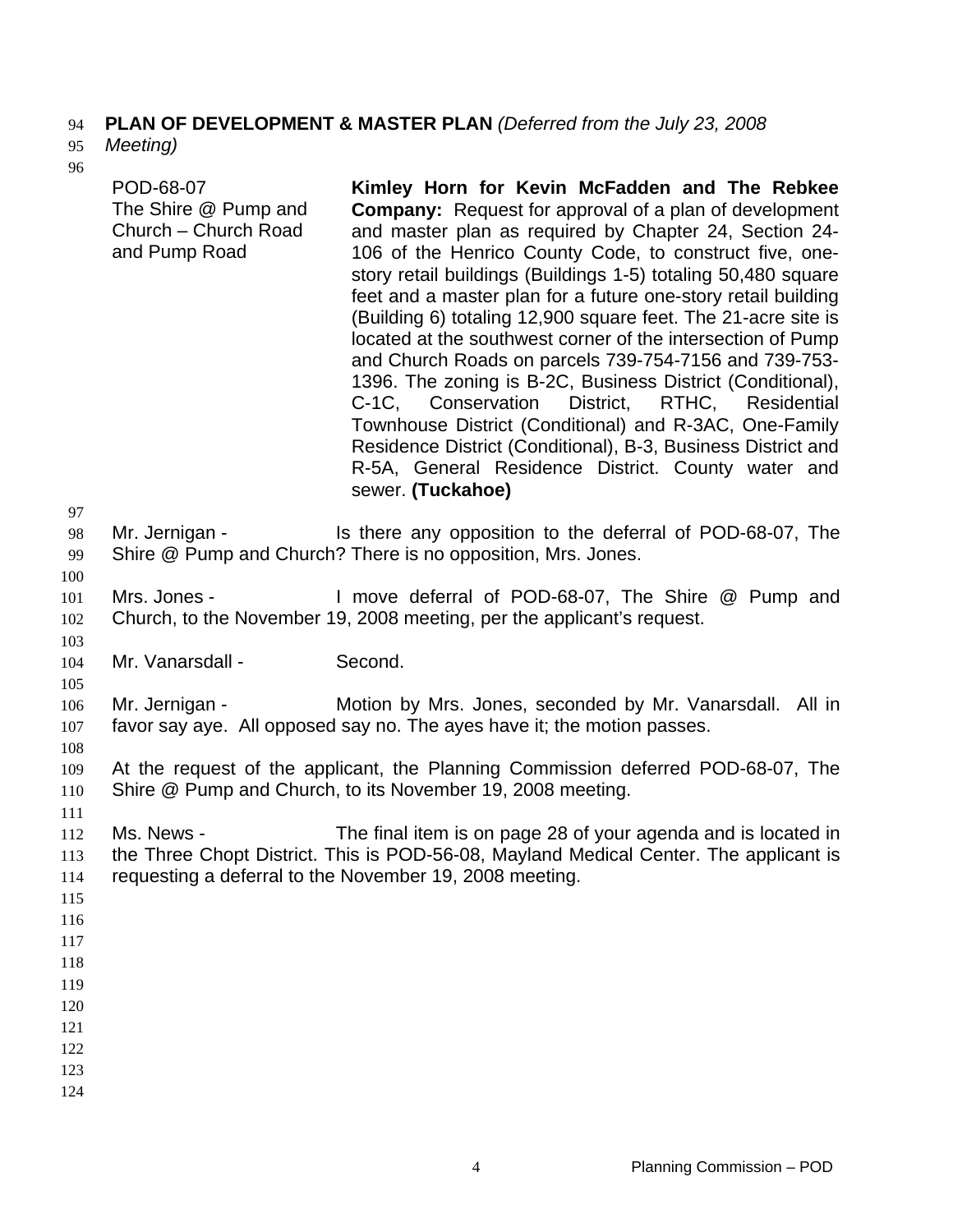### 125 **PLAN OF DEVELOPMENT AND TRANSITIONAL BUFFER DEVIATION**  126

|                                                      | POD-56-08<br>Mayland Medical Center -<br>Mayland Ct. | Potts, Minter & Associates, P.C. for Commonwealth<br>Foundation for Cancer Research and Tropoli, Inc.:<br>Request for approval of a plan of development and<br>transitional buffer deviation, as required by Chapter 24,<br>Sections 24-106 and 24-106.2 of the Henrico County<br>Code, to construct a one-story, 15,400 square foot medical<br>office building and a two-story, 24,025 square foot medical<br>office building. The transitional buffer deviation request is<br>to reduce the width of the transitional buffer along the<br>southeast and part of the northeast property lines. The<br>3.60-acre site is located along the east line of Mayland Ct.,<br>approximately 375 feet south of Mayland Dr. on parcel<br>752-757-8824. The zoning is M-1C, Light Industrial District<br>(Conditional). County water and sewer. (Three Chopt) |
|------------------------------------------------------|------------------------------------------------------|------------------------------------------------------------------------------------------------------------------------------------------------------------------------------------------------------------------------------------------------------------------------------------------------------------------------------------------------------------------------------------------------------------------------------------------------------------------------------------------------------------------------------------------------------------------------------------------------------------------------------------------------------------------------------------------------------------------------------------------------------------------------------------------------------------------------------------------------------|
| 127<br>128<br>129                                    | Mr. Jernigan -                                       | Is there any opposition to the deferral of POD-56-08,<br>Mayland Medical Center? No opposition, Mr. Branin.                                                                                                                                                                                                                                                                                                                                                                                                                                                                                                                                                                                                                                                                                                                                          |
| 130<br>131<br>132<br>133<br>134                      | Mr. Branin -<br>applicant's request.                 | Thank you, Mr. Chairman. Mr. Chairman, I'd like to move<br>that POD-56-08, Mayland Medical Center, be deferred to November 19, 2008, per the                                                                                                                                                                                                                                                                                                                                                                                                                                                                                                                                                                                                                                                                                                         |
| 135<br>136                                           | Mr. Vanarsdall -                                     | Second.                                                                                                                                                                                                                                                                                                                                                                                                                                                                                                                                                                                                                                                                                                                                                                                                                                              |
| 137<br>138                                           | Mr. Jernigan -                                       | Motion by Mr. Branin, seconded by Mr. Vanarsdall. All in<br>favor say aye. All opposed say no. The ayes have it; the motion passes.                                                                                                                                                                                                                                                                                                                                                                                                                                                                                                                                                                                                                                                                                                                  |
| 139<br>140<br>141                                    | Medical Center to its November 19, 2008 meeting.     | At the request of the applicant, the Planning Commission deferred POD-56-08, Mayland                                                                                                                                                                                                                                                                                                                                                                                                                                                                                                                                                                                                                                                                                                                                                                 |
| 142<br>143<br>144                                    | Ms. News -                                           | Staff is not aware of any further requests.                                                                                                                                                                                                                                                                                                                                                                                                                                                                                                                                                                                                                                                                                                                                                                                                          |
| 145<br>146<br>147<br>148<br>149<br>150<br>151<br>152 | Mr. Vanarsdall -<br>Rents?                           | I have one, Ms. News. Is anyone here representing Aaron                                                                                                                                                                                                                                                                                                                                                                                                                                                                                                                                                                                                                                                                                                                                                                                              |
| 153<br>154                                           |                                                      |                                                                                                                                                                                                                                                                                                                                                                                                                                                                                                                                                                                                                                                                                                                                                                                                                                                      |
| 155<br>156                                           | <b>TRANSFER OF APPROVAL</b>                          |                                                                                                                                                                                                                                                                                                                                                                                                                                                                                                                                                                                                                                                                                                                                                                                                                                                      |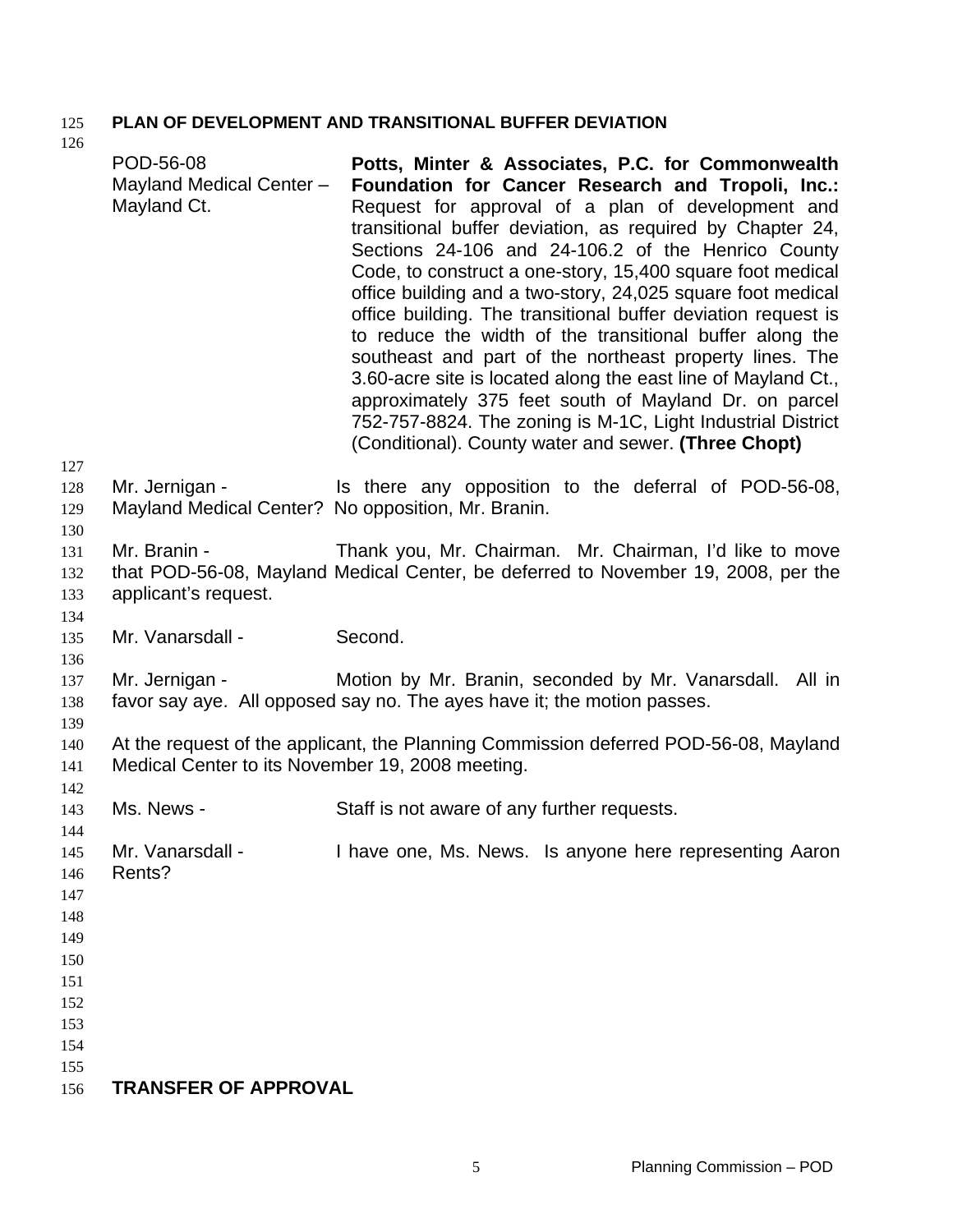|                                                                           | POD-124-87<br><b>Aaron Rents</b><br>(Formerly La-Z-Boy<br>Furniture)<br>W. Broad St | Tom Greene for Aaron Rents, Inc.: Request for transfer<br>of approval as required by Chapter 24, Section 24-106 of<br>the Henrico County Code from Eugene R. Slayden, Jr.,<br>Jack D. Downing, and LZB Furniture Galleries to Aaron<br>Rents, Inc. The 0.89-acre site is located on the east line of<br>W. Broad St. (U.S. Route 250), approximately 600 feet<br>north of Bethlehem Road on parcel 766-749-4004. The<br>zoning is B-3, Business District. County water and sewer.<br>(Brookland)                                                                                                                |
|---------------------------------------------------------------------------|-------------------------------------------------------------------------------------|-----------------------------------------------------------------------------------------------------------------------------------------------------------------------------------------------------------------------------------------------------------------------------------------------------------------------------------------------------------------------------------------------------------------------------------------------------------------------------------------------------------------------------------------------------------------------------------------------------------------|
| 158<br>159<br>160<br>161                                                  | Mr. Vanarsdall -<br>Commission.                                                     | I move that POD-124-87, Aaron Rents (Formerly La-Z-Boy<br>Furniture), be deferred to the October 22, 2008 meeting, at the request of the                                                                                                                                                                                                                                                                                                                                                                                                                                                                        |
| 162<br>163<br>164                                                         | Mr. Archer -                                                                        | Second.                                                                                                                                                                                                                                                                                                                                                                                                                                                                                                                                                                                                         |
| 165<br>166                                                                | Ms. News -                                                                          | It's on page 4 of your agenda.                                                                                                                                                                                                                                                                                                                                                                                                                                                                                                                                                                                  |
| 167<br>168                                                                | Mr. Jernigan -                                                                      | All right, do we have a second?                                                                                                                                                                                                                                                                                                                                                                                                                                                                                                                                                                                 |
| 169<br>170                                                                | Mr. Branin -                                                                        | Second.                                                                                                                                                                                                                                                                                                                                                                                                                                                                                                                                                                                                         |
| 171<br>172                                                                | Mr. Archer -                                                                        | Yes, I seconded it.                                                                                                                                                                                                                                                                                                                                                                                                                                                                                                                                                                                             |
| 173<br>174<br>175                                                         | Mr. Jernigan -                                                                      | Motion by Mr. Vanarsdall, seconded by Mr. Archer. All in<br>favor say aye. All opposed say no. The ayes have it; the motion passes.                                                                                                                                                                                                                                                                                                                                                                                                                                                                             |
| 176<br>177<br>178                                                         |                                                                                     | At the request of the Commission, the Planning Commission deferred Aaron Rents<br>(Formerly La-Z-Boy Furniture), to its October 22, 2008 meeting.                                                                                                                                                                                                                                                                                                                                                                                                                                                               |
| 179<br>180<br>181                                                         | Mr. Emerson -                                                                       | Mr. Chairman, that takes you to the next item on your<br>agenda, which is the expedited agenda. That will be presented by Ms. News as well.                                                                                                                                                                                                                                                                                                                                                                                                                                                                     |
| 182<br>183<br>184<br>185<br>186<br>187<br>188<br>189<br>190<br>191<br>192 | Ms. News -<br>recommend approval.                                                   | Yes, sir. We have nine items on our expedited agenda this<br>morning. The first item is on page 3 of your agenda and is located in the Brookland<br>District. This is a transfer of approval for POD-86-75, Little Caesars Pizza in the Laurel<br>Park Shopping Center. There is an addendum item on page 1 of your addendum. The<br>addendum indicates several of the inspection items that were originally identified have<br>already been addressed, and the applicant has agreed to touch up some painting on the<br>building. There is a revised condition #1 reflecting this current situation. Staff can |
| 193                                                                       | <b>TRANSFER OF APPROVAL</b>                                                         |                                                                                                                                                                                                                                                                                                                                                                                                                                                                                                                                                                                                                 |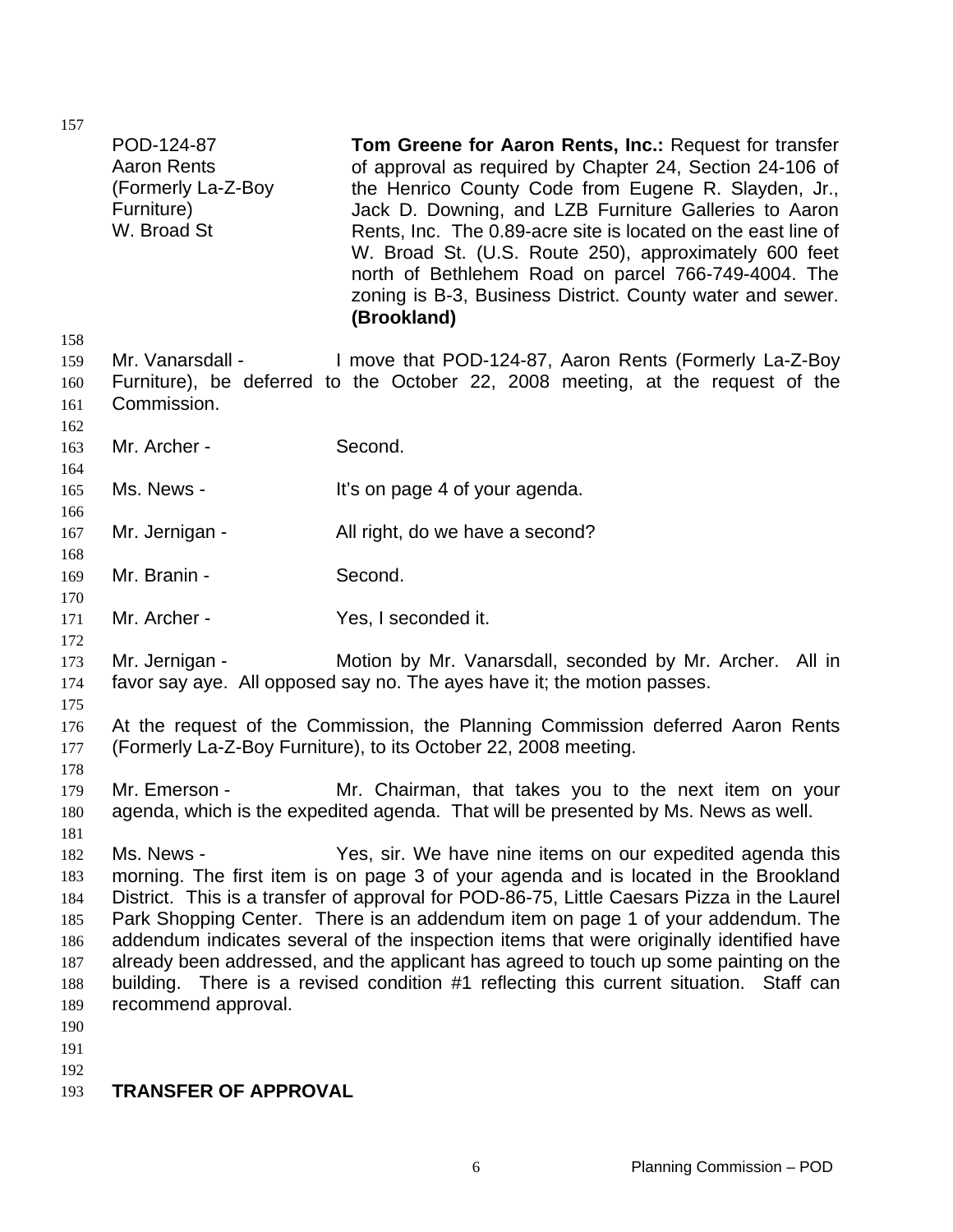| 195                                                  | POD-86-75<br><b>Little Caesars Pizza</b><br>(Formerly 7-11) - Laurel<br>Park Shopping Center -<br>9514 Woodman Rd.                                                                                                                                                                                                                                                                                                                                                                                                                                                          | Robert C. Perry, Jr. for JD Properties, Ltd. Partnership:<br>Request for transfer of approval as required by Chapter<br>24, Section 24-106 of the Henrico County Code from the<br>Southland Corporation to JD Properties, Ltd. Partnership.<br>The 0.722-acre site is located on the west line of<br>Woodman Rd., approximately 240 feet north of Hungary<br>Rd. on parcel 773-759-9426. The zoning is B-2C District<br>(Conditional). County water and sewer. (Brookland) |  |  |  |
|------------------------------------------------------|-----------------------------------------------------------------------------------------------------------------------------------------------------------------------------------------------------------------------------------------------------------------------------------------------------------------------------------------------------------------------------------------------------------------------------------------------------------------------------------------------------------------------------------------------------------------------------|----------------------------------------------------------------------------------------------------------------------------------------------------------------------------------------------------------------------------------------------------------------------------------------------------------------------------------------------------------------------------------------------------------------------------------------------------------------------------|--|--|--|
| 196<br>197<br>198                                    | Mr. Jernigan -                                                                                                                                                                                                                                                                                                                                                                                                                                                                                                                                                              | Is there any opposition to transfer of approval POD-86-75,<br>Little Caesars Pizza (Formerly 7-11)? There is no opposition.                                                                                                                                                                                                                                                                                                                                                |  |  |  |
| 199<br>200<br>201<br>202<br>203<br>204<br>205<br>206 | Mr. Vanarsdall -<br>I move that transfer of approval POD-86-75, Little Caesars<br>Pizza (Formerly 7-11), be approved with the revision on the addendum, which is #1.<br>We have also identified the deficiencies, but I want to be more specific on a couple of<br>them. I want to scrape off the rust and repaint the back door; and paint the electrical<br>boxes, the conduit, and the drainpipe on the brick. It doesn't have to match the brick,<br>but it needs to be a brick color. I've talked to Mr. Jennings, and they're working on the<br>stop sign. That's it. |                                                                                                                                                                                                                                                                                                                                                                                                                                                                            |  |  |  |
| 207                                                  | Mr. Branin -                                                                                                                                                                                                                                                                                                                                                                                                                                                                                                                                                                | Second.                                                                                                                                                                                                                                                                                                                                                                                                                                                                    |  |  |  |
| 208<br>209<br>210                                    | Mr. Jernigan -                                                                                                                                                                                                                                                                                                                                                                                                                                                                                                                                                              | Motion by Mr. Vanarsdall, seconded by Mr. Branin. All in<br>favor say aye. All opposed say no. The ayes have it; the motion passes.                                                                                                                                                                                                                                                                                                                                        |  |  |  |
| 211<br>212<br>213<br>214<br>215                      | the following additional condition:                                                                                                                                                                                                                                                                                                                                                                                                                                                                                                                                         | The Planning Commission approved the transfer of approval request for POD-86-75,<br>Little Caesars Pizza (Formerly 7-11), from the Southland Corporation to JD Properties,<br>Ltd. Partnership, subject to the standard and added conditions previously approved and                                                                                                                                                                                                       |  |  |  |
| 216<br>217<br>218<br>219<br>220                      | $\ddot{\ }$<br>by October 31, 2008.                                                                                                                                                                                                                                                                                                                                                                                                                                                                                                                                         | A bond shall be posted to cover the site deficiencies as identified in the<br>inspection report, dated June 2, 2008, and such deficiencies shall be corrected                                                                                                                                                                                                                                                                                                              |  |  |  |
| 221<br>222<br>223<br>224<br>225                      | 1.<br>26, 2008, or a bond shall be posted.                                                                                                                                                                                                                                                                                                                                                                                                                                                                                                                                  | <b>REVISED</b> - The deficiencies, which include installing a stop sign and marking the<br>stop bar as identified in the inspection report dated June 2, 2008, as well as<br>touch-up painting on the building as requested, shall be corrected by September                                                                                                                                                                                                               |  |  |  |
| 226<br>227<br>228<br>229<br>230<br>231               | Ms. News -<br>Varina. Staff can recommend approval.<br><b>TRANSFER OF APPROVAL</b>                                                                                                                                                                                                                                                                                                                                                                                                                                                                                          | The next item is on page 5 of your agenda and is located in<br>the Varina District. This is a transfer of approval for POD-141-83, Wyndham RIC Airport<br>Hotel, which is formerly the Sheraton Airport Hotel. There is an addendum item on<br>page 1 of the addendum, which corrects the magisterial district from Brookland to                                                                                                                                           |  |  |  |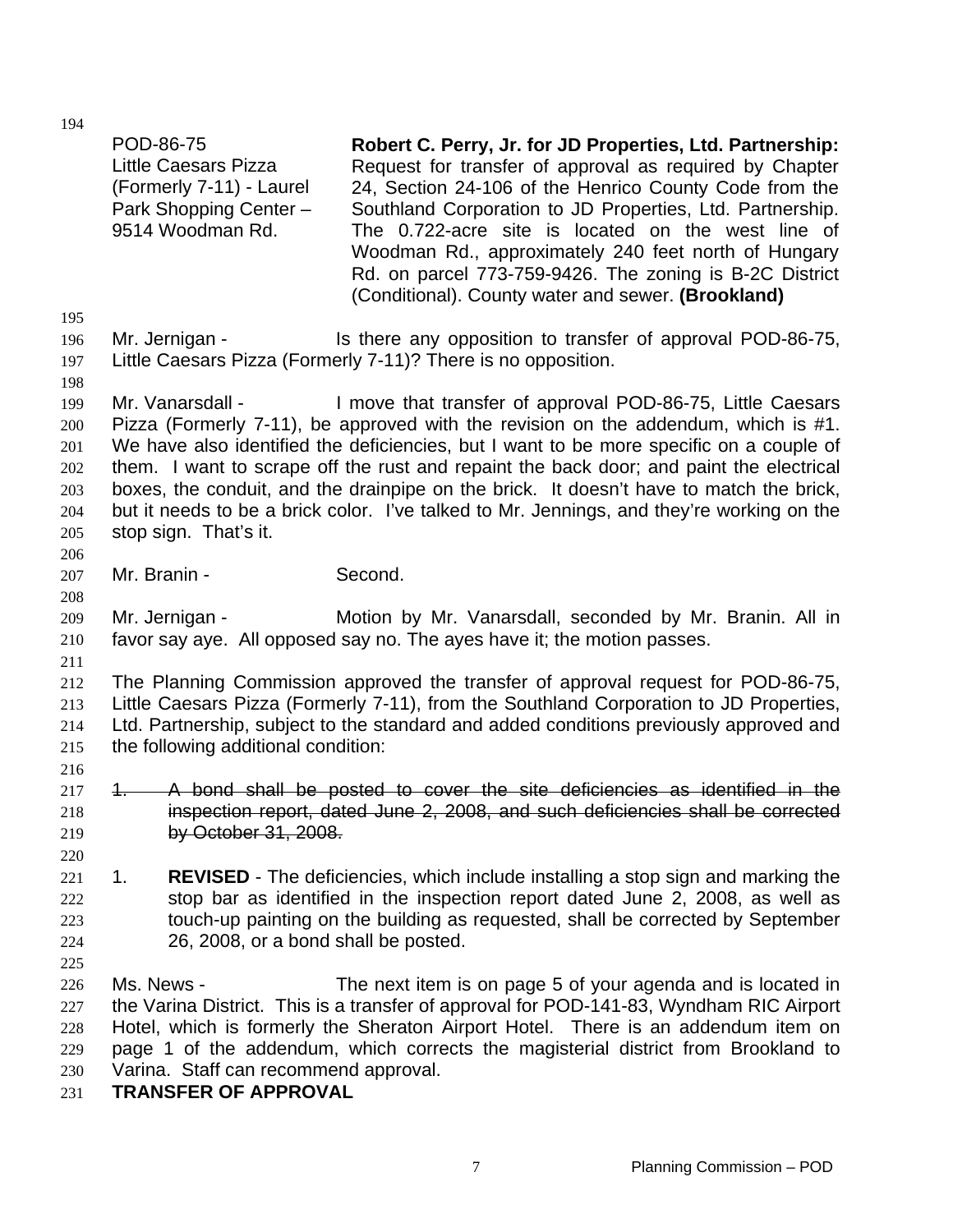|                                        | POD-141-83<br>Wyndham RIC Airport<br>Hotel<br>(Formerly Sheraton Airport<br>Hotel)<br>Laburnum Ave. and<br>Audubon Dr. | Thompson McMullan, P.C. for RMS Airport Hotel, LLC:<br>Request for transfer of approval as required by Chapter<br>24, Section 24-106 of the Henrico County Code from<br>BRE/Richmond Airport LLC and Airport Garden LP to RMS<br>Airport Hotel, LLC. The 4.384-acre site is located at the<br>northwest corner of the intersection of S. Laburnum Ave.<br>and Audubon Dr. on parcel 815-716-2042. The zoning is<br>B-2C, Business District (Conditional) and ASO, Airport<br>Safety Overlay District. County water<br>and<br>sewer.<br>(Brookland) (Varina) |
|----------------------------------------|------------------------------------------------------------------------------------------------------------------------|-------------------------------------------------------------------------------------------------------------------------------------------------------------------------------------------------------------------------------------------------------------------------------------------------------------------------------------------------------------------------------------------------------------------------------------------------------------------------------------------------------------------------------------------------------------|
| 233                                    |                                                                                                                        |                                                                                                                                                                                                                                                                                                                                                                                                                                                                                                                                                             |
| 234<br>235<br>236<br>237<br>238<br>239 | Mr. Jernigan -<br>correction.                                                                                          | Is there any opposition to transfer of approval POD-141-83,<br>Wyndham RIC Airport Hotel (formerly Sheraton Airport Hotel)? There is no opposition.<br>With that, I will move for approval of transfer of approval POD-141-83, Wyndham RIC<br>Airport Hotel (formerly Sheraton Airport Hotel), with the addition of addendum #1                                                                                                                                                                                                                             |
| 240                                    | Mrs. Jones -                                                                                                           | Second.                                                                                                                                                                                                                                                                                                                                                                                                                                                                                                                                                     |
| 241                                    |                                                                                                                        |                                                                                                                                                                                                                                                                                                                                                                                                                                                                                                                                                             |
| 242                                    | Mr. Jernigan -                                                                                                         | Motion by Mr. Jernigan, seconded by Mrs. Jones.<br>All in                                                                                                                                                                                                                                                                                                                                                                                                                                                                                                   |
| 243<br>244                             |                                                                                                                        | favor say aye. All opposed say no. The ayes have it; the motion passes.                                                                                                                                                                                                                                                                                                                                                                                                                                                                                     |
| 245<br>246<br>247<br>248               |                                                                                                                        | The Planning Commission approved the transfer of approval request for POD-141-83,<br>Wyndham RIC Airport Hotel (formerly Sheraton Airport Hotel), from BRE/Richmond<br>Airport LLC and Airport Garden LP to RMS Airport Hotel, LLC, subject to the standard<br>and added conditions previously approved and the following additional condition:                                                                                                                                                                                                             |
| 249<br>250<br>251<br>252<br>253        | 1.<br>corrected by November 30, 2008.                                                                                  | A bond shall be posted to cover the site deficiencies as identified in the<br>inspection report, dated August 13, 2008, and such deficiencies shall be                                                                                                                                                                                                                                                                                                                                                                                                      |
| 254<br>255<br>256<br>257               | Ms. News -<br>recommends approval.                                                                                     | Next, on page 7 of your agenda and located in the Fairfield<br>District is a transfer of approval for POD-54-78, Woodman West Apartments.<br>Staff                                                                                                                                                                                                                                                                                                                                                                                                          |
| 258                                    |                                                                                                                        |                                                                                                                                                                                                                                                                                                                                                                                                                                                                                                                                                             |
| 259                                    |                                                                                                                        |                                                                                                                                                                                                                                                                                                                                                                                                                                                                                                                                                             |
| 260                                    |                                                                                                                        |                                                                                                                                                                                                                                                                                                                                                                                                                                                                                                                                                             |
| 261                                    |                                                                                                                        |                                                                                                                                                                                                                                                                                                                                                                                                                                                                                                                                                             |
| 262                                    |                                                                                                                        |                                                                                                                                                                                                                                                                                                                                                                                                                                                                                                                                                             |
| 263                                    |                                                                                                                        |                                                                                                                                                                                                                                                                                                                                                                                                                                                                                                                                                             |
| 264                                    |                                                                                                                        |                                                                                                                                                                                                                                                                                                                                                                                                                                                                                                                                                             |
|                                        |                                                                                                                        |                                                                                                                                                                                                                                                                                                                                                                                                                                                                                                                                                             |
| 265                                    |                                                                                                                        |                                                                                                                                                                                                                                                                                                                                                                                                                                                                                                                                                             |
| 266                                    |                                                                                                                        |                                                                                                                                                                                                                                                                                                                                                                                                                                                                                                                                                             |
| 267                                    | <b>TRANSFER OF APPROVAL</b>                                                                                            |                                                                                                                                                                                                                                                                                                                                                                                                                                                                                                                                                             |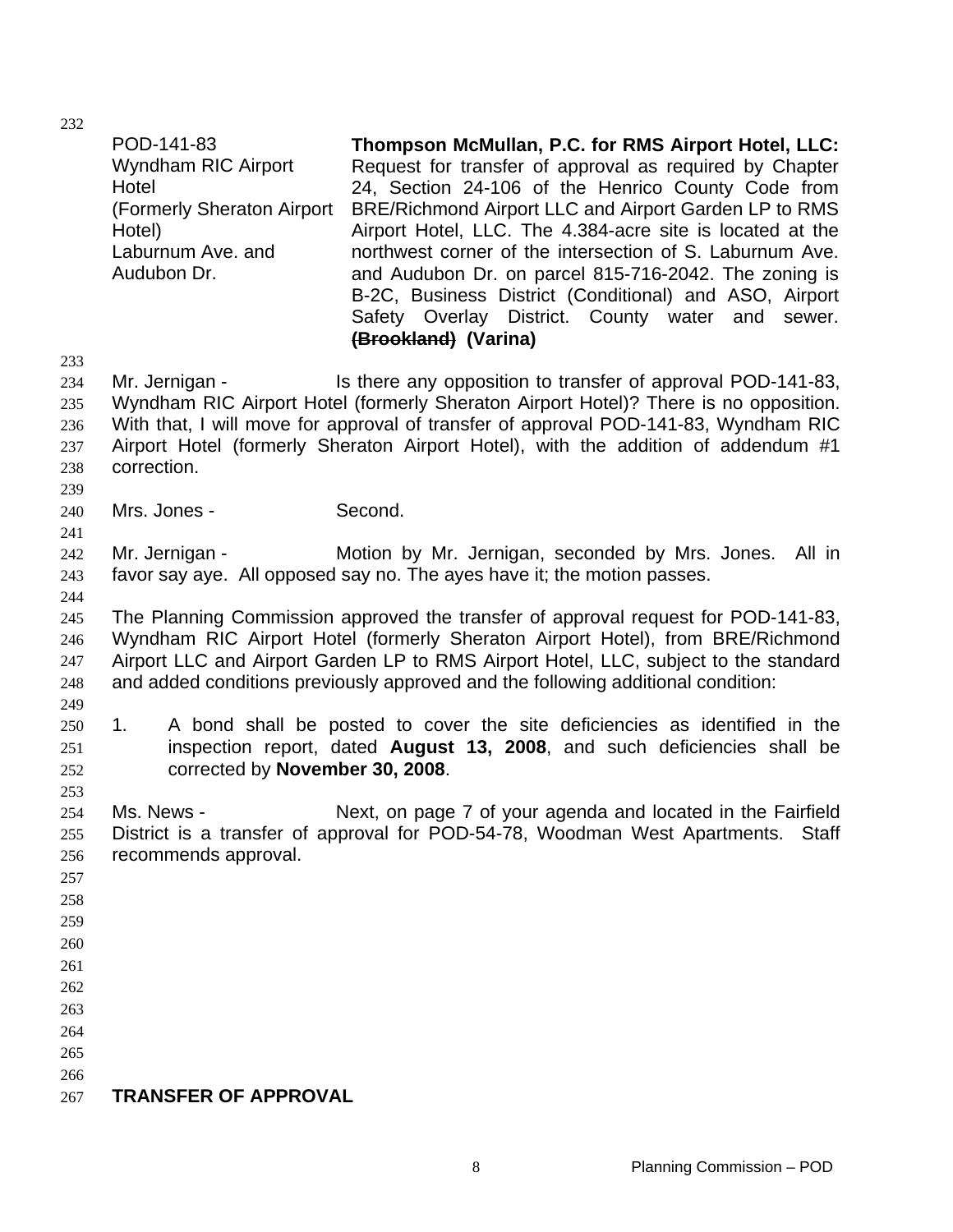POD-54-78 Woodman West Apartments

|                                                                           |                                    | Preservation, LP. The 16.64-acre site is located on the<br>east side of Woodman Rd. across from its intersection with<br>Blackburn Rd. on parcel 774-762-2237. The zoning is R-5<br>General Residence District. County water and sewer.<br>(Fairfield) |
|---------------------------------------------------------------------------|------------------------------------|--------------------------------------------------------------------------------------------------------------------------------------------------------------------------------------------------------------------------------------------------------|
| 269<br>270<br>271                                                         | Mr. Jernigan -                     | Is there any opposition to transfer of approval POD-54-78,<br>Woodman West Apartments? There is no opposition, Mr. Archer.                                                                                                                             |
| 272<br>273<br>274<br>275<br>276                                           | Mr. Archer -<br>and condition one. | Mr. Chairman, I move for approval of this transfer of<br>approval POD-54-78, Woodman West Apartments, subject to the staff recommendation                                                                                                              |
| 277<br>278                                                                | Mr. Vanarsdall -                   | Second.                                                                                                                                                                                                                                                |
| 279<br>280<br>281                                                         | Mr. Jernigan -                     | Motion by Mr. Archer, seconded by Mr. Vanarsdall. All in<br>favor say aye. All opposed say no. The ayes have it; the motion passes.                                                                                                                    |
| 282<br>283<br>284<br>285                                                  | additional condition:              | The Planning Commission approved the transfer of approval request for POD-54-78,<br>Woodman West Apartments, from Woodman West to Woodman West Preservation, LP,<br>subject to the standard and added conditions previously approved and the following |
| 286<br>287<br>288<br>289<br>290                                           | 1.                                 | The applicant shall comply with the terms of the Letter of Agreement from<br>Woodman West, LP to Henrico County with respect to the rehabilitation of<br>Woodman West Apartments by September 29, 2009.                                                |
| 291<br>292<br>293<br>294<br>295<br>296<br>297<br>298<br>299<br>300<br>301 | Ms. News -<br>approval.            | The next item is on page 8 of your agenda and is located in<br>the Tuckahoe District. This is a transfer of approval for POD-04-73, Long and Foster<br>Building, which is formerly the 7,909-Square-Foot Office Building. Staff can recommend          |
| 302<br>303                                                                |                                    |                                                                                                                                                                                                                                                        |
| 304                                                                       | <b>TRANSFER OF APPROVAL</b>        |                                                                                                                                                                                                                                                        |

1812 Blackburn Road East County Code from Woodman West to Woodman West

**Richard Hurlbert, Esq. for Woodman West Preservation, LP:** Request for transfer of approval as required by Chapter 24, Section 24-106 of the Henrico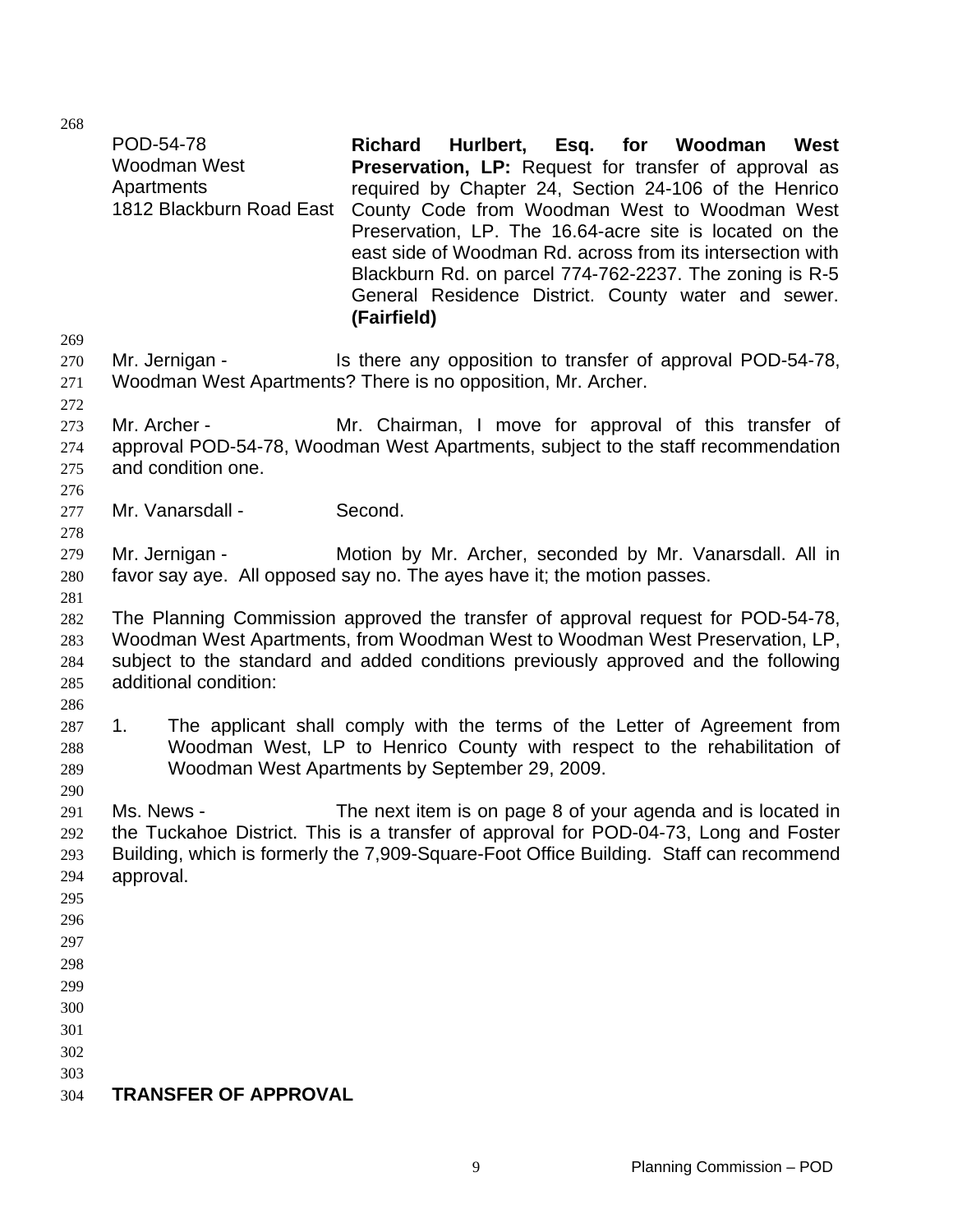| 306                             | POD-04-73<br>Long and Foster Building<br>(Formerly 7,909 SF Office<br>Building)<br>8411 Patterson Ave. | Noah K. McKinney, Sr. for Patterson Avenue Land<br>Holdings, LLC: Request for transfer of approval as<br>required by Chapter 24, Section 24-106 of the Henrico<br>County Code from Richard Nelms and JCB Company, LC<br>to Patterson Avenue Land Holdings, LLC. The 0.553-acre<br>site is located on the south line of Patterson Avenue (State<br>Route 6), approximately 500 feet west of Glendale Drive<br>on parcel 755-741-0022. The zoning is O-2, Office District.<br>County water and sewer. (Tuckahoe) |
|---------------------------------|--------------------------------------------------------------------------------------------------------|----------------------------------------------------------------------------------------------------------------------------------------------------------------------------------------------------------------------------------------------------------------------------------------------------------------------------------------------------------------------------------------------------------------------------------------------------------------------------------------------------------------|
| 307<br>308<br>309               | Mr. Jernigan -                                                                                         | Is there any opposition to POD-04-73, Long and Foster<br>Building (formerly 7,909 SF Office Building)? There is no opposition.                                                                                                                                                                                                                                                                                                                                                                                 |
| 310<br>311<br>312<br>313        | Mrs. Jones -<br>(formerly 7,909 SF Office Building).                                                   | All right. With staff approval and the deficiencies being met,<br>I move for approval of transfer of approval POD-04-73, Long and Foster Building                                                                                                                                                                                                                                                                                                                                                              |
| 314                             | Mr. Vanarsdall -                                                                                       | Second.                                                                                                                                                                                                                                                                                                                                                                                                                                                                                                        |
| 315<br>316<br>317<br>318        | Mr. Jernigan -                                                                                         | Motion by Mrs. Jones, seconded by Mr. Vanarsdall. All in<br>favor say aye. All opposed say no. The ayes have it; the motion passes.                                                                                                                                                                                                                                                                                                                                                                            |
| 319<br>320<br>321<br>322<br>323 | and added conditions previously approved.                                                              | The Planning Commission approved the transfer of approval request for POD-04-73,<br>Long and Foster Building (formerly 7,909 SF Office Building), from Richard Nelms and<br>JCB Company, LC to Patterson Avenue Land Holdings, LLC, subject to the standard                                                                                                                                                                                                                                                    |
| 324<br>325<br>326<br>327        | Ms. News -                                                                                             | The next item is on page 14 of your agenda and is located in<br>the Varina District. This is POD-26-08 (or POD-80-07 revised), the Virginia Credit<br>Union at the Laburnum and Eubank Center. Staff can recommend approval.                                                                                                                                                                                                                                                                                   |
| 328<br>329                      |                                                                                                        |                                                                                                                                                                                                                                                                                                                                                                                                                                                                                                                |
| 330                             |                                                                                                        |                                                                                                                                                                                                                                                                                                                                                                                                                                                                                                                |
| 331                             |                                                                                                        |                                                                                                                                                                                                                                                                                                                                                                                                                                                                                                                |
| 332<br>333                      |                                                                                                        |                                                                                                                                                                                                                                                                                                                                                                                                                                                                                                                |
| 334                             |                                                                                                        |                                                                                                                                                                                                                                                                                                                                                                                                                                                                                                                |
| 335                             |                                                                                                        |                                                                                                                                                                                                                                                                                                                                                                                                                                                                                                                |
| 336                             |                                                                                                        |                                                                                                                                                                                                                                                                                                                                                                                                                                                                                                                |
| 337                             |                                                                                                        |                                                                                                                                                                                                                                                                                                                                                                                                                                                                                                                |
| 338                             |                                                                                                        |                                                                                                                                                                                                                                                                                                                                                                                                                                                                                                                |
| 339                             |                                                                                                        |                                                                                                                                                                                                                                                                                                                                                                                                                                                                                                                |
| 340                             |                                                                                                        |                                                                                                                                                                                                                                                                                                                                                                                                                                                                                                                |
| 341                             |                                                                                                        |                                                                                                                                                                                                                                                                                                                                                                                                                                                                                                                |
| 342                             | PLAN OF DEVELOPMENT AND LIGHTING PLAN                                                                  |                                                                                                                                                                                                                                                                                                                                                                                                                                                                                                                |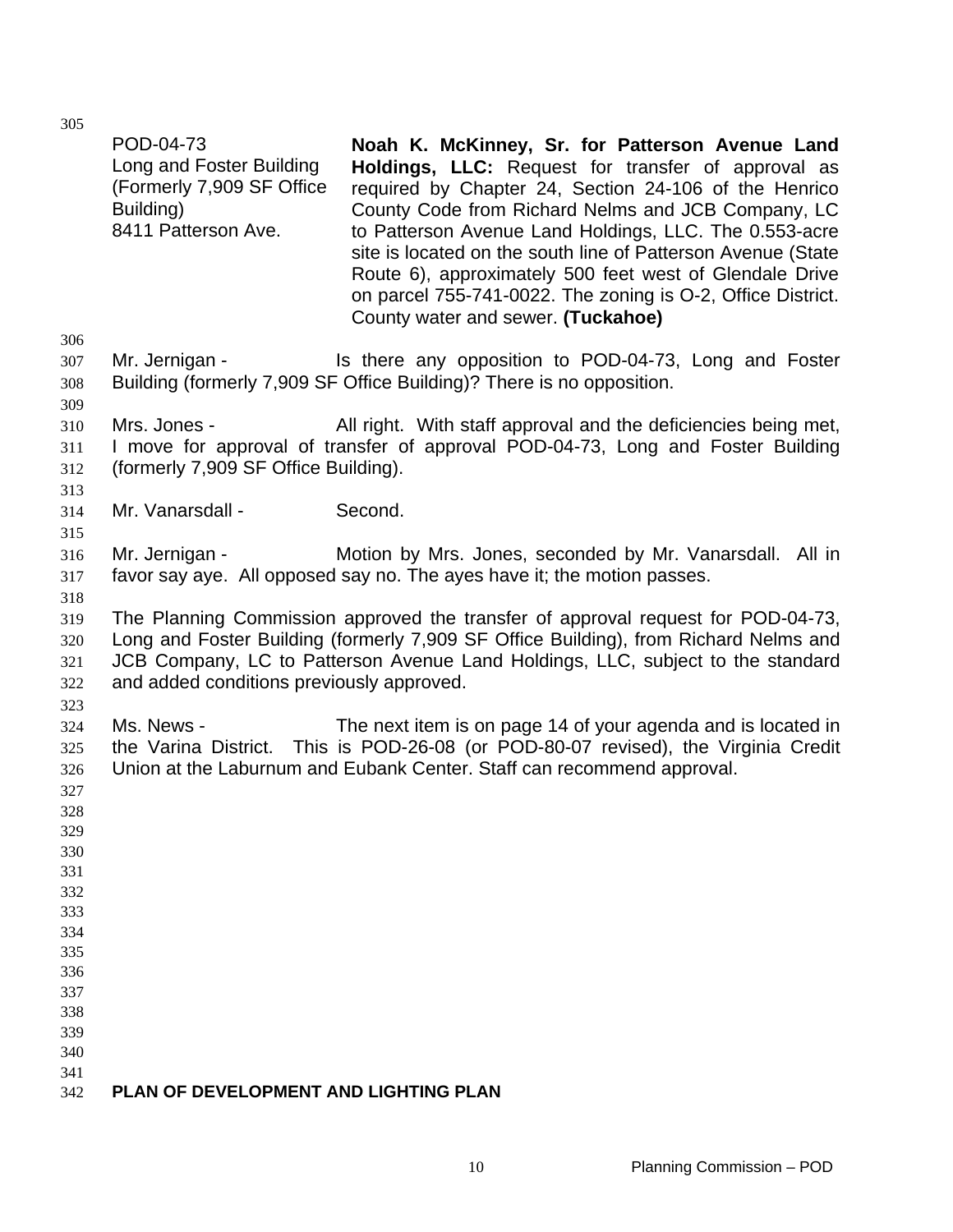POD-26-08 Virginia Credit Union at the Laburnum and Eubank Center – Laburnum Ave. (POD-80-07 Rev.)

**Draper Aden Associates for Virginia Credit Union and JG Laburnum LLC & R L LLC:** Request for approval of a plan of development and lighting plan, as required by Chapter 24, Section 24-106 of the Henrico County Code, to construct a one-story, 4,097 square foot bank building with drive-through facilities in a proposed shopping center. The 4.97-acre site is located between S. Laburnum Ave. and Robins Rd., at the northeast corner of the intersection of S. Laburnum Ave. and Eubank Rd. on parcels 816-712- 7520 and 7437. The zoning is B-3C, Business District (Conditional) and ASO, Airport Safety Overlay District. County water and sewer. **(Varina)** 

345 346 347 348 349 350 Mr. Jernigan - The Is there any opposition to the approval of POD-26-08, Virginia Credit Union at the Laburnum and Eubank Center (POD-80-07 Rev.)? There is no opposition. With that, I will move for approval of POD-26-08, Virginia Credit Union at the Laburnum and Eubank Center (POD-80-07 Rev.), subject to the annotations on the plan, standard conditions for developments of this type, and the following additional conditions #11B, #29 through 42.

351

353

356

361

344

352 Mr. Vanarsdall - Second.

354 355 Mr. Jernigan - Motion by Mr. Jernigan, seconded by Mr. Vanarsdall. All in favor say aye. All opposed say no. The ayes have it; the motion passes.

357 358 359 360 The Planning Commission approved POD-26-08, Virginia Credit Union at the Laburnum and Eubank Center (POD-80-07 Rev.), subject to the annotations on the plans, the standard conditions attached to these minutes for developments of this type, and the following additional conditions:

- 362 363 364 365 11B. Prior to the approval of an electrical permit application and installation of the site lighting equipment, a plan including light spread and intensity diagrams, and fixture specifications and mounting heights details shall be revised as annotated on the staff plan and included with the construction plans for final signature.
- 366 367 29. Only retail business establishments permitted in a B-3, Business District may be located in this center.
- 368 369 30. The ground area covered by all the buildings shall not exceed in the aggregate 25 percent of the total site area.
- 370 371 31. No merchandise shall be displayed or stored outside of the building(s) or on sidewalk(s).
- 372 373 32. A concrete sidewalk meeting County standards shall be provided along the east side of Laburnum Ave.
- 374 375 33. The proffers approved as a part of zoning case C-60C-06 shall be incorporated in this approval.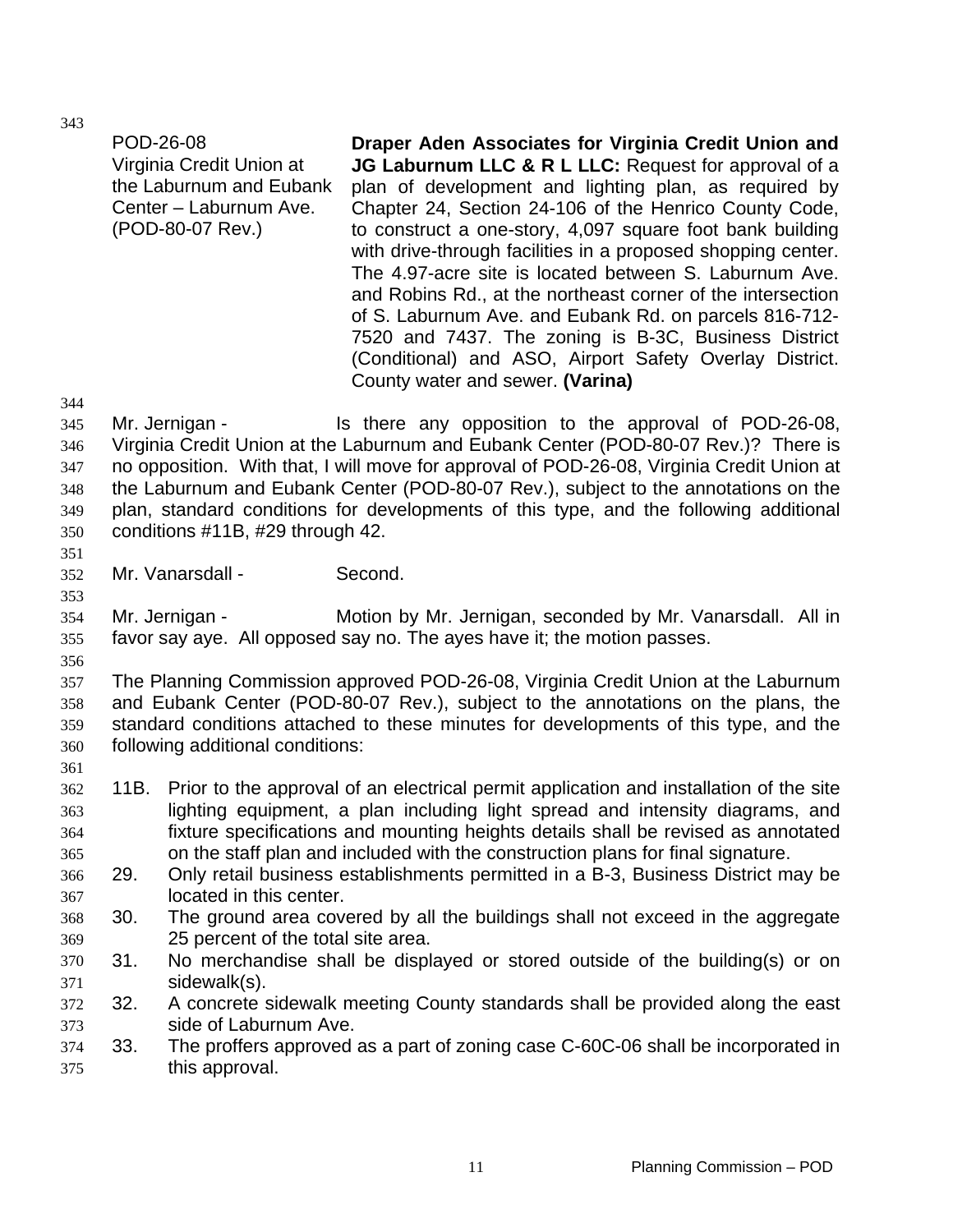- 34. A construction staging plan which includes details for traffic control, fire protection, stockpile locations, construction fencing and hours of construction shall be submitted for County review and prior to the approval of any final construction plans. 376 377 378 379
- 380 381 382 383 35. In the event of any traffic backup which blocks the public right-of-way as a result of congestion caused by the drive-up teller facilities, the owner/occupant shall close the drive-up teller facilities until a solution can be designed to prevent traffic backup.
- 384 385 386 36. Approval of the construction plans by the Department of Public Works does not establish the curb and gutter elevations along the Henrico County maintained right-of-way. The elevations will be set by Henrico County.
- 387 388 389 37. Evidence of a joint ingress/egress and maintenance agreement must be submitted to the Department of Planning and approved prior to issuance of a certificate of occupancy for this development.
- 390 391 392 393 38. All subsequent detailed plans of development needed to implement this conceptual plan shall be submitted for staff review and Planning Commission approval, and shall be subject to all regulations in effect at the time such subsequent plans are submitted for review/ approval.
- 394 395 396 397 398 39. The location of all existing and proposed utility and mechanical equipment (including HVAC units, electric meters, junction and accessory boxes, transformers, and generators) shall be identified on the landscape plans. All equipment shall be screened by such measures as determined appropriate by the Director of Planning or the Planning Commission at the time of plan approval.
- 399 400 40. Except for junction boxes, meters, and existing overhead utility lines, and for technical or environmental reasons, all utility lines shall be underground.
- 401 402 403 41. The applicant shall incorporate into the construction plans for signature any comments generated by the County's Traffic Engineer from his review of the Traffic Impact Study for this development.
- 404 405 406 407 408 42. A construction plan for POD 80-07 Laburnum and Eubank Center shall be approved prior to the approval of any construction plan for this POD. All improvements shown on the construction plan for POD 80-07 Laburnum and Eubank Center shall be completed prior to the issuance of any Certificates of Occupancy.
- 410 411 412 413 Ms. News - The Mext, on page 25 of your agenda and located in the Brookland District is POD-58-08, (or formerly POD-118-83 and 51-91 revised), Tuckahoe Ambulatory Surgery at Henrico Doctors Hospital (Parham Road Campus). Staff can recommend approval.
- 414

- 415
- 416 417
- 418
- 419
- 420
- 421

#### 422 **PLAN OF DEVELOPMENT**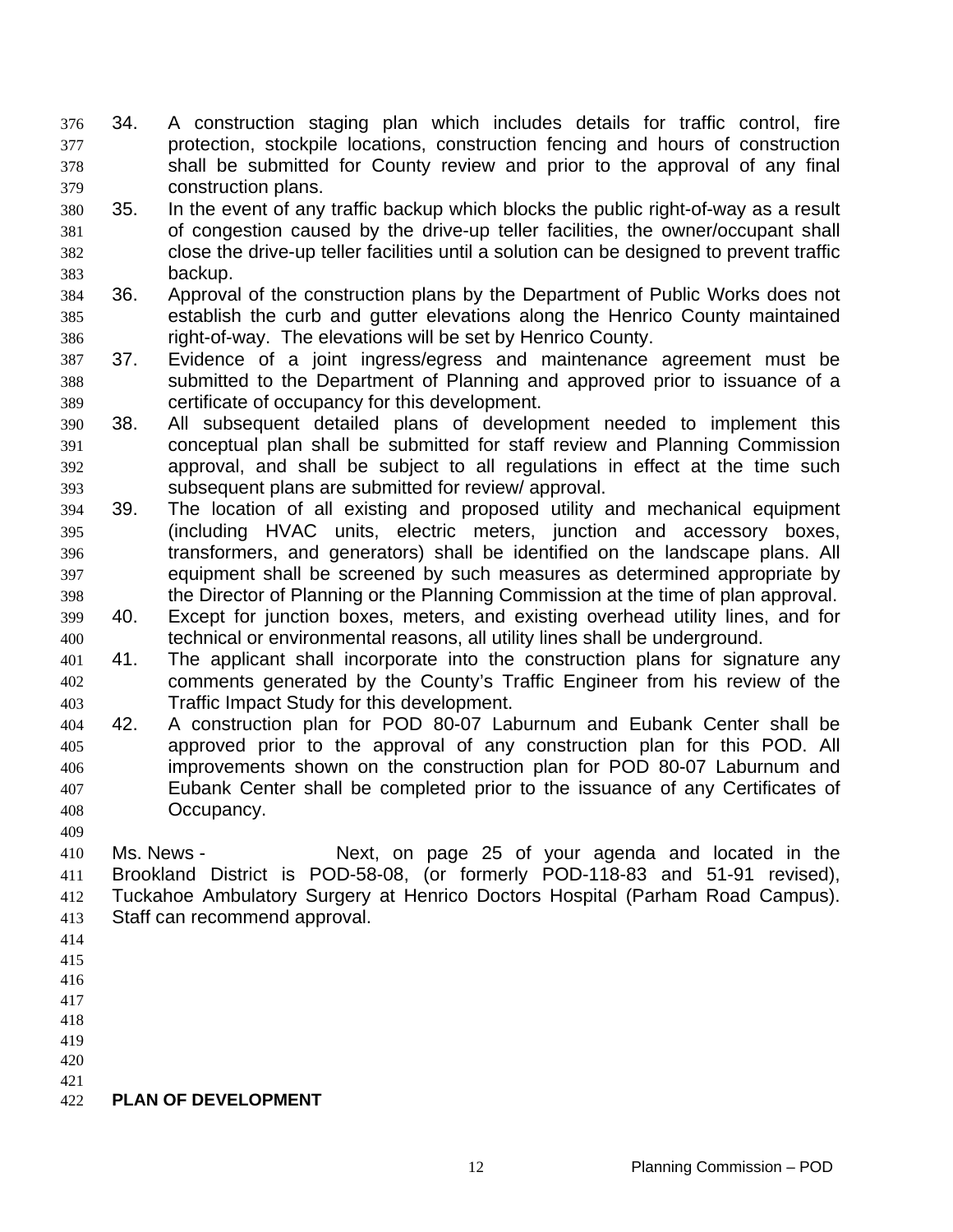| 424<br>425                             | POD-58-08<br><b>Tuckahoe Ambulatory</b><br>Surgery Center @<br><b>Henrico Doctors Hospital</b><br>(Parham Campus)<br>(POD-118-83 and 51-91<br>Rev.) | Timmons Group for Central Virginia Hospital, LLC:<br>Request for approval of a plan of development, as required<br>by Chapter 24, Section 24-106 of the Henrico County<br>Code, to construct a one-story, 15,936 square foot<br>ambulatory surgery center on an existing hospital campus.<br>The 1.2-acre site is located on the north line of E. Parham<br>Rd. approximately 1,000 feet west of Hungary Springs Rd.<br>on part of parcels 765-754-0992 and 6585. The zoning is<br>O-3, Office District. County water and sewer. (Brookland) |  |
|----------------------------------------|-----------------------------------------------------------------------------------------------------------------------------------------------------|----------------------------------------------------------------------------------------------------------------------------------------------------------------------------------------------------------------------------------------------------------------------------------------------------------------------------------------------------------------------------------------------------------------------------------------------------------------------------------------------------------------------------------------------|--|
| 426<br>427<br>428<br>429               | Mr. Jernigan -<br>Rev.)? There is no opposition.                                                                                                    | Is there any opposition to POD-58-08, Tuckahoe Ambulatory<br>Surgery Center @ Henrico Doctors Hospital (Parham Campus) (POD-118-83 and 51-91                                                                                                                                                                                                                                                                                                                                                                                                 |  |
| 430<br>431<br>432<br>433<br>434<br>435 | Mr. Vanarsdall -<br>through 32.                                                                                                                     | I recommend POD-58-08, Tuckahoe Ambulatory Surgery<br>Center @ Henrico Doctors Hospital (Parham Campus) (POD-118-83 and 51-91 Rev.),<br>be approved under the expedited agenda, subject to annotations on the plans, standard<br>conditions for developments of this type, and the following additional conditions 29                                                                                                                                                                                                                        |  |
| 436<br>437                             | Mr. Archer -                                                                                                                                        | Second.                                                                                                                                                                                                                                                                                                                                                                                                                                                                                                                                      |  |
| 438<br>439<br>440                      | Mr. Jernigan -                                                                                                                                      | Motion by Mr. Vanarsdall, seconded by Mr. Archer. All in<br>favor say aye. All opposed say no. The ayes have it; the motion passes.                                                                                                                                                                                                                                                                                                                                                                                                          |  |
| 441<br>442<br>443<br>444<br>445        |                                                                                                                                                     | The Planning Commission approved POD-58-08, Tuckahoe Ambulatory Surgery Center<br>@ Henrico Doctors Hospital (Parham Campus) (POD-118-83 and 51-91 Rev.), subject<br>to the annotations on the plans, the standard conditions attached to these minutes for<br>developments of this type, and the following additional conditions:                                                                                                                                                                                                           |  |
| 446<br>447                             | 29.<br>side of Parham Rd.                                                                                                                           | A concrete sidewalk meeting County standards shall be provided along the north                                                                                                                                                                                                                                                                                                                                                                                                                                                               |  |
| 448<br>449                             | 30.<br>and information purposes only.                                                                                                               | The conceptual master plan, as submitted with this application, is for planning                                                                                                                                                                                                                                                                                                                                                                                                                                                              |  |
| 450<br>451<br>452<br>453<br>454<br>455 | 31.                                                                                                                                                 | The location of all existing and proposed utility and mechanical equipment<br>(including HVAC units, electric meters, junctions and accessory boxes,<br>transformers, and generators) shall be identified on the landscape plan.<br>All<br>building mounted equipment shall be painted to match the building, and all<br>equipment shall be screened by such measures as determine appropriate by the<br>Director of Planning or the Planning Commission at the time of plan approval.                                                       |  |
| 456<br>457<br>458<br>459               | 32.                                                                                                                                                 | Except for junction boxes, meters, and existing overhead utility lines, and for<br>technical or environmental reasons, all utility lines shall be underground.                                                                                                                                                                                                                                                                                                                                                                               |  |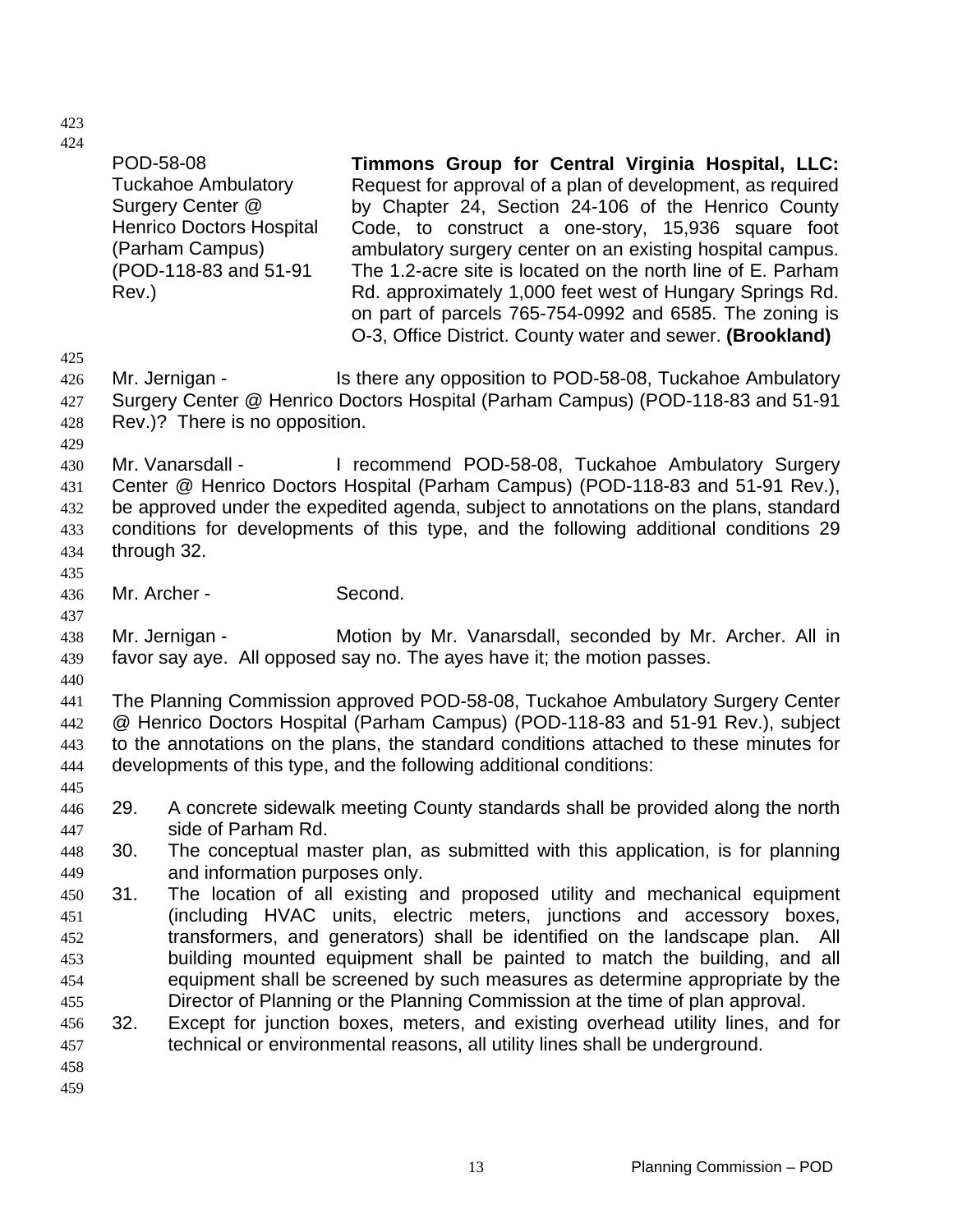Ms. News - The next two subdivisions are dedication of public right-ofway associated with the West Area Middle School. On page 26 of your agenda and located in the Three Chopt District is SUB-23-08, Holman Ridge Road Extended (September 2008 Plan) for zero lots. Staff can recommend approval. 460 461 462 463

464

#### 465 **SUBDIVISION**

466

SUB-23-08 Holman Ridge Road Extended (September 2008 Plan) **Timmons Group for the County of Henrico:** The 0.69 acre site proposed for extension of Holman Ridge Rd. is located at the terminus of Holman Ridge Rd., approximately 600 feet west of the intersection with Lemoore Dr. at 5601 Shady Grove Rd. on part of parcel 746-775-2094. The zoning is A-1, Agricultural District. County water and sewer. **(Three Chopt) 0 Lot** 

467

468 469 Mr. Jernigan - Is there any opposition to SUB-23-08, Holman Ridge Road Extended (September 2008 Plan)? There is no opposition.

470

471 472 473 Mr. Branin - **Mr. Chairman, I'd like to move for approval of SUB-23-08,** Holman Ridge Road Extended (September 2008 Plan), subject to the annotations on the plans and standard conditions for subdivisions served by public utilities.

474 475

476

Mr. Vanarsdall - Second.

477 478 Mr. Jernigan - **Motion by Mr. Branin, seconded by Mr. Vanarsdall.** All in favor say aye. All opposed say no. The ayes have it; the motion passes.

479

480 481 482 483 The Planning Commission granted conditional approval to SUB-23-08, Holman Ridge Road Extended (September 2008 Plan), subject to the standard conditions attached to these minutes for subdivisions served by public utilities and the annotations on the plans.

485 486 487 Ms. News - Next, on page 27 and located in the Three Chopt District is SUB-24-08, Concourse Boulevard Extended (September 2008 Plan), for zero lots. Staff recommends approval.

488

484

#### 489 **SUBDIVISION**

490

SUB-24-08 Concourse Blvd. Extended (September 2008 Plan) **Timmons Group for the County of Henrico:** The 0.252 acre site proposed for extension of Concourse Blvd. is located at the terminus of Concord Blvd. approximately 500 feet north of the intersection with Nuckols Rd. at 5601 Shady Grove Rd. on part of parcel 746-775-2094. The zoning is A-1, Agricultural District. County water and sewer. **(Three Chopt) 0 Lot**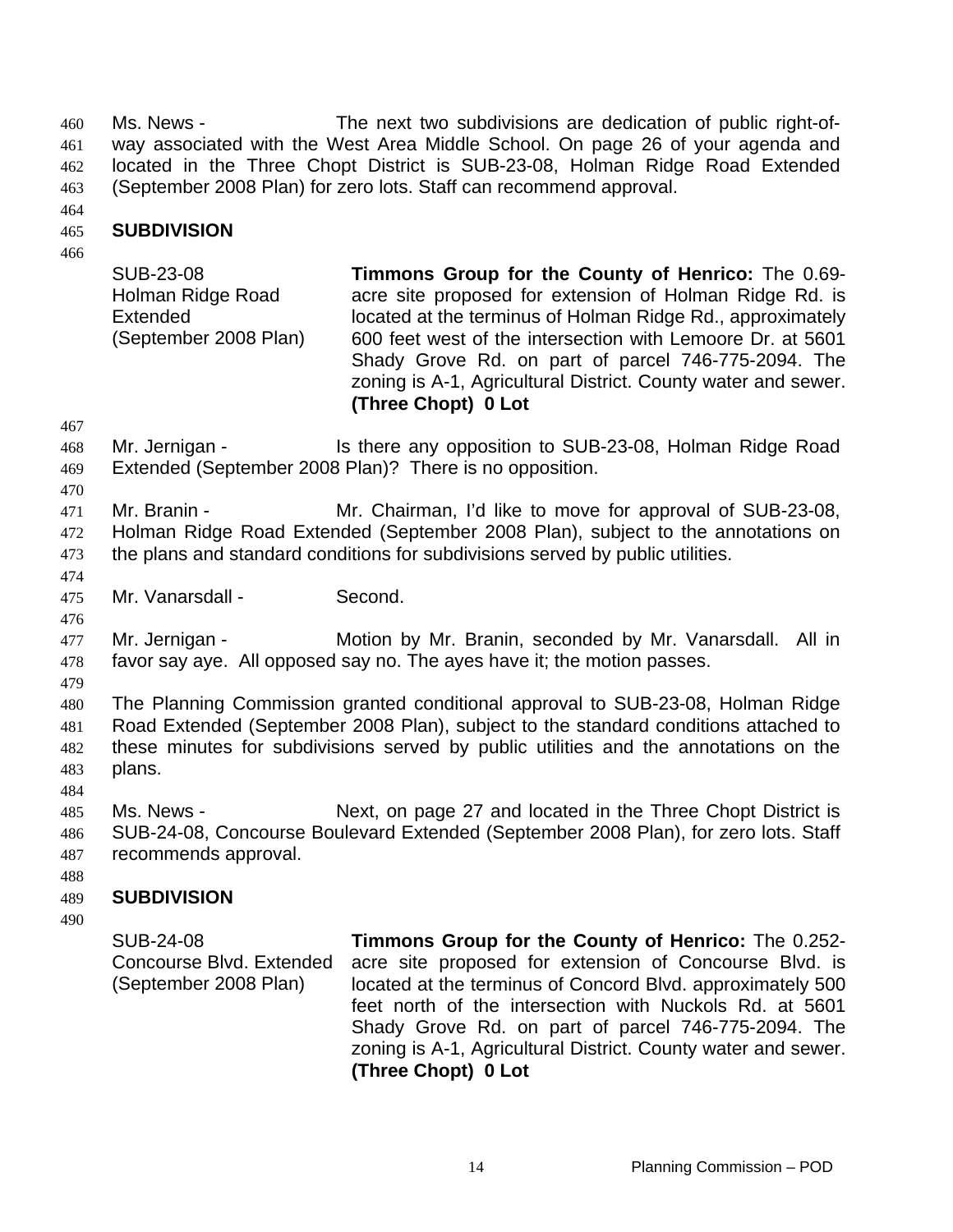Mr. Jernigan - The Is there any opposition to SUB-24-08, Concourse Boulevard Extended (September 2008 Plan)? There is no opposition, Mr. Branin. 491 492 493 494 495 496 497 498 499 500 501 502 503 504 505 506 507 508 509 510 511 512 513 514 515 516 517 518 519 520 521 522 523 524 525 526 527 528 529 Mr. Branin - Mr. Chairman, I'd like to move that SUB-24-08, Concourse Boulevard Extended (September 2008 Plan), be approved subject to the annotations on the plan and standard conditions for subdivisions served by public utilities. Mrs. Jones - Second. Mr. Jernigan - **Motion by Mr. Branin, seconded by Mrs. Jones. All in favor** say aye. All opposed say no. The ayes have it; the motion passes. The Planning Commission granted conditional approval to SUB-24-08, Concourse Boulevard Extended (September 2008 Plan), subject to the standard conditions attached to these minutes for subdivisions served by public utilities, and the annotations on the plans. Ms. News - The final item is on page 31 of your agenda and is located in the Three Chopt District. This is SUB-22-08, Pemberton Crossing (September 2008 Plan), for one lot. Staff can recommend approval. **SUBDIVISION**  SUB-22-08 Pemberton Crossing (Re-subdivision of Pemberton Crossing, Sec A, Blk B Reserve Area) (September 2008 Plan) **Burgess & Niple for Pemberton Group, LLC and Ceres Road, LLC:** The 0.393-acre site proposed for a subdivision of 1 lot single-family home is located at 3314 Ceres Rd. on parcel 753-756-9834. The zoning is R-5AC, General Residence District (Conditional). County water and sewer. **(Three Chopt) 1 Lot**  Mr. Jernigan - Is there any opposition to SUB-22-08, Pemberton Crossing (September 2008 Plan)? Female - [Off mike.] Yes, sir. Mr. Jernigan - We do have opposition. Mr. Branin - The Mr. Chairman, we have some people from the district that have some questions in regards to this project. Mr. Jernigan - Ckay. Mr. Branin - I would like to request that we take it off the expedited agenda.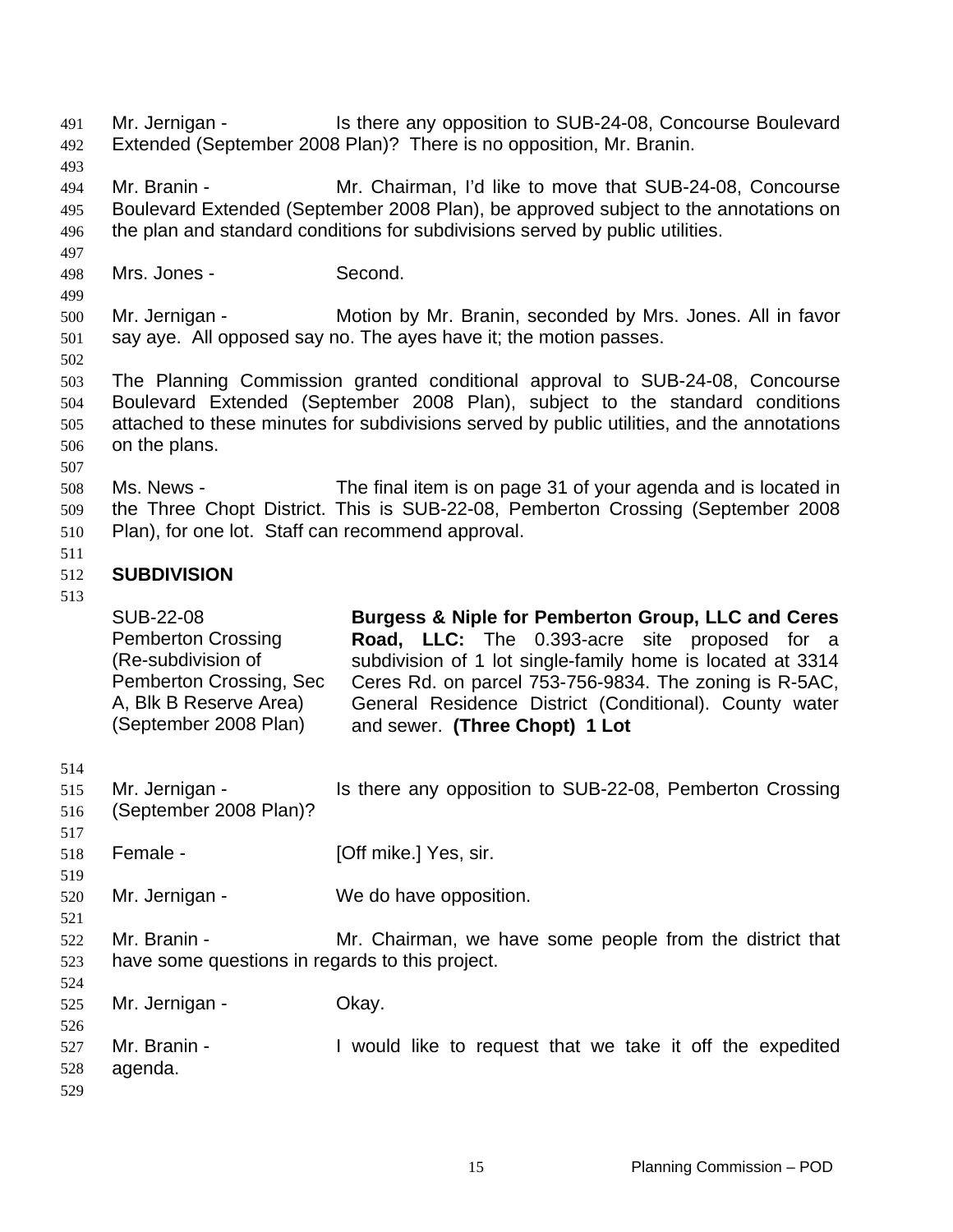530 Mr. Jernigan - Ms. News, we'll pull this off and hear it in its rotation.

532 Ms. News - Yes, sir. That completes our expedited agenda.

**SUBDIVISION EXTENSIONS OF CONDITIONAL APPROVAL** 

534 Mr. Jernigan - Thank you.

535 536

537 538 Mr. Emerson - Mr. Chairman, that takes you to the next item on your agenda, which is Subdivision Extensions of Conditional Approval. Those will be presented by Mr. Lee Pambid.

539

531

533

# 540

541

#### 542 **FOR PLANNING COMMISSION APPROVAL**

543

| <b>Subdivision</b>                           | Original<br>No. of<br>Lots | Remaining<br>Lots | <b>Previous</b><br><b>Extensions</b> | <b>Magisterial</b><br><b>District</b> | Recommended<br><b>Extension</b> |
|----------------------------------------------|----------------------------|-------------------|--------------------------------------|---------------------------------------|---------------------------------|
| <b>Newstead Landing</b><br>(Sept. 2002 Plan) | 30                         | 17                | 5                                    | Varina                                | 09/23/2009                      |
| Approved                                     |                            |                   |                                      |                                       |                                 |

### 544

#### 545 **FOR INFORMATIONAL PURPOSES ONLY**

546

| <b>Subdivision</b>                                                  | Original<br>No. of<br>Lots | Remaining<br>Lots | <b>Previous</b><br><b>Extensions</b> | <b>Magisterial</b><br><b>District</b> | Recommended<br><b>Extension</b> |
|---------------------------------------------------------------------|----------------------------|-------------------|--------------------------------------|---------------------------------------|---------------------------------|
| <b>Britton Oaks, Sec. 1</b><br>(Sept. 2004 Plan)                    | 26                         | 26                | 3                                    | Varina                                | 09/23/2009                      |
| SUB-24-04 Bridleton<br>Landing (Sept. 2004<br>Plan)                 | 158                        | 106               | 3                                    | Varina                                | 09/23/2009                      |
| SUB-25-07 Carters<br>Green (April 2007<br>Plan)                     | 41                         | 41                | 0                                    | Varina                                | 09/23/2009                      |
| SUB-08-04 Gill Dale<br>Forest (Sept. 2004<br>Plan)                  | 34                         | 34                | 3                                    | Varina                                | 09/23/2009                      |
| <b>SUB-45-06</b><br><b>Greenwood Manor</b><br>(Sept. 2006 Plan)     | 8                          | 8                 | 1                                    | <b>Fairfield</b>                      | 09/23/2009                      |
| <b>Hidden Haven</b><br>(Sept. 2004 Plan)                            | 50                         | 50                | 3                                    | Varina                                | 09/23/2009                      |
| <b>SUB-46-07 Long</b><br><b>Bridge Estates (Sept.</b><br>2007 Plan) | 17                         | 17                | 0                                    | Varina                                | 09/23/2009                      |
| SUB-82-06 Woodman<br>Terrace, Sec. R<br>(Sept. 2006 Plan)           | 7                          | $\overline{7}$    | 1                                    | <b>Fairfield</b>                      | 09/23/2009                      |

547

548 Mr. Jernigan - Good morning, Mr. Pambid.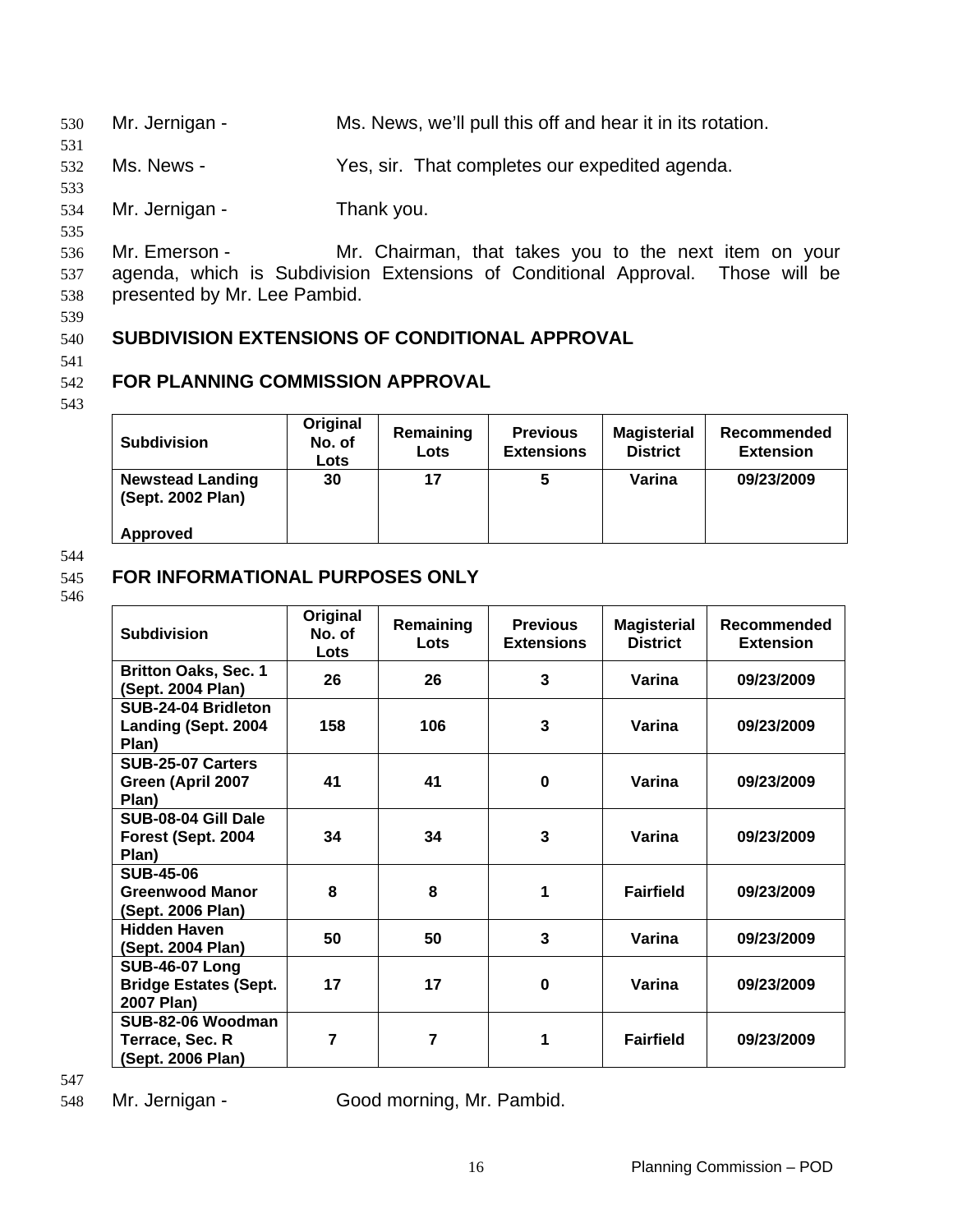549 Mr. Pambid - Good morning. 550 551 552 553 554 555 556 557 558 559 560 561 562 563 564 565 566 567 568 569 570 571 572 573 574 575 576 577 578 579 580 581 582 583 584 Mr. Jernigan - You may proceed, sir. Mr. Pambid - Thank you, sir. We have several items for informational purposes only; however, we do have one conditional subdivision that would require your attention and action. That one is Newstead Landing. By policy, if a subdivision has previously been extended five times, the Planning Commission has to act on it. With Newstead Landing, some fill has already taken place on site, and the fiber optic cable needs to be dropped about three or four feet at the entrance. Those are some of the issues that they're dealing with. They do request an extension for a sixth time. Mr. Jernigan - Okay. For the Commission, I don't know if you remember that Newstead was the one that was off Osborne where they had to pull media out of the James River. It was low. They've worked pretty hard down there. It is a nice subdivision, what they've put up so far, so I'm okay with another extension. With that, I will move for approval of Newstead Landing, the September 2002 plan. Mrs. Jones - Second. Mr. Jernigan - The Motion by Mr. Jernigan, seconded by Mrs. Jones. All in favor say aye. All opposed say no. The ayes have it; the motion passes. The Planning Commission granted extension of conditional subdivision approval to Newstead Landing (September 2002 Plan). Mr. Pambid - **Do we have any questions about any of the other ones?** Mr. Jernigan - I don't, sir. Mr. Pambid - Thank you. Mr. Emerson - Mr. Chairman, that takes us into the regular agenda. **TRANSFER OF APPROVAL**  POD-104-86 Best Western (Richmond Airport Hotel) (Formerly Hampton Inn) 5300 Airport Square Ln. **Praveen Neppalli for SSR Richmond Hospitality, LLC:**  Request for transfer of approval as required by Chapter 24, Section 24-106 of the Henrico County Code from Madison Property Company, Richmond Airport Hotel, LP, Richmond Williamsburg Association and Varun Enterprises, LLC to SSR Richmond Hospitality, LLC. The 2.526-acre site is located along the east line of Airport

Square Lane, approximately 180 feet north of Williamsburg Road on parcel 819-714-1786. The zoning is B-3,

Business District. County water and sewer. **(Varina)**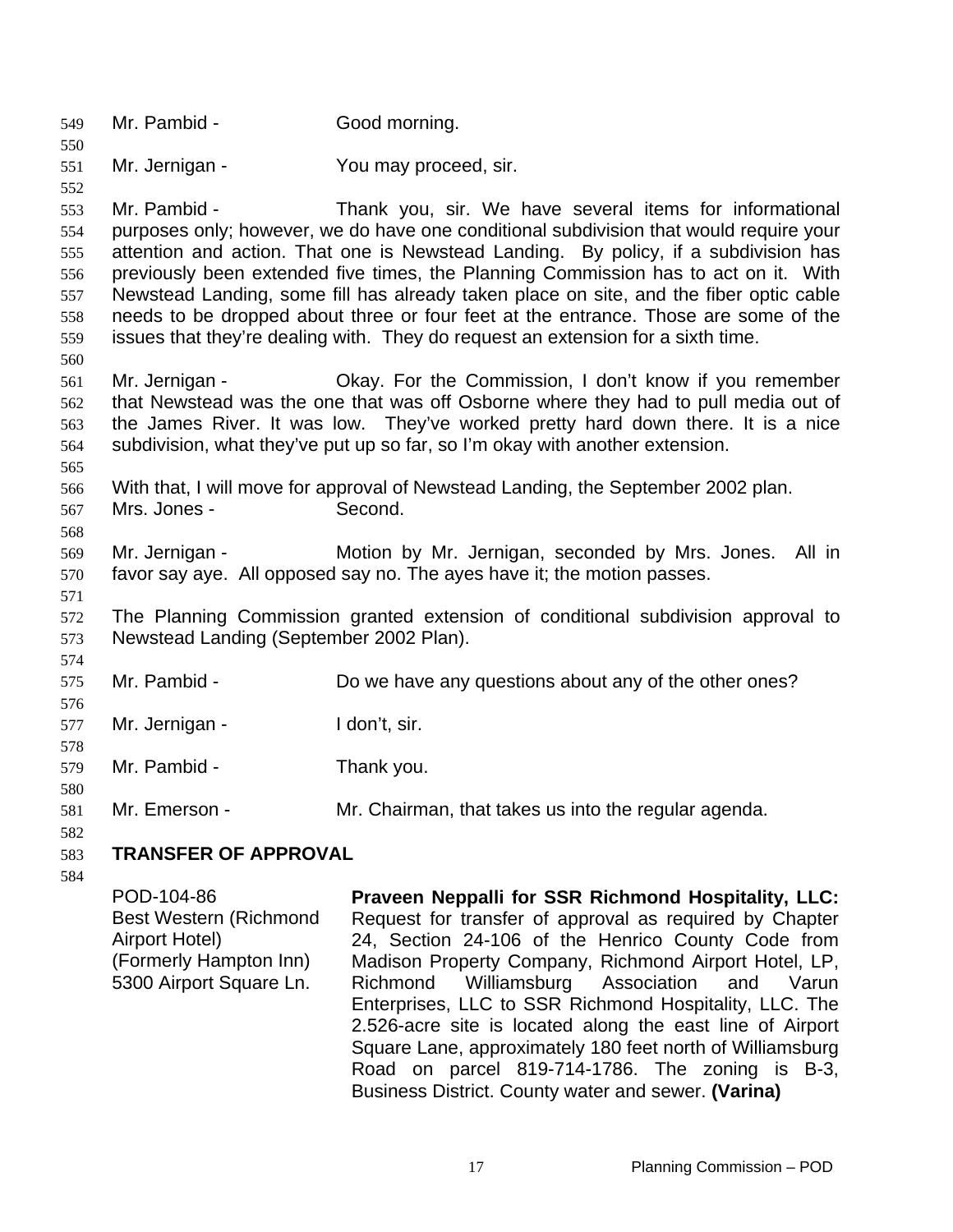Mr. Ward - Good morning. Mr. Jernigan - Good morning, Mr. Ward. You may proceed. Mr. Ward - There is an addendum on page 3 that revises the condition to state the trees that are blocking the parking lot poles will be trimmed, and that handicapped spaces will be marked by October 8, 2008 or a bond shall be posted. Staff can recommend approval of this transfer request. Mr. Jernigan - I forgot to ask. Is there any opposition to transfer of approval POD-104-86, Best Western (Richmond Airport Hotel)? There is no opposition. We cleared all that up yesterday, so thank you for working on that. With that, I will move for approval of transfer of approval POD-104-86, Best Western (Richmond Airport Hotel), with #1 and the clarification on the addendum. Mr. Vanarsdall - Second. Mr. Jernigan - **Motion by Mr. Jernigan, seconded by Mr. Vanarsdall.** All in favor say aye. All opposed say no. The ayes have it; the motion passes. The Planning Commission approved the transfer of approval request for POD-104-86, Best Western (Richmond Airport Hotel), from Madison Property Company, Richmond Airport Hotel, LP, Richmond Williamsburg Association and Varun Enterprises, LLC to SSR Richmond Hospitality, LLC, subject to the standard and added conditions previously approved and the following additional condition: 1. A bond shall be posted to cover the site deficiencies as identified in the inspection report, dated August 22, 2008, and such deficiencies shall be corrected by October 8, 2008. 1. **REVISED –** The deficiencies, which include trimming trees and marking handicap spaces, identified in the inspection report dated August 22, 2008, shall be corrected by October 8, 2008, or a bond shall be posted. Mr. Emerson - Mr. Chairman, that takes us to page 9 of your agenda.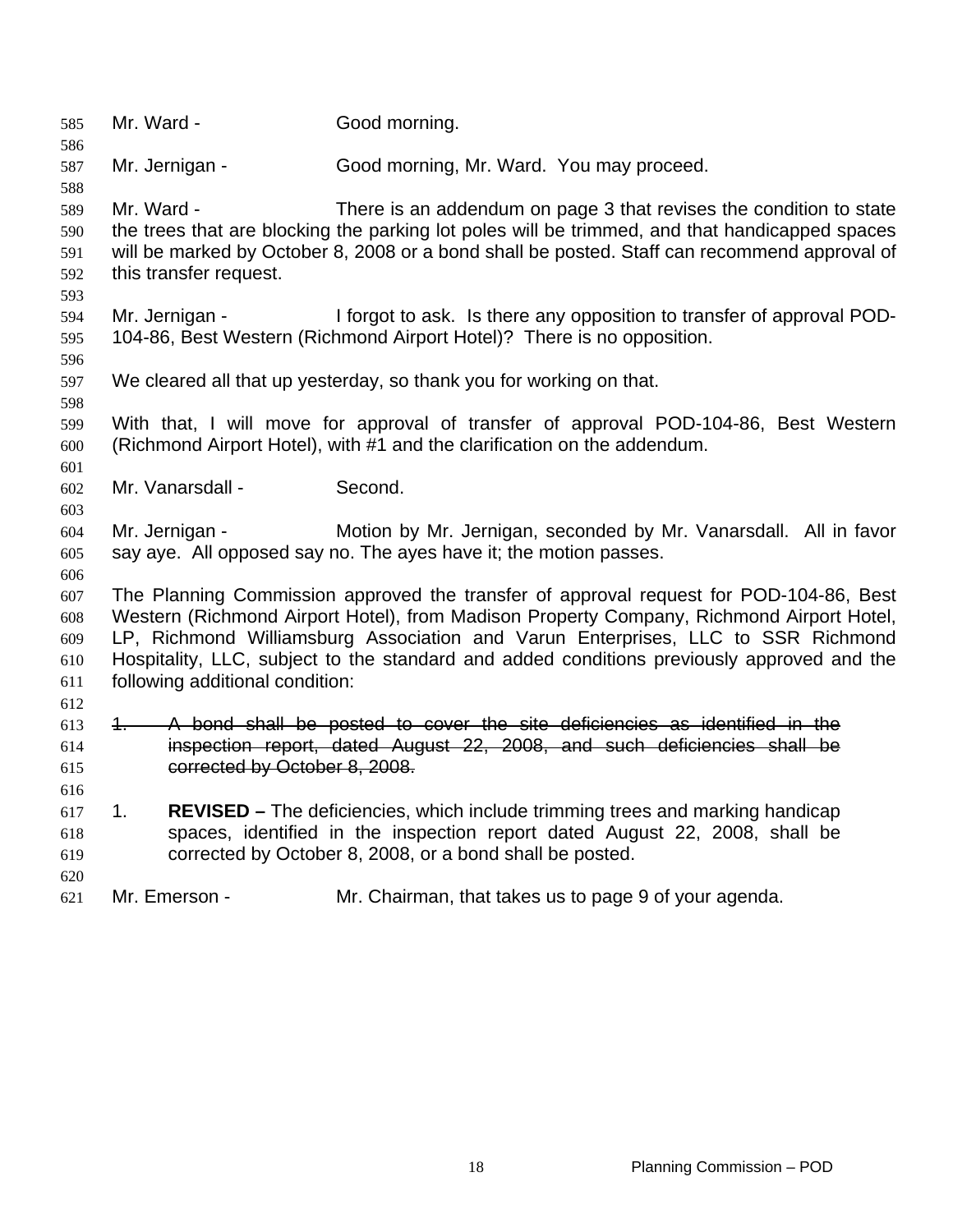## 622 **LANDSCAPE & LIGHTING PLAN**

623

658

624 625 626 627 628 629 630 631 632 633 634 635 636 637 638 639 640 641 642 643 644 645 646 647 648 649 650 651 652 653 654 655 656 LP/POD-64-07 BJ's Wholesale Club – 1320-1326 Starling Drive **VHB for Natick VA Richmond Realty Corp. and BJ's Wholesale Club, Inc.:** Request for approval of a landscape and lighting plan, as required by Chapter 24, Sections 24-106 and 24-106.2 of the Henrico County Code. The 12.5-acre site is located on the west line of Starling Drive approximately 600 feet south of Quioccasin Road on parcel 751-744-9528. The zoning is B-2C Business District (Conditional). **(Tuckahoe)**  Mr. Jernigan - Is there any opposition to Landscape and Lighting Plan LP/POD-64-07, BJ's Wholesale Club? Mrs. Jones - Yes. Mr. Jernigan - Yes, okay. Good morning, Mr. Garrison. Mr. Garrison - Good morning. Mr. Jernigan - Go ahead. Mr. Garrison - The applicant is requesting approval of a landscape and lighting plan at the BJ's Wholesale Club near Starling Drive and Quioccasin. Staff has been working closely with the applicant to design the most desirable buffer on the south, west and northern property lines. A neighborhood meeting was held for the adjacent property owners to show the proposed landscape plan. Following that meeting the applicant agreed to provide additional fencing and plant material at staff's request. However, staff has concerns regarding the intensity of the fuel canopy lights, which the applicant is reluctant to reduce. Staff feels this light intensity will have an adverse effect on the adjacent neighbors. With the exception of the fuel canopy lights, staff can recommend approval of LP/POD-64-07 subject to the annotations on the plan, and the standard conditions for landscape and lighting plans. That's all I have for my presentation. I'm available to answer any questions, and the applicant is available as well. Mr. Jernigan - The All right. Any questions for Mr. Garrison from the Commission? Mrs. Jones - No, not at this time. I think we probably need to hear from the applicant, though.

- 657 Mr. Jernigan - Okay. Would the applicant come down, please?
- 659 Mr. Theobald - Good morning, Mr. Chairman, ladies and gentlemen.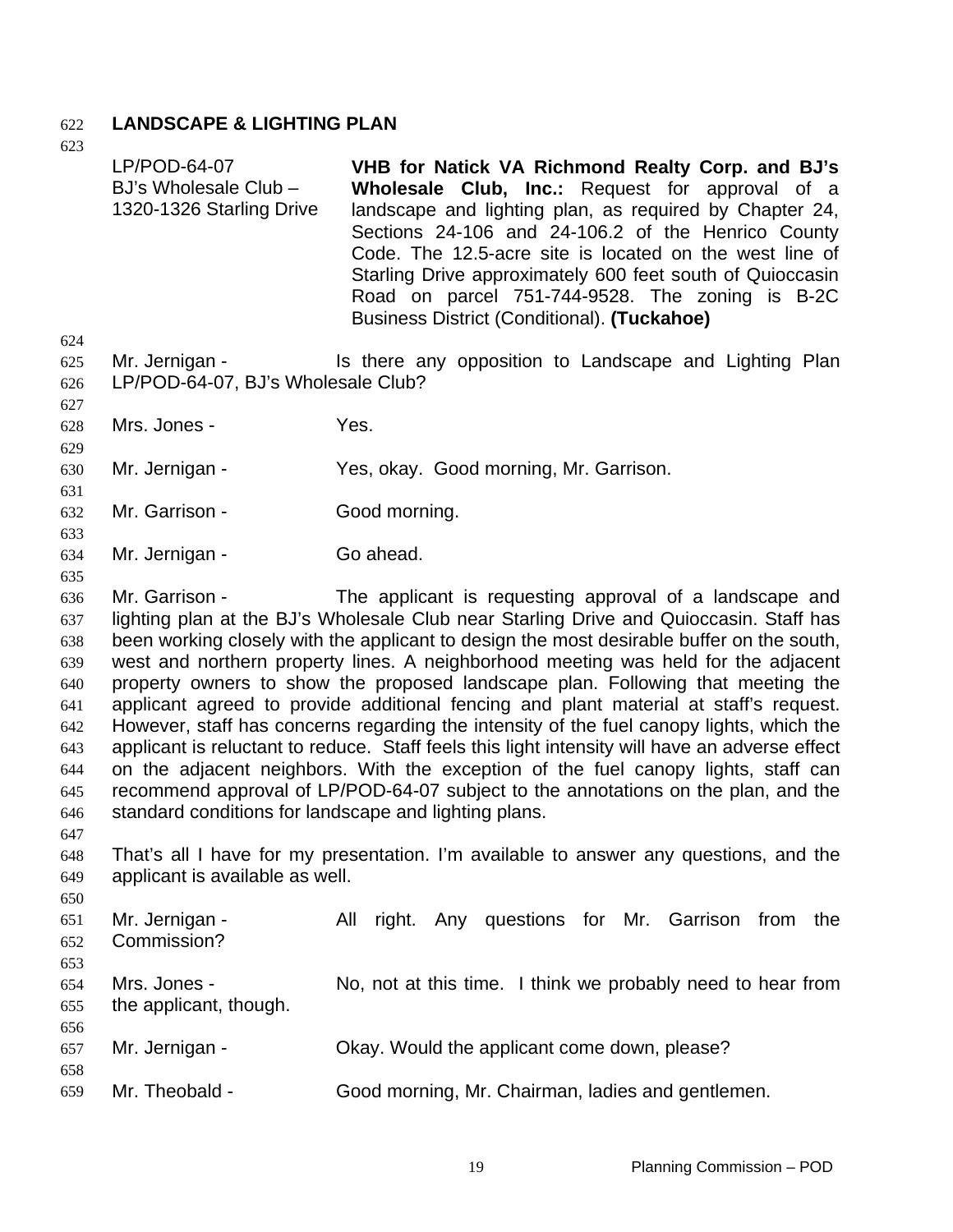660 Several in unison - Good morning.

662 663 664 665 666 667 668 669 670 671 672 673 674 675 676 677 678 679 680 Mr. Theobald - I'm Jim Theobald on behalf of BJ's. This is a landscape and lighting plan, the POD having been approved some months ago. As you all know, this site was zoned in 1981 for retail uses. The site had been a couple of restaurants, torn down, had been vacant for quite some time. We've worked very closely with Mrs. Jones, Mrs. O'Bannon, Mr. Garrison, and Ms. Goggin on various aspects of both landscaping and lighting. We've met with neighbors again. As a result of the last meeting with neighbors, we modified our plan further to provide additional sections of fencing, some additional 224 feet of fencing in various areas. On the southern portion of the property alone, an additional 70 feet. On the western portion, you'll see an old paper street or stub road in the back here. It also has public easements in it, and we found a way, with Mrs. Jones' help, with Public Works, I believe to put a section of fencing in there, basically that is removable to the extent that people needed to get in and do the systems. That was a hot spot for the neighbors. So, we added about 70 feet of a fencing section in there. The northwest corner of the property where some additional disturbance had occurred, we added, again, another 145 feet of additional fencing up to this northwest corner. We did change the color of the fencing from a stark white to more of a beige color. We've added numerous trees and bushes at the recommendation of staff, as well as some thorny bushes to provide some security issues, as recommended by the police.

681

661

682 683 684 685 686 687 688 We've been working on the lighting plan. I must say it's been a bit of a work in progress. We've made a number of changes. The lighting, we had 1,000-watt bulbs in some of the parking lots. Lighting standards. After ordering those fixtures, we were asked to switch them out to two 400-watt lamps, which we did. So, we now own 31 tall light poles with 1,000-watt lamp boxes on them. So, if you need any, let us know. Trying to find another place where we can put them. Evidence that we were trying to respond to the concerns of staff.

689

690 691 692 693 694 695 696 697 698 699 700 701 702 703 704 The canopy lighting, you can see the fuel canopy in this location on the plan. That is about 250 feet at the closest point to this property line. We have a number of screening provided in between, the trees that were already there, plus a 50-foot buffer planted to transitional 25. Additional screening up here to shield headlights. And I think the, uh, the issue that's been discussed this morning is the nature of the canopy lighting. These lights, again, are drop-down lights. We are used to seeing recessed lighting in lots of different places, but the drop-down lighting has been shielded with a metal shield—like at the store in Mechanicsville—to assure that the light drops straight down, rather than being dispersed. We have 400-watt bulbs in that canopy lighting. The suggestion was swap them out for 250, which we can't change. We can't just put a 250-watt bulb in the 400-watt fixtures. The ballast will burn up the lights, and ultimately burn out the ballast and everything with it. The screening of the shields below those lights will send the light down. Those lights are reduced after the fuel pumps are closed. A number of the lights are turned off; there are, like, four left on under the canopy to even out the site lighting, and for security purposes.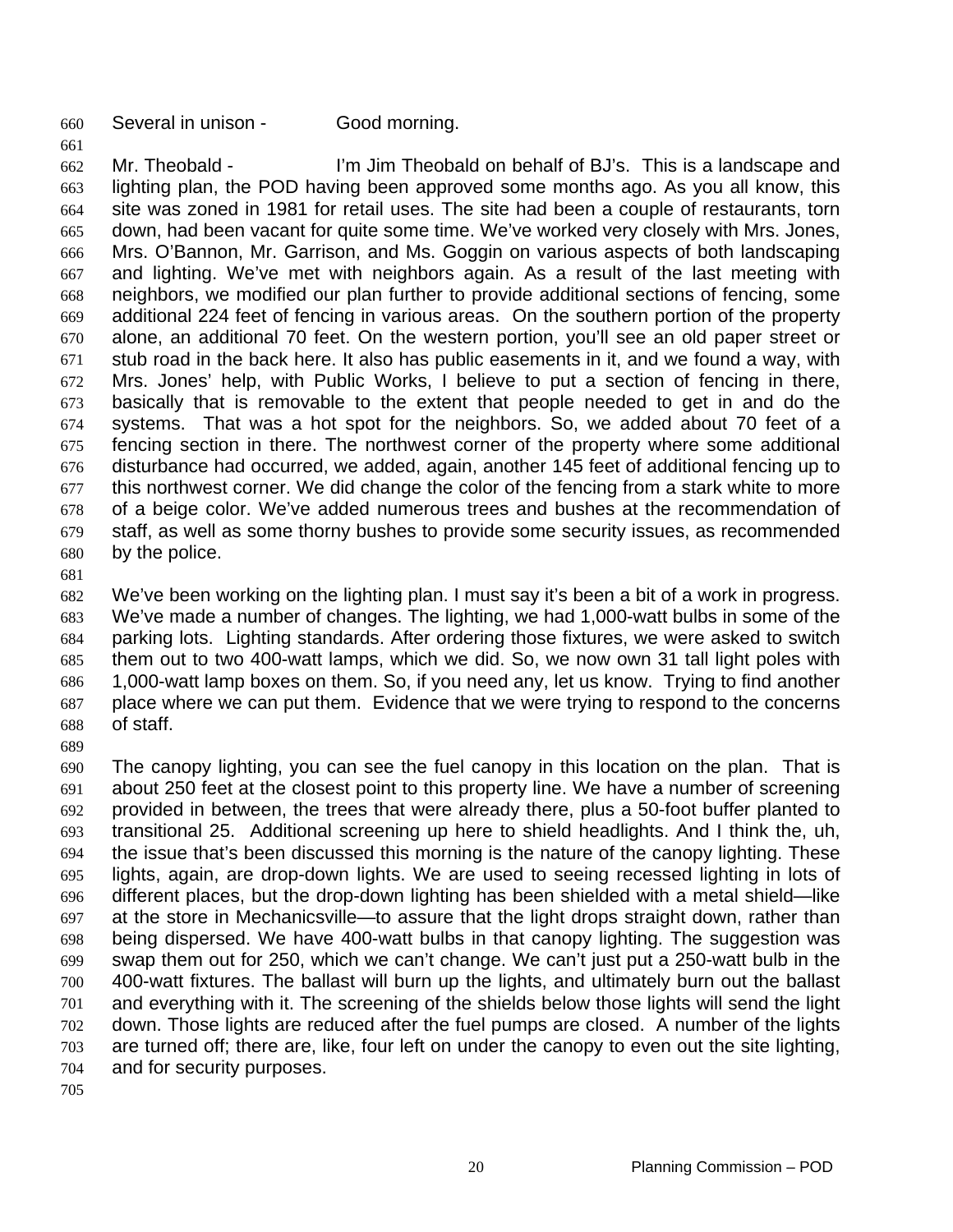I think the important thing to note on the canopy lighting is that there are standards produced by some trade group, and they suggest a minimum foot-candle of 20, and a maximum of 60. This is 41, so we're right in the middle. We're well within the range, at the midpoint in the range. They have what they call uniformity standards in terms of the spread of light in the light field to suggest a ratio or no more than 4 to 1. We're 3 to 1. Now, none of that means a thing to me. What I'm trying to just let you know is that we are dead-on the midrange in terms of lighting standards, and we're actually below in terms of uniformity level. 706 707 708 709 710 711 712 713 714 715 716 717 718 719 720 721 722 723 724 725 726 727 728 729 730 731 732 733 734 735 736 737 738 739 740 741 742 743 744 745 746 747 748 749 The one thing I guess, Mrs. Jones, that I hadn't exactly realized is what we were discussing earlier in terms of your concern about glare. Even with the 400-watt lights shielded, we're still at zero foot-candles of light at the property line. That didn't change. We said we'd be at zero; we are at zero, even with those lights. When we talk about glare, will you see ambient light? Of course you will. What do you think you see over at Regency Square? You have a million square feet, and a big ball of light that lights up half the West End. We believe we've screened and shielded the direct line-of-sight to any bulbs by the drop-down shields. We believe with turning them down, turning off a number of the lights after hours also helps. There's significant screening over here. Again, we're still at zero foot-candles. I think we've addressed the issues as we might have been expected. I'd be happy to answer any questions. Mrs. Jones - I do think, I'm sure, that BJ's will be able to use those light poles at another location, I would hope. Maybe not so close to residential areas. I'm sure they'll find something for that. I do want to thank you on behalf of your clients for the way in which they have worked hard with the staff that has been involved with this case for many, many months. Mr. Theobald - Thank you. I appreciate that. Mrs. Jones - I do think that it has been a difficult case because it is, by its very nature, a difficult situation tucked right against residential neighborhoods. We do have someone who has a question, and I'll ask her to come up in a minute. Before I do that, let me just reiterate that we did talk very briefly about something that is quite small, but I think will enhance the project. Is your client willing to put some seasonal color at the entrances? Mr. Theobald - Theobald - The Yes. I discussed that with him after you and I talked this morning. Mrs. Jones - Chay.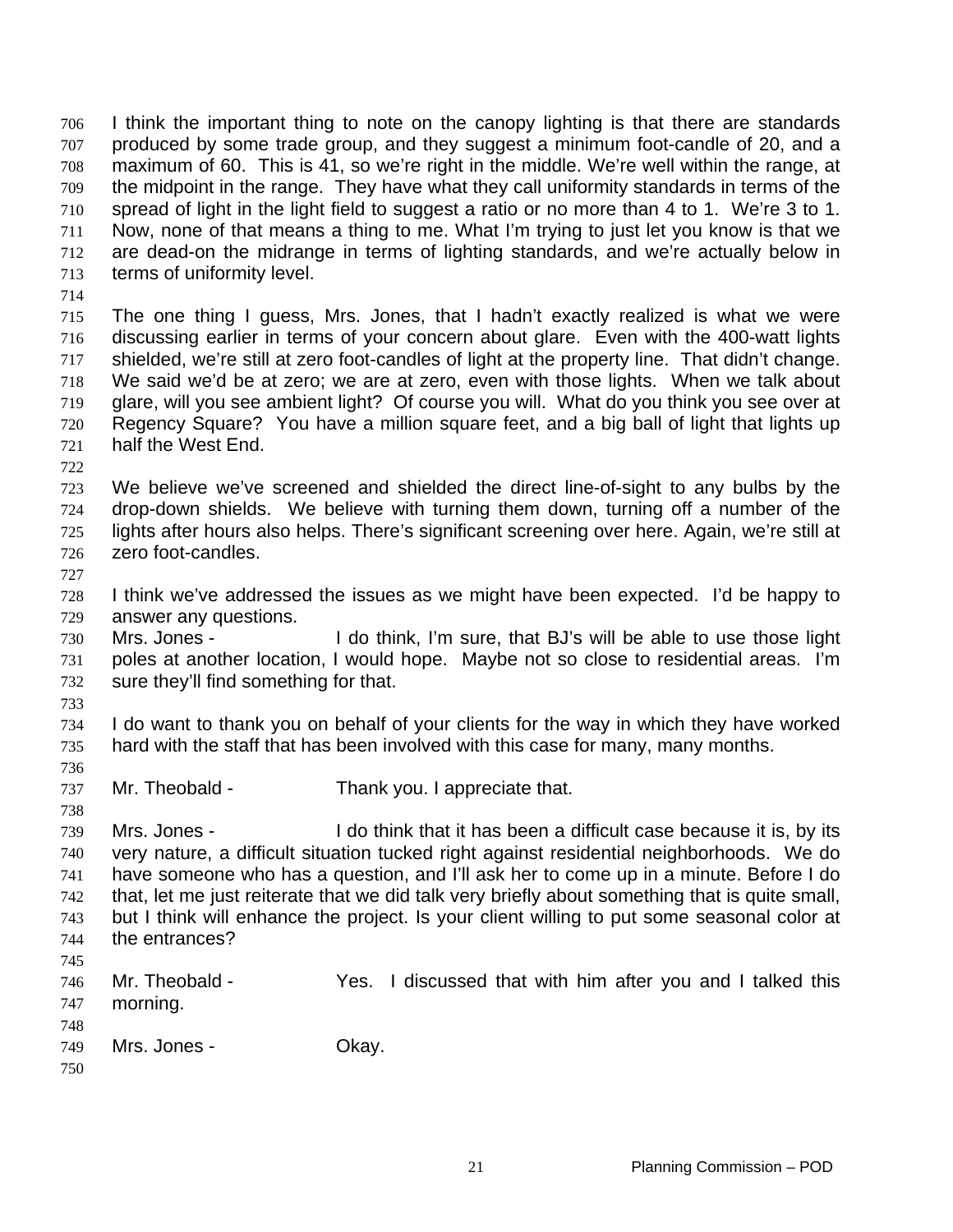Mr. Theobald - We don't own the other side of the entrance here, so these plantings, I think, were provided by others. In terms of our side of the entrances, and the entrance down here, that's not a problem. Mrs. Jones - Okay. I think it's a small item, but it will certainly increase the appeal. The fuel canopy lighting, I appreciate you going through the discussion of that because I think in many ways that is probably *the* issue that's left to discuss. I think we've pretty well solved a number of others that have been of concern. Let me just ask one question of you. With the fuel canopy and the residences that are closest to it, will there be enough screening from plant material to diffuse that light, in your opinion? Mr. Theobald - I'm guessing here, okay? I know it depends on everybody's backyards. There were trees in some people's back yards. Some had fewer trees than others. Mrs. Jones - Your client's plantings. Mr. Theobald - Ch. We're planting to transitional buffer 25, and the grade goes up. I assume that it must, by definition, diffuse. If it would block the light, I doubt it. You're going to be able to see ambient light, but I don't think you're going to be looking at a bulb. Mrs. Jones - Ckay. Thank you. Mr. Vanarsdall - I have a question for Mr. Theobald. When are they going to open? Mr. Theobald - Early November is the target. Mr. Vanarsdall - November. Mr. Theobald - They want to be open by Thanksgiving. Mr. Vanarsdall - Good. Will they have turkeys? Mr. Jernigan - Will they have what? Mr. Vanarsdall - Turkeys. Mrs. Jones - Thank you, Mr. Vanarsdall. Mr. Theobald - We'll be happy to get you one, yes. Mr. Branin - What exact species is a thorny bush? Mr. Theobald - Excuse me?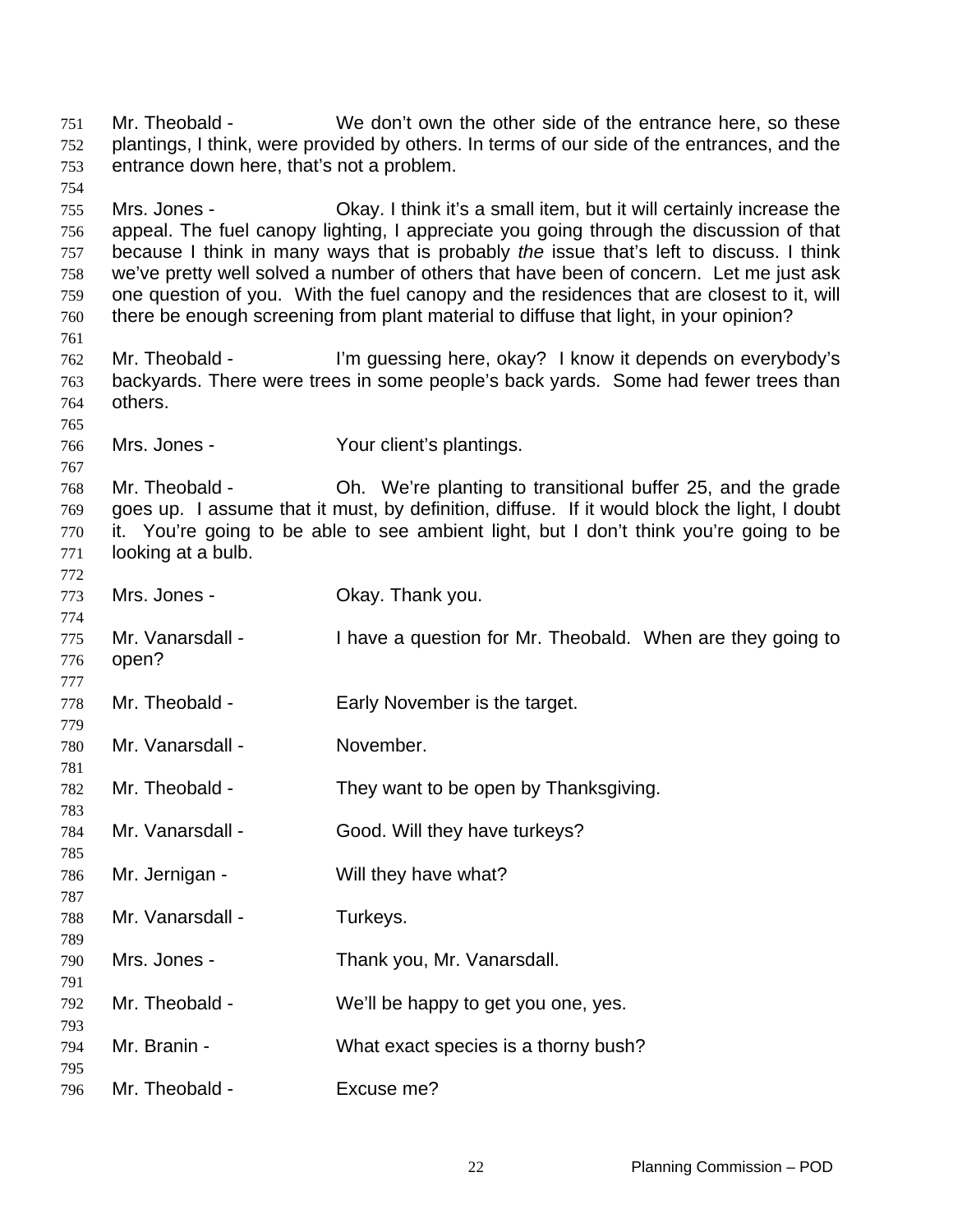797 Mr. Branin - Thorny bush? 798 799 800 801 802 803 804 805 806 807 808 809 810 811 812 813 814 815 816 817 818 819 820 821 822 823 824 825 826 827 828 829 830 831 832 833 834 835 836 837 838 839 840 Mr. Theobald - Thorny bush. The police suggested that because there's an existing chain link fence along this blue dotted line, and you see the yellow 50-foot buffer. There are sections of fencing to visually screen headlights in here, but the police were looking for thorny bushes perpendicular to the property line to occur at a couple of locations to physically discourage pedestrians from walking down that alley, if you will, of buffer. Mr. Branin - Ckay. Mr. Jernigan - Mr. Theobald, you said at the property line, the foot-candle was zero. Mr. Theobald - Correct. Mr. Jernigan - All right. Any more questions for Mr. Theobald from the Commission? Mr. Theobald - Thank you. Mr. Jernigan - All right, thank you. We do have opposition. Would you come down, please ma'am? State your name for the record. Ms. Patterson - Good morning. I'm Lori Patterson, and I live behind the BJ's building. I just have a couple of questions about the lighting that's back there. I have some concerns that there's not zero foot-candle at the property line in the back because of the elevation of the building. There are four floodlights that are facing my property, and I have concerns about them. One, I'd like to know what the wattage is, and also, I mean, I don't see any way that they can shield that. They're facing right in my backyard, and I spend a lot of time in my backyard. I don't want to be looking at floodlights. Mrs. Jones - Is that your only question, Lori? Ms. Patterson - Yes. I do want to say that I do appreciate the work that was done to get the fencing and the Leyland Cypress. I think that's going to help. I think eventually the Leyland Cypress might block out the lighting, but we're talking years down the road. We're not talking about anything that's going to be immediate. There are other people in the neighborhood that are concerned about it, but they couldn't get off from work, so I'm kind of here just speaking for them. Mrs. Jones - **Okay. We'll have the applicant address your question. Thank** you.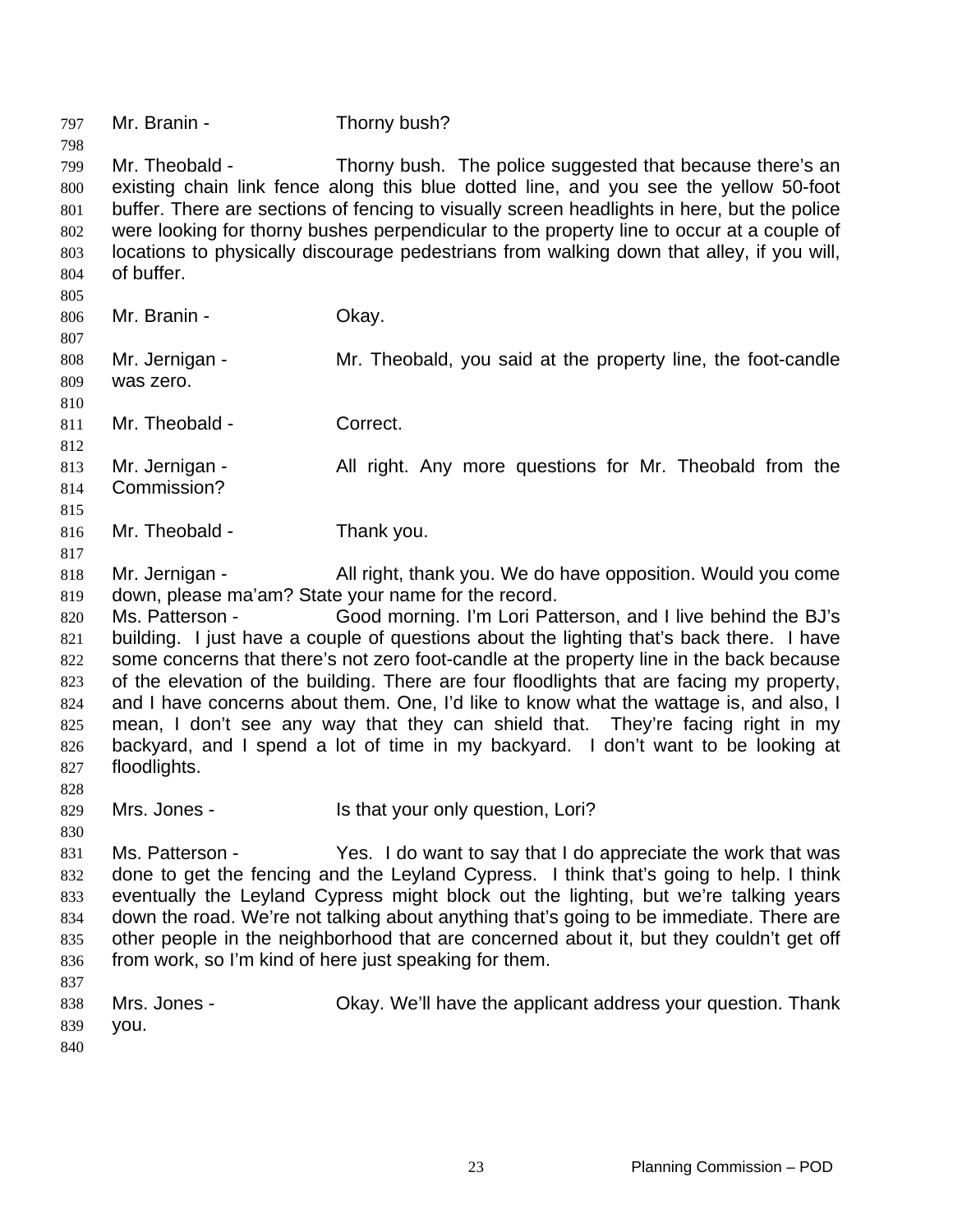Mr. Theobald - John, you might have to help me on this. I don't really know what lighting is on the back of the buildings. The photometric studies still had to show zero foot-candles, right? Are there wall packs? Mrs. Jones - Think we need to have him come up to the podium. Mr. Theobald - Somebody needs to come up and get this on the record. Mrs. Jones - We need to know the wattage and the way in which the light is diffused. Mr. Goff - As you can see on that schedule in front of you, they are all 400 watt. Mr. Glover - The Can't hear you, sir. Mr. Goff - They were all 400-watt bulbs that are used for all the site lighting that you see there. It's underneath the light column that's underlined. These are 400-watt bulbs. This "W" is for the wall packs. There are 12 wall packs around the perimeter of the building. They are down-lighted wall packs. Come over here. She's referring to the wall packs along this building there—two, three four—five, I believe, along that side of the building. Is that correct? Ms. Patterson - [Off mike.] I'm talking about the floodlights above the doors. Mr. Goff - Ch. There are— Ms. Patterson - **[Off mike.]** There are four floodlights— Mr. Goff - There are— Ms. Patterson - [Off mike]—[inaudible] property, and there's nothing to shield them. Mr. Goff - Those are security lights that are required at all egress doors. Ms. Patterson - [Off mike.] What's the wattage on those? Mr. Jernigan - Ms. Patterson, could you come on up. These hearings are taped, so we have to have everything on the record. Ms. Patterson - I'm referring to the floodlights that are above the doors, which I realize for security purposes they have to be there, but they're going to light up my whole backyard.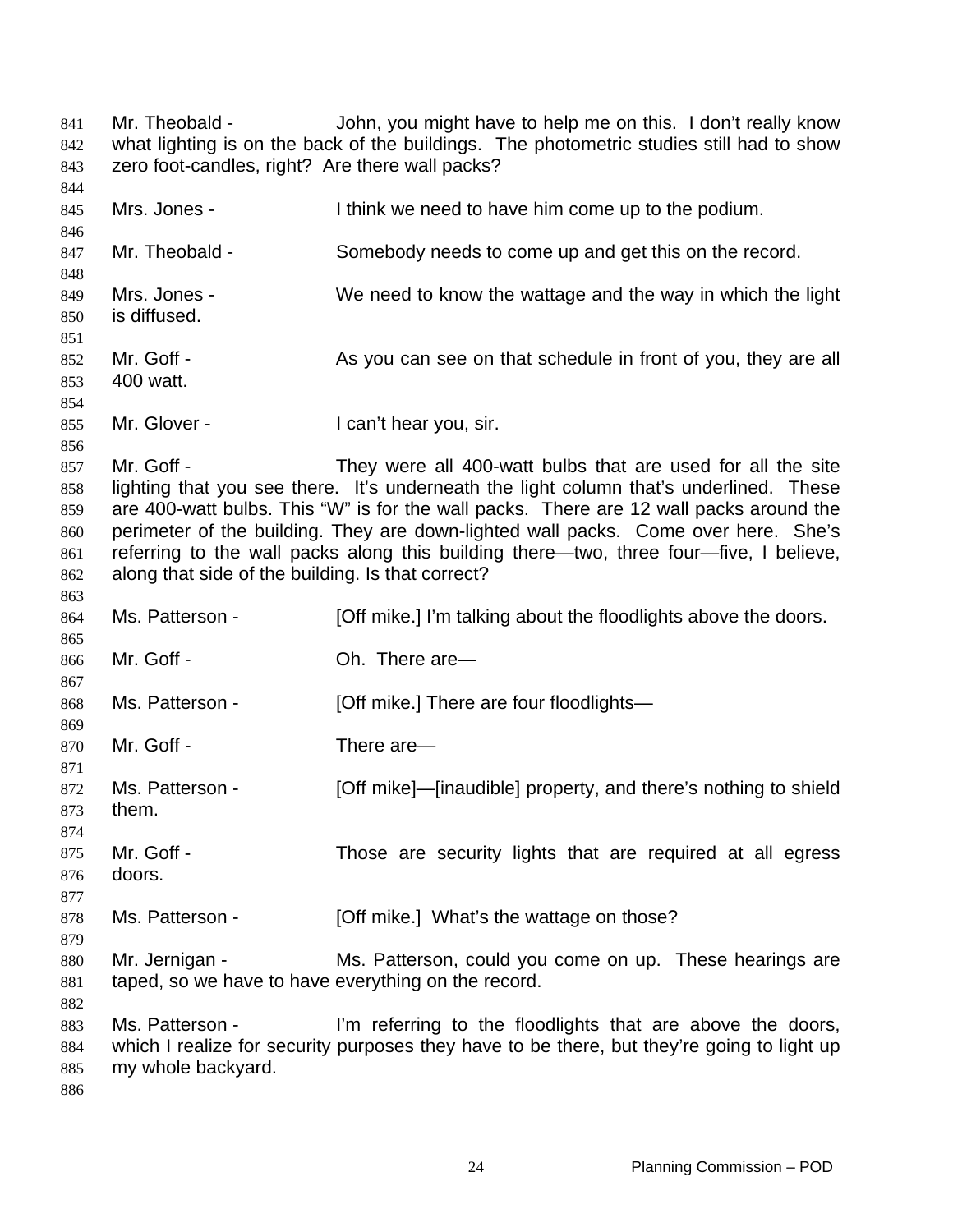Mrs. Jones - Could the engineer address the wattage of those, how long they're on, and whether they're changed at the end of business? Describe those lights, please. Mr. Goff - The I'm not aware of what the actual wattage of those lights is. They're not floodlights, although I guess she's saying the bulbs are exposed. These are standard lights that are placed over the egress doorways for security reasons, or safety reasons, actually, in case there's interior fire or things like that where people have to evacuate the store. They go through the egress doors, and they're placed around based on code. They are required to have lights there. I'm not an architect. I'm trying to address your question, but that's something that's required by the code. Mrs. Jones - Is it shielded? Mr. Goff - They're not shielded, if you will. Mrs. Jones - You don't know what the watt— Mr. Goff - I went there today. They're regular exposed lights. They're not 400-watt bulbs at all. Mrs. Jones - What are they? Mr. Goff - I don't know what they are, but they're not 400-watt bulbs. These are just regular egress door lights. Mr. Jernigan - Sir. I need your name for the record. Mr. Goff - Oh, I'm sorry. I thought you heard that. It's George Goff, BJ's Wholesale Club. Mr. Jernigan - George Goff? Mr. Branin - Mr. Goff, are those lights on only at time of emergency, or are they on— Mr. Goff - The Muslim Coff - I believe they're on—I don't know that answer. I believe they're on just at night. I think they're on at night all the time. Mr. Branin - Every night. Mr. Goff - Because we have employees working in the club all night, stocking. So, I would think those would be on all night to allow for that safety and security issue, or if they had to evacuate, they'd be on. Mr. Vanarsdall - You say these particular lights are required by the Code.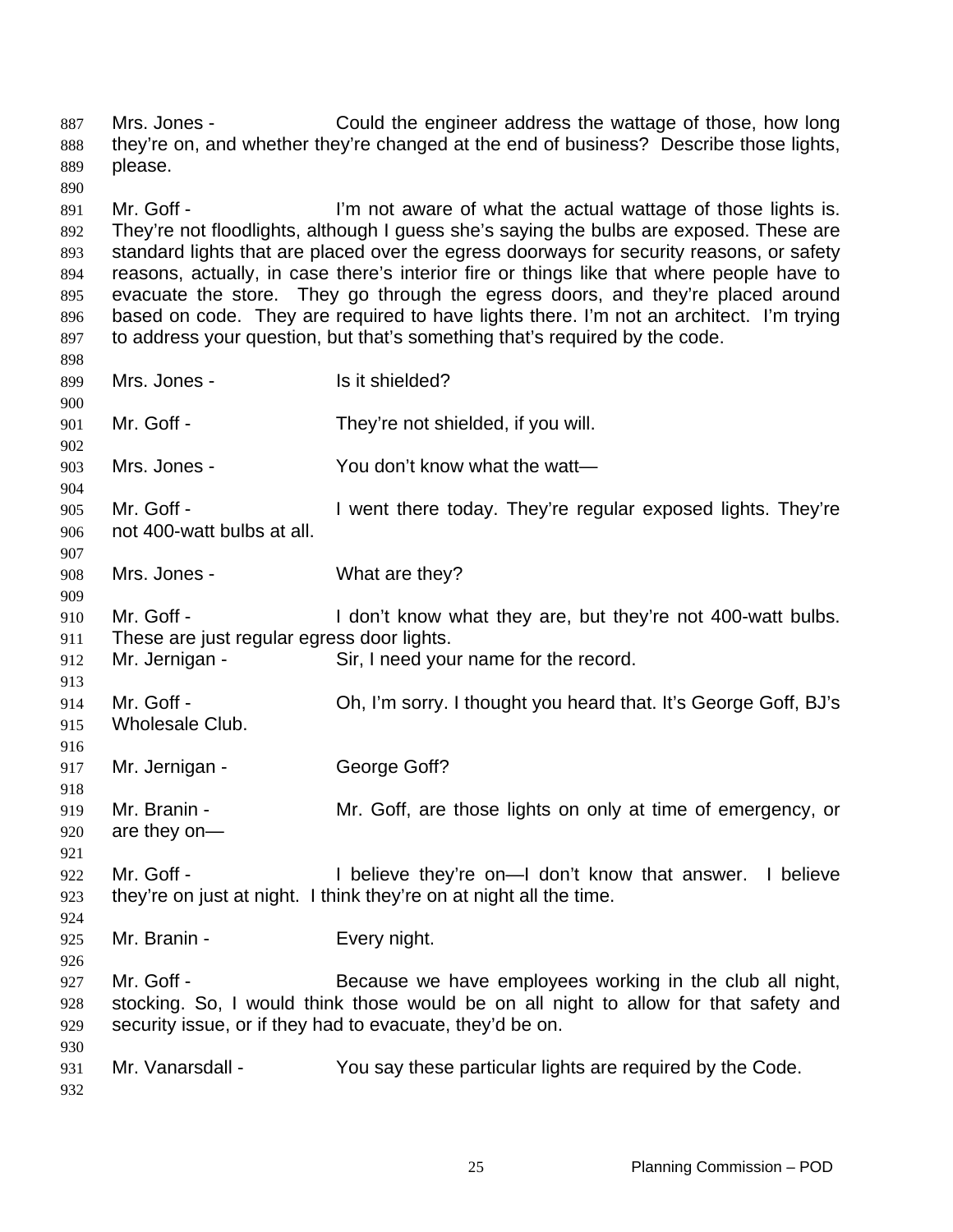933 Mr. Goff - That's my understanding. 934 935 936 937 938 939 940 941 942 943 944 945 946 947 948 949 950 951 952 953 954 955 956 957 958 959 960 961 962 963 964 965 966 967 968 969 970 971 972 973 974 975 976 977 Mr. Vanarsdall - I didn't know we had any that would spill over into a neighborhood required by Code. Mr. Goff - They're a security light. They're not a site light. Mr. Vanarsdall - Security. Mr. Jernigan - Let me say something here. First of all, I don't know whether we're having spillover, but by County code, you can't put more than a half a foot candle on somebody else's property. Now, all the calculations that have been here are done by engineers. So, Ms. Patterson, depending on what Mrs. Jones does, what I recommend is after these are up, they can be checked by County inspectors. If there is a breach where you are getting more than a half a foot-candle, they'll have to adjust that. So, right now, it's all calculations, but just bear that in mind. If you are getting light that you're not supposed to, they have to adjust that. Ms. Patterson - The one question I would have is they've done the study on the lights that are enclosed, that are shielded at the exterior of the building. Do they, in fact—Since they don't even know the wattage, how do they know that that isn't much brighter than what is allowed. Do they know that? Mr. Jernigan - The I don't believe the gentleman knows the wattage of it. What I'm saying is once everything is up, if you are getting light that exceeds County code, they will have to adjust it. Ms. Patterson - Chay. Mr. Jernigan - They don't have a choice. Is that fair? Ms. Patterson **Okay**, thanks. Mr. Branin - The Mr. Goff, Mr. Theobald, and Ms. Patterson. If these are indeed spotlights that are going back towards your yard, and there are four egress doors, why wouldn't you just put some sort of shield over them to keep the light down? Shoebox lighting. Thank you. Mr. Goff - You ask me to draw a conclusion on a subject I'm not aware of. They are a minimum wattage light that's required to be put over egress doors on all the clubs, all the stores that we build. They're not a high-intensity light. We're required to have them. Male - [Off mike.] [Inaudible.]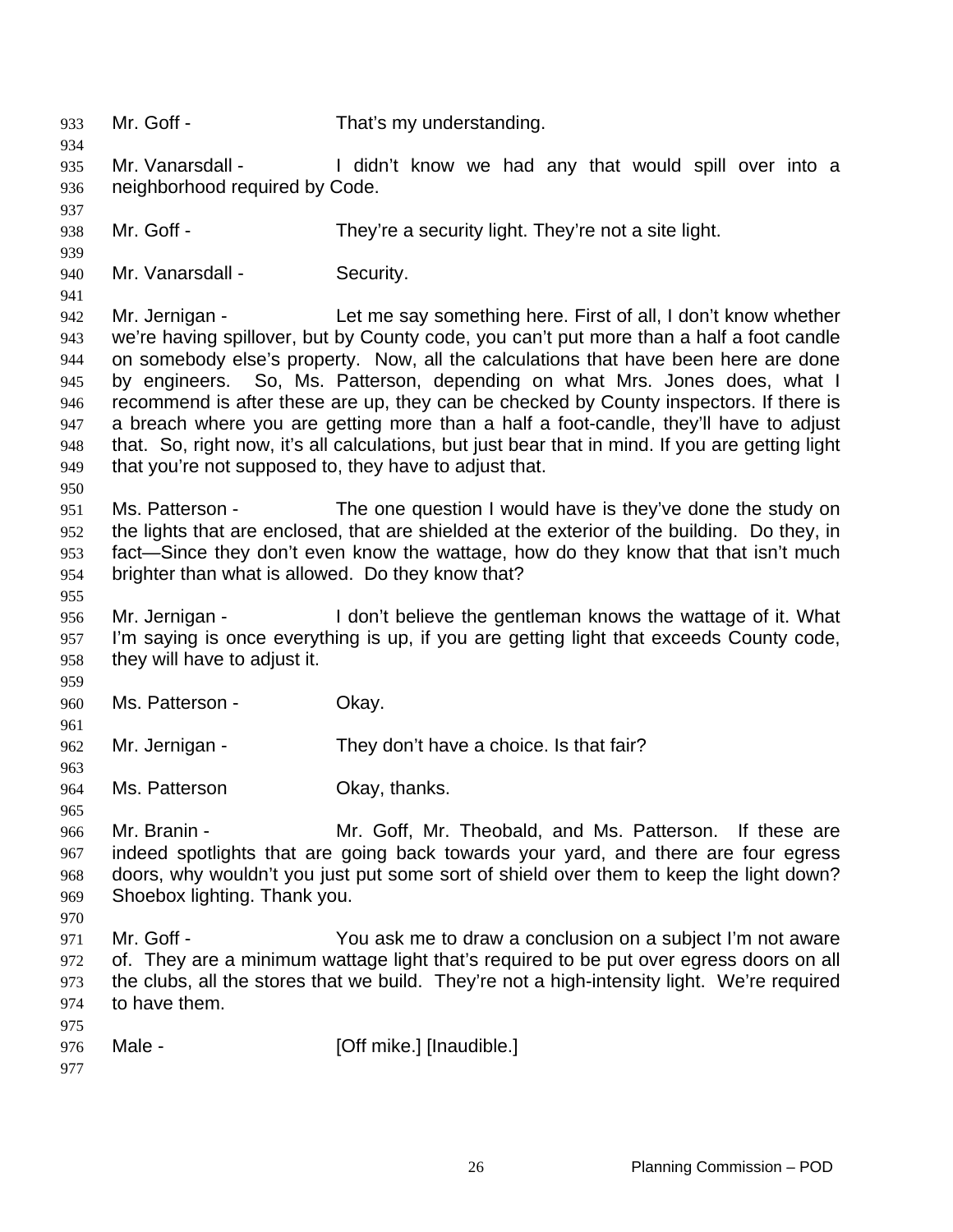Mr. Goff - I know. I will state on the record, you know, like I said, if they do pose a foot candle issue across the parking lot, of course we'll make a change. Absolutely. We could look into shielding them, if that's necessary, but these are not high-intensity lights at all. Mr. Branin - Ckay, thank you, sir. Mr. Glover - Mr. Chairman, can I ask a question? Mr. Jernigan - Yes, sir. Mr. Glover - Before he runs off. How close is this door to that lady's property line? Mr. Goff - Well, the back of the club is roughly-Mr. Glover - No, no, no. Mr. Goff - — —a 24- to a 30-foot drive lane, plus there's some parking. Then there's the 50-foot buffer. So, you're talking in the vicinity of 100 feet probably. Mr. Glover - A 50-foot buffer? Ms. Patterson - [Off mike.] That's not true. There is no parking— Mr. Glover - Wait a minute, ma'am. Let me finish my question— Mr. Goff - Well, there is Mr. Glover - — — — — — and then you can talk all you want. Female - [Off mike-whispered.] Not behind the property. Mr. Glover - You all have a meeting afterwards, okay? Mr. Goff - Let me show you up here. Mr. Glover - No. I just wanted the answer. Mr. Goff - Ch. okay. Mr. Glover - The State of I don't need for you to show me, because I understand. You have no screening between your backyard—I'm talking to her—and the lights that are on this door. Is that what you're telling me? Ms. Patterson - Currently, no.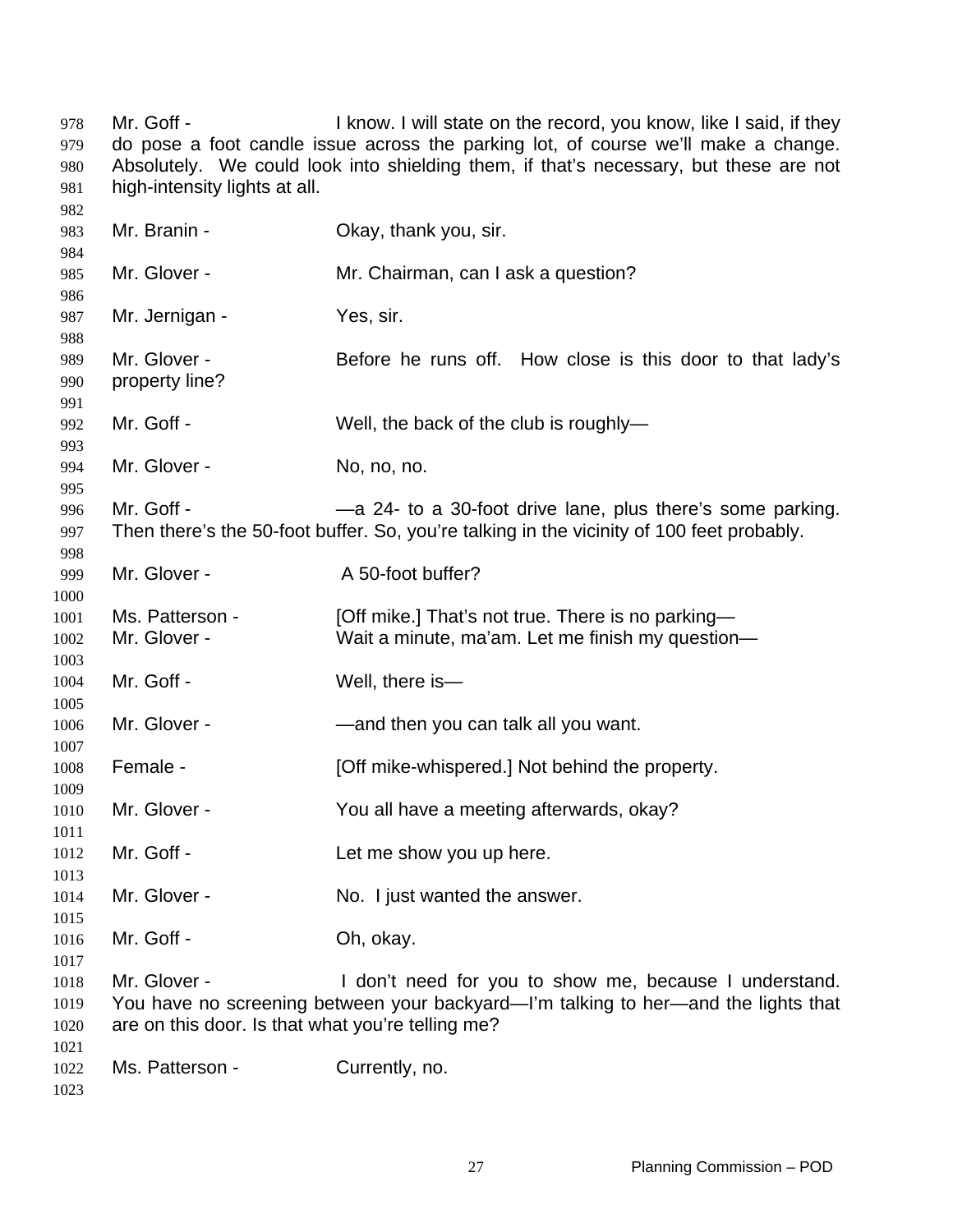Mr. Glover - Why don't you put a foot-candle—Now, if you can't answer the question, when you are going to get somebody here that can? It's not right for you to stand there and say well I don't know what it is, and I don't know this. When you come in here, you need—And you know what, I like BJ's, and I want BJ's to open in November so you can get the Christmas shopping. But you know something? That lady has a good point. If that light, even though there's no foot-candle, zero foot-candle at the property line, then that doesn't mean that she doesn't look at a glare. I ride down the road at J. Sargeant Reynolds on Parham Road. The foot-candle doesn't shine on the road, but I can tell you what, it's a blinding glare when you look at the light that they have in front of their driveway. What I'm saying is, put something over it that puts the light straight down. You're not answering any questions, and it bothers me. This commission will tell you that I rarely ever get involved, but I think it's bad when a company such as BJ's will send somebody that doesn't know the answers to the simple questions of what is the wattage of a light bulb. When you figure that out, I think you should to come back and do it. You might miss the Christmas shopping if you don't know the answers to the questions. 1024 1025 1026 1027 1028 1029 1030 1031 1032 1033 1034 1035 1036 1037 1038 1039 1040

- 1041 1042 Mr. Goff - This seems—Well, obviously, this seems to be an issue. We could certainly put shields preventatively around them.
- 1044 1045 1046 1047 1048 Mr. Glover - Why don't you? Why hadn't you said that before? Why didn't you tell this lady before? I don't understand why it's such a big deal. We've had shoebox lighting in Henrico County I think since Noah; I'm not sure. If you can, then why don't you tell the lady that you'll do it? If you don't, you don't get to open. How about that? Hello.
- 1049 1050 1051 Mr. Goff - The I believe I've already answered the question that we will shield them.
- 1053 Mr. Glover - The Muslim Littook a long time. Thank you.
- 1055 Mrs. Jones - Chay.

1043

1052

1054

1058

1061

1063

- 1056 1057 Mr. Glover - Ms. Patterson.
- 1059 1060 Mr. Vanarsdall - Well, I have one more question, Mr. Chairman. Who does she come to if this is not done? Who does she talk to to get it done?
- 1062 Mr. Theobald - She can always call me.
- 1064 Mr. Vanarsdall - Chay. Do you understand that?
- 1066 1067 1068 1069 Mrs. Jones - **Mr.** Theobald, I'm sorry. Up and down, up and down. I'm sorry to bring you back up here. You said there are zero foot-candles at the property line, correct?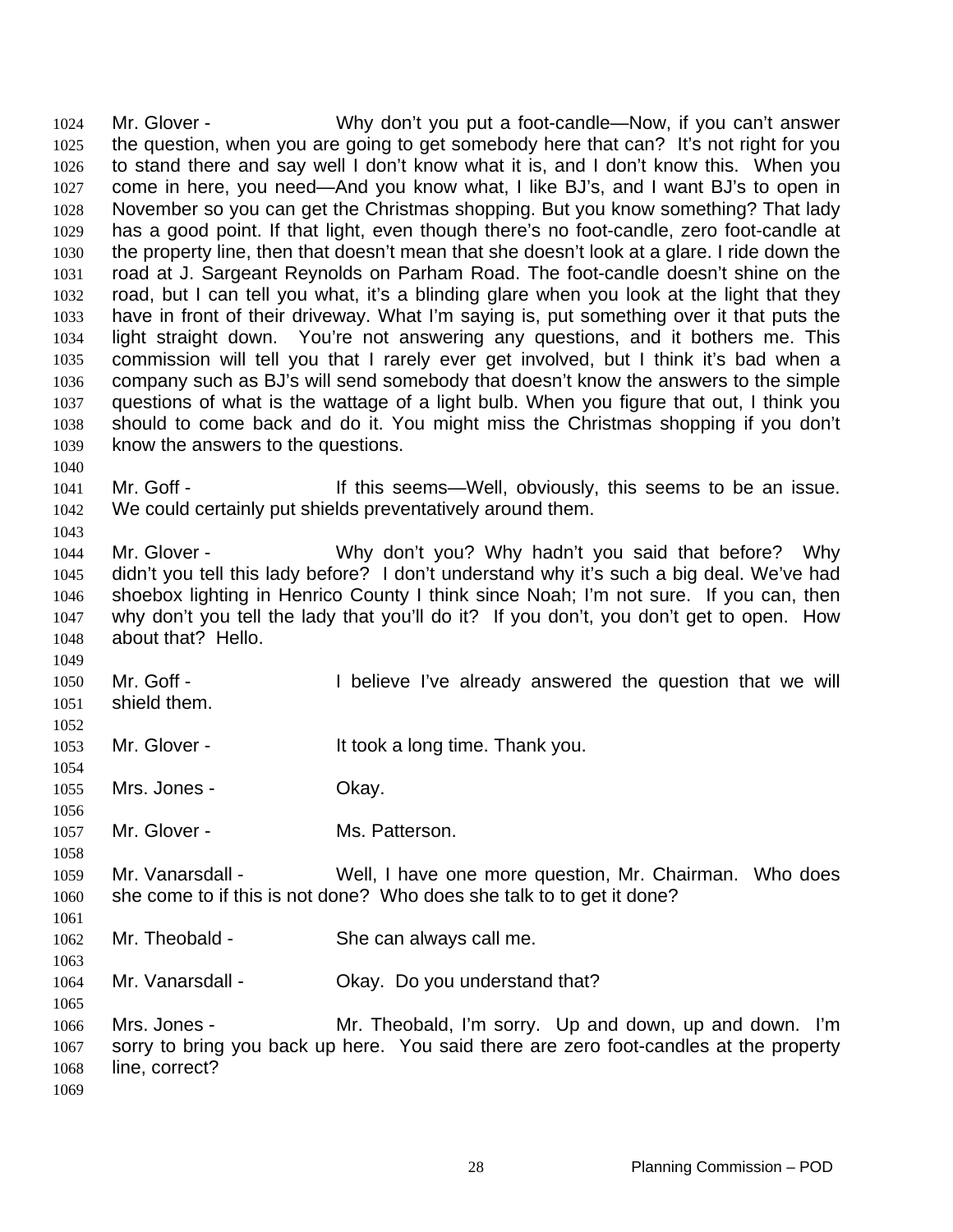| 1070<br>1071                                         | Mr. Theobald -                                                                                                                                                                                                                                                                                                                                                                                                                     | That's correct.                                                                                                                                                                                                                                                                                                            |
|------------------------------------------------------|------------------------------------------------------------------------------------------------------------------------------------------------------------------------------------------------------------------------------------------------------------------------------------------------------------------------------------------------------------------------------------------------------------------------------------|----------------------------------------------------------------------------------------------------------------------------------------------------------------------------------------------------------------------------------------------------------------------------------------------------------------------------|
| 1072<br>1073                                         | Mrs. Jones -<br>Is it zero at the property line?                                                                                                                                                                                                                                                                                                                                                                                   | I'm reading this as 0.2. I'm looking at this—it's hard to read.                                                                                                                                                                                                                                                            |
| 1074<br>1075<br>1076<br>1077                         | Mr. Theobald -<br>do you know?                                                                                                                                                                                                                                                                                                                                                                                                     | I was told it was zero. If it's 0.2, I'm not aware of that. John,                                                                                                                                                                                                                                                          |
| 1078<br>1079                                         | Mrs. Jones -                                                                                                                                                                                                                                                                                                                                                                                                                       | I want to know what is being passed here.                                                                                                                                                                                                                                                                                  |
| 1080<br>1081                                         | Mr. Theobald -                                                                                                                                                                                                                                                                                                                                                                                                                     | I am really not used to looking at lighting plans.                                                                                                                                                                                                                                                                         |
| 1082<br>1083<br>1084<br>1085                         | Mr. Carty -                                                                                                                                                                                                                                                                                                                                                                                                                        | Good morning. My name is John Carty. I'm with VHB. I am<br>the engineer of record for BJ's Wholesale Club. It's my understanding that there is an<br>allowable tolerance of foot-candles based on positioning of lights that is allowed to seep<br>over. We are not 100% at zero, but we are within the acceptable limits. |
| 1086<br>1087                                         | Mrs. Jones -                                                                                                                                                                                                                                                                                                                                                                                                                       | What are those acceptable limits?                                                                                                                                                                                                                                                                                          |
| 1088<br>1089                                         | Mr. Carty -                                                                                                                                                                                                                                                                                                                                                                                                                        | Point five foot-candles.                                                                                                                                                                                                                                                                                                   |
| 1090<br>1091                                         | Mrs. Jones -                                                                                                                                                                                                                                                                                                                                                                                                                       | Nothing over .5.                                                                                                                                                                                                                                                                                                           |
| 1092<br>1093                                         | Mr. Carty -                                                                                                                                                                                                                                                                                                                                                                                                                        | Correct.                                                                                                                                                                                                                                                                                                                   |
| 1094<br>1095                                         | Mrs. Jones -                                                                                                                                                                                                                                                                                                                                                                                                                       | You're anticipating it's .2, according to this photometric.                                                                                                                                                                                                                                                                |
| 1096<br>1097                                         | Mr. Carty -                                                                                                                                                                                                                                                                                                                                                                                                                        | Yes, I think so. Yes.                                                                                                                                                                                                                                                                                                      |
| 1098<br>1099                                         | Mrs. Jones -                                                                                                                                                                                                                                                                                                                                                                                                                       | All right.                                                                                                                                                                                                                                                                                                                 |
| 1100<br>1101<br>1102<br>1103<br>1104<br>1105<br>1106 | I would also just like to add for the record that the floodlights<br>Mr. Carty -<br>are typically designed with the building. So, unfortunately, the floodlights that we're<br>referring to are typically of minimum wattage, the same that you would have at your<br>house. These do not contribute significantly to the photometrics overall. The main<br>lighting for the entire sight has been designed with shoebox lighting. |                                                                                                                                                                                                                                                                                                                            |
| 1107<br>1108<br>1109                                 | Mr. Glover -<br>lighting?                                                                                                                                                                                                                                                                                                                                                                                                          | Even those lights that are above that door? Is that a shoebox                                                                                                                                                                                                                                                              |
| 1110<br>1111<br>1112                                 | Mr. Carty -                                                                                                                                                                                                                                                                                                                                                                                                                        | I do not know whether or not those lights in particular are<br>shoebox lightings, but I do know that they do not significantly add to the photometrics.                                                                                                                                                                    |
| 1113<br>1114                                         | Mr. Branin -                                                                                                                                                                                                                                                                                                                                                                                                                       | Can I ask you a question?                                                                                                                                                                                                                                                                                                  |
| 1115                                                 | Mr. Carty -                                                                                                                                                                                                                                                                                                                                                                                                                        | Yes.                                                                                                                                                                                                                                                                                                                       |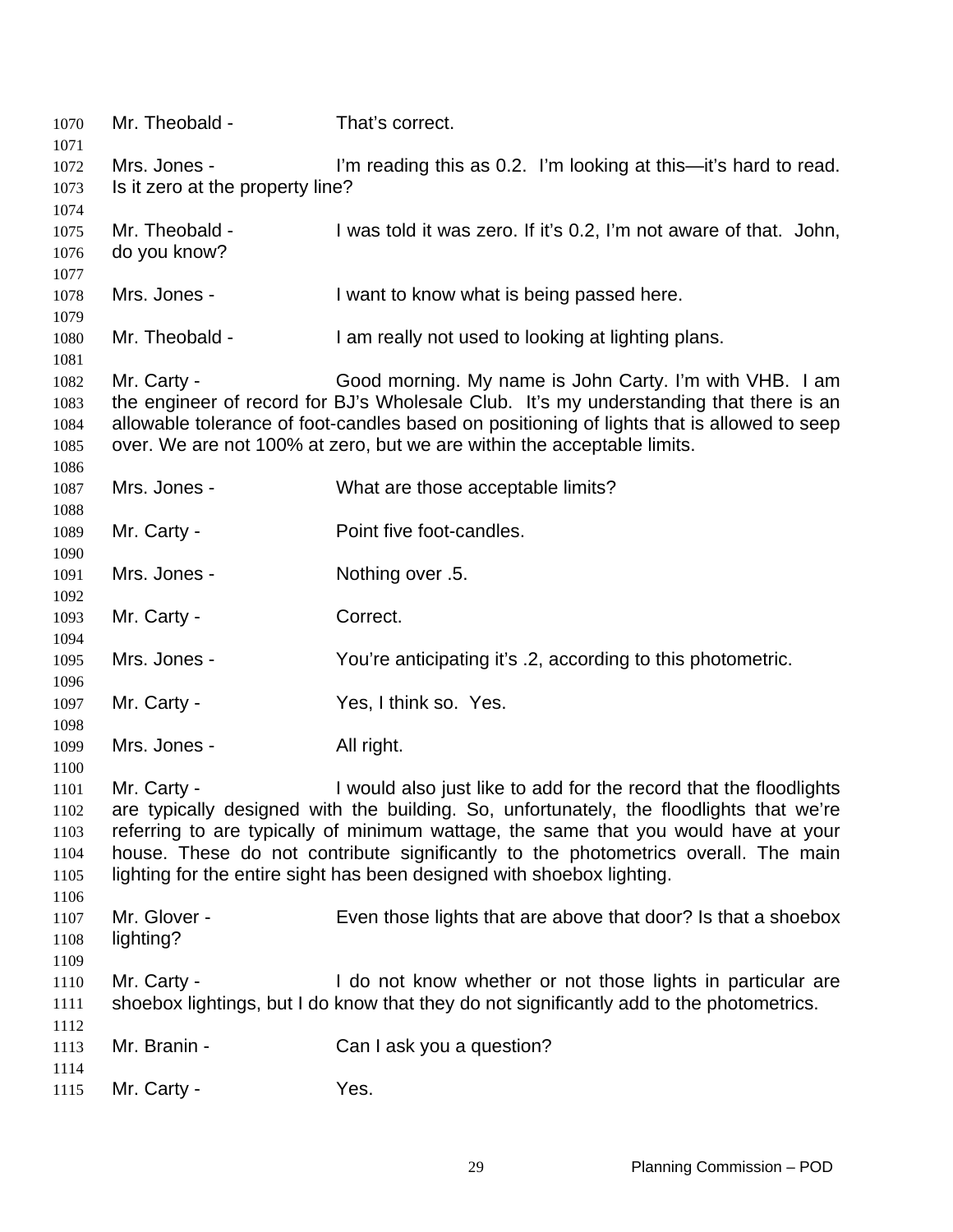| 1116                         | Mr. Branin -                                             | Are you a resident here in Virginia?                                                                                                                                                                                             |
|------------------------------|----------------------------------------------------------|----------------------------------------------------------------------------------------------------------------------------------------------------------------------------------------------------------------------------------|
| 1117<br>1118                 | Mr. Carty -                                              | In Chesterfield County, yes.                                                                                                                                                                                                     |
| 1119                         |                                                          |                                                                                                                                                                                                                                  |
| 1120<br>1121<br>1122<br>1123 | Mr. Branin -                                             | Chesterfield County. Okay. If you in your backyard all of a<br>sudden had a BJ's, or a Lowe's, or a Home Depot, or any box store come up, and you<br>have lights pointed at your back yard, at your house, would it concern you? |
| 1124<br>1125                 | Mr. Carty -                                              | I think the issue-                                                                                                                                                                                                               |
| 1126<br>1127                 | Mr. Branin -                                             | Just yes or no.                                                                                                                                                                                                                  |
| 1128<br>1129                 | Mr. Carty -                                              | Yes, it would.                                                                                                                                                                                                                   |
| 1130<br>1131                 | Mr. Branin -                                             | Yes, it would. Thank you.                                                                                                                                                                                                        |
| 1132<br>1133                 | Mr. Carty -                                              | Yes, it would.                                                                                                                                                                                                                   |
| 1134<br>1135                 | Mr. Branin -                                             | Okay. Our job is to protect our citizens.                                                                                                                                                                                        |
| 1136<br>1137                 | Mr. Carty -                                              | Absolutely.                                                                                                                                                                                                                      |
| 1138<br>1139<br>1140         | Mr. Branin -<br>problem. Okay?                           | When BJ's sends a representative that doesn't know—I don't<br>think, I'm not sure, I don't know—we need to get to the bottom of it and solve the                                                                                 |
| 1141<br>1142<br>1143         | Mr. Carty -                                              | Understood.                                                                                                                                                                                                                      |
| 1144<br>1145                 | Mr. Branin -                                             | Thank you.                                                                                                                                                                                                                       |
| 1146<br>1147                 | Mr. Carty -                                              | Thank you.                                                                                                                                                                                                                       |
| 1148<br>1149                 | Mrs. Jones -                                             | Is there somebody-Oh, Kim Vann is here. I have one<br>question for you, and then I think we've talked this through, at least from my                                                                                             |
| 1150<br>1151                 | perspective. Good morning.                               |                                                                                                                                                                                                                                  |
| 1152<br>1153                 | Ms. Vann -                                               | Good morning. Kim Vann with Henrico Police.                                                                                                                                                                                      |
| 1154<br>1155<br>1156         | Mrs. Jones -<br>with the fuel center.                    | Hi. Kim, I wanted to ask you a question, and this has to do                                                                                                                                                                      |
| 1157<br>1158                 | Ms. Vann -                                               | Okay.                                                                                                                                                                                                                            |
| 1159<br>1160<br>1161         | Mrs. Jones -<br>concorns about the fuel conter lighting? | The fuel center lighting is one aspect of the lighting that<br>we're trying to make sure we're doing right here. When you reviewed it, did you have                                                                              |

 concerns about the fuel center lighting?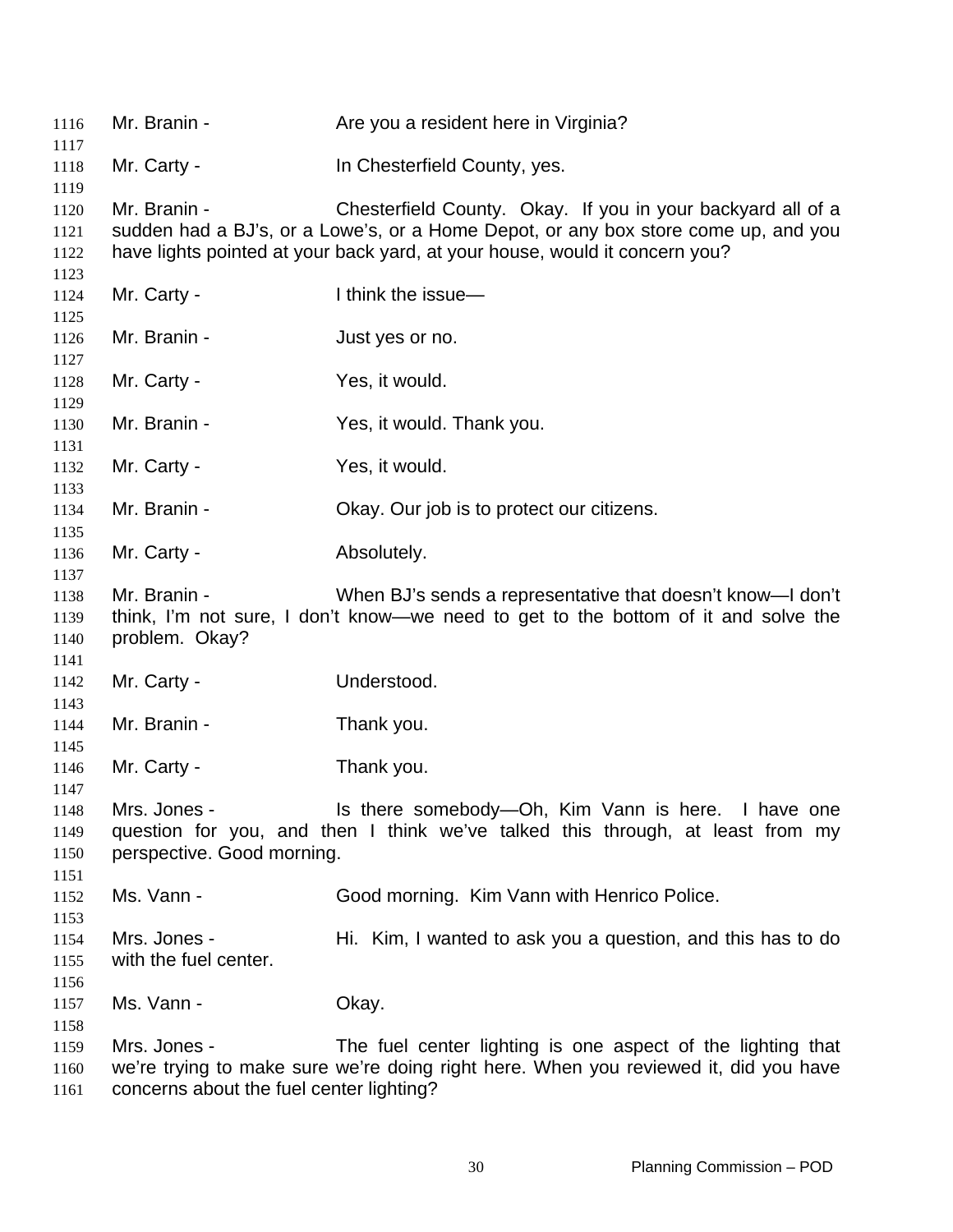Ms. Vann - The Yes, ma'am. Actually, back in May we initially asked for the uniformity to be more distributed. Part of what we look at is not only the level right under the fuel canopy, but also when you start the leave the canopy, having it uniform so that somebody if they're walking or driving, their eyes are not going to have to adjust like on a bright summer day. If your eyes are going from dark to light, dark to light, you end up not seeing things that you might need to be seeing in that area. 1162 1163 1164 1165 1166 1167 1168 1169 1170 1171 1172 1173 1174 1175 1176 1177 1178 1179 1180 1181 1182 1183 1184 1185 1186 1187 1188 1189 1190 1191 1192 1193 1194 1195 1196 1197 1198 1199 1200 1201 1202 1203 1204 Mrs. Jones - What was your recommendation then? Ms. Vann - To try to have it more uniform to meet the security guidelines that we use, which is from the Illuminating Engineer Society of North America. Since we don't have a lighting code, this is what we within the division tend to fall on. They tend to recommend a ratio of 4 to 1. I'm not a lighting engineer either, so to be able to start to understand when you're going to 3 to 1, 2 to 1, to 4 to 1, it does take some calculations there. To me, if it drops from 40 foot-candles to 5 within a few feet from the lighting canopy, that's not really that uniform. To me, that's a pretty significant drop. I don't have the lighting plan in front of me to know what those numbers are. Mrs. Jones - You do, obviously, point to an issue that might be a safety issue. Ms. Vann - The Yes. That's something we do at any canopy-a hotel, a bank, or a gas fuel canopy. Mrs. Jones - Thank you. I also appreciate very much the time you spent with this case. Thank you. Okay, folks. Mr. Vanarsdall - I have a question for Ms. Patterson. Ms. Patterson? Hello. Ms. Patterson - Yes. Mr. Vanarsdall - Are you the only home back there that is going to have this glare? Ms. Patterson - No. There are about four homes. Mr. Vanarsdall - Four? Thank you. Mrs. Jones - We have worked a long time with this case. I do think that there has been a cooperative effort to try to get this landscaping where it will be of benefit, certainly, to BJ's so that it's an attractive property, a benefit to the neighbors so that there is screening, and benefit to, hopefully, the success of this project. We try to make everything the best it can be so that we'll continue to have a wonderful County in

1205 1206 which to live. This will be, I hope, a very successful project. I appreciate the work that has been done. Christina Goggin and Greg Garrison have been involved with this, and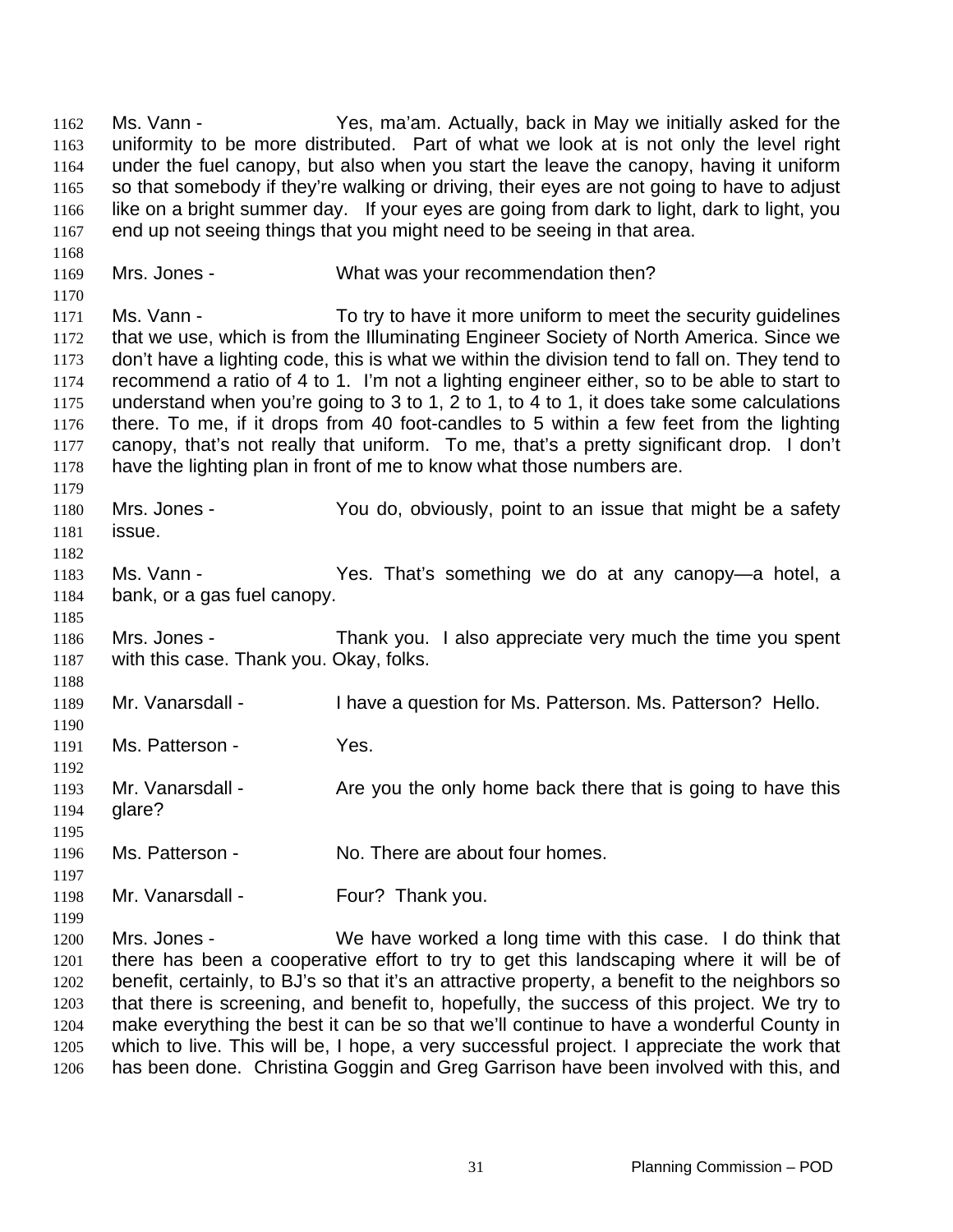they've done a tremendous amount of work with the folks from BJ's, and their engineers. 1207 1208 1209 1210 1211 1212 1213 1214 1215 1216 1217 1218 1219 1220 1221 1222 1223 1224 1225 1226 1227 1228 1229 1230 1231 1232 1233 1234 1235 1236 1237 1238 1239 1240 1241 1242 1243 1244 1245 1246 1247 1248 1249 1250 1251 1252 I do have some significant concerns with the lighting. Not that they can't be solved, it's just that I'm not sure we have all the answers at this minute. I do have a motion I'd like to make. You would like to do something first? Mr. Jernigan - First of all, I believe Mr. Glover has something. Mr. Glover - I wanted to ask a question. I heard the statement that they'd fix it, and I think that's not quite sufficient. I think they need to tell you, and maybe they can do it by way of submitting it to the Planning Director, and making sure that it's acceptable. The minute they put that glare in that backyard, if it's taken this long this morning to get an answer of what the glare is, I don't know how long it would take to fix or rectify it. I think you should make sure that you know how they plan to solve the problem for the Patterson's and their neighbors. I'm going to tell you why. I lived on Parham Road, looking across the street at a light like this, and I could never get it fixed. Every time I'd walk out of my house, it was a glare. We're talking about somewhere in the neighborhood of 400 feet. I know that it could be a nuisance. I think before you— You can approve it, in my opinion, but I think it should be a condition that says that they'll submit how they're going to shield that light from the glare in her backyard. Mr. Theobald - That's not a problem. That's not a problem, Mr. Glover. Mr. Glover - I didn't think it was, but I thought maybe I'd just interject it because you didn't. Mrs. Jones - My suggestion, or at my least preference would be to move for approval of the landscape plan, but defer the lighting plan for one month. Mr. Glover - If you want to defer it, but I think it is solved except for that glare in the backyards, isn't it? Mrs. Jones - Well, we have several points of issue here. I would like to make sure that this is taken care of responsibly, and thoroughly, and accurately. I think we can. I just don't believe that it's ready at the moment. Mr. Theobald - What exactly would we be doing in 30 days? Mrs. Jones - In 30 days, we would be looking at all of the lights that are going to be having a potential to impact the neighbors. We will look at the exact wattages; we'll have information about that. We will look at the shielding. We will look at comparative photometric plans. We will look at when the lights are on. We will look at how many lights are on at what times, and what the security levels are. We will have a definitive answer.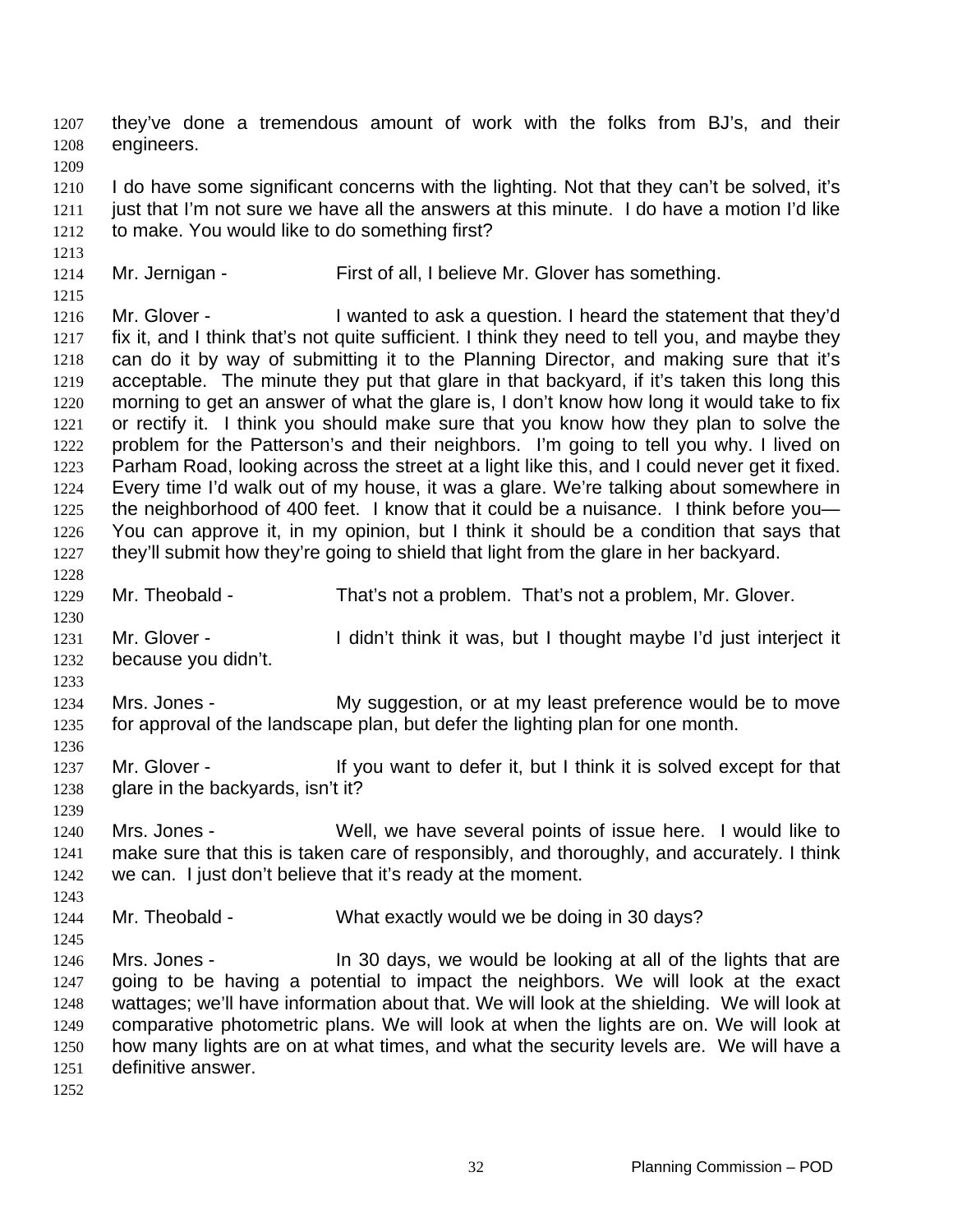1253 Mr. Theobald - Haven't we done all that? 1254 1255 1256 1257 1258 1259 1260 1261 1262 1263 1264 1265 1266 1267 1268 1269 1270 1271 1272 1273 1274 1275 1276 1277 1278 1279 1280 1281 1282 1283 1284 1285 1286 1287 1288 1289 1290 1291 1292 1293 1294 1295 1296 1297 1298 Mrs. Jones - **Apparently not.** Mr. Theobald - With the photometric plan that you have in front of you? Mrs. Jones - That is one version. Mr. Theobald - Well, what do you mean it's one version? Mrs. Jones - It's one version with all the lights on, and operating as shown on the plan. We are, obviously, going to have to work with that in order to meet the needs of the neighbors. Mr. Theobald - Well, I assume that since we've already posted a bond for the landscape and lighting, this would not interfere with our ability to get a temporary Certificate of Occupancy so we can open this store? That was my understanding in talking with staff previously. We've met or exceeded all the standards in your ordinance, okay? I want the neighbors to be happy, and I want you all to be comfortable, but we keep being asked to come back with more, and more, and more, and more in change. Mrs. Jones - Right now, we're just talking about making sure that the lighting plan is where it needs to be. I'm not hearing that this morning. Mr. Director, do you have a preference as to how we handle the lighting plan? Mr. Emerson - Think we could handle it after-the fact with a letter to the director spelling out exactly what the plans are in regards to addressing this, and then we could sit down and review it, and see if it's acceptable. If you sent the plans on today, I'm sure we could address this between now and the time of Certificate of Occupancy. As Mr. Theobald said, we do have a bond that we could utilize if necessary. If you wanted to do that versus deferring the lighting plan. If they want to open in November, the lighting plan would only be deferred to October, so I don't know that would delay their opening in November either. Mrs. Jones - No, I don't think it's a question of putting the opening in jeopardy. I think it's a question of doing the right thing and making sure we're doing it right. Would the oversight by letter be something that could be quantitatively evaluated onsite so that we're sure that we don't have lighting impacts that are, perhaps, not picked up by strict photometric? Mr. Emerson - I would think so, yes ma'am. Mr. Archer - **Mr. Chairman, Mrs. Jones, I know we're trying to expedite** this, and at the same time be as careful as we can.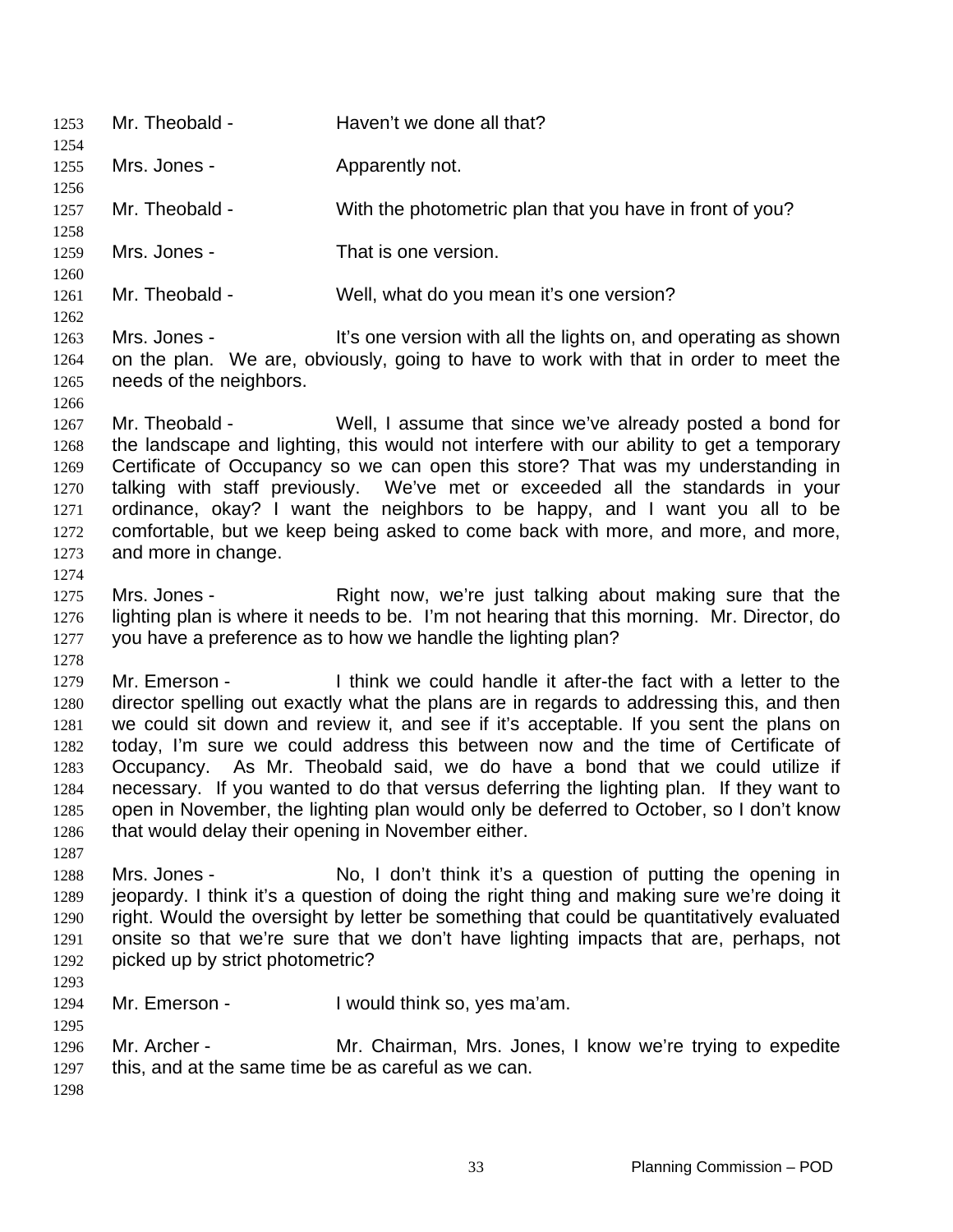1299 Mrs. Jones - We're not trying to expedite it.

1300

1312

1314

1317

1321

1326

1328

1342

1301 1302 1303 1304 1305 1306 1307 1308 1309 Mr. Archer - I don't mean it that way. I know the applicant is trying to move forward with this. Since the major concern is the one that Ms. Patterson brought forward about light spillage over into her property, couldn't we carefully craft a condition that would cover all of that, and make it strict enough so that we could make it enforceable, and at the same time have whatever it is to be submitted to the Planning Commission? We might be able to do the condition today, if we worded it in such a way that it would cover all of the bases, and leave everybody feeling safe about where we're going.

- 1310 1311 Mrs. Jones - The letter that you had in mind and the oversight could be put into the case as a condition? Would that be your preference?
- 1313 Mr. Emerson - Yes ma'am, you could do that.

1315 1316 Mrs. Jones - Should we choose to move ahead with this right now, that can be worded and worked out by staff this morning with the applicant?

- 1318 1319 1320 Mr. Theobald - I'm just not certain what you're saying in the sense of what happens between now and approval, and what those standards are for review. I just don't know what I'm hearing you say, I guess.
- 1322 1323 Mr. Glover - Theobald, I think she said that it would be approved today with the letter being submitted.
- 1324 1325 Mr. Theobald - The letter-
- 1327 Mr. Glover - The You know how to write it.
- 1329 1330 1331 Mr. Emerson - The letter would detail how you're going to handle the lighting, what shielding would take place. Then we would review that and see if it's adequate.
- 1332 1333 1334 Mr. Theobald - Chay. This is with respect to Ms. Patterson's concerns, right?
- 1335
- 1336 1337 Mr. Emerson - Yes, correct.
- 1338 1339 1340 1341 Mrs. Jones - Excuse me. It's not just Ms. Patterson's concerns. I've had concerns about this project along the entire length of the residential areas that are adjacent to BJ's. It's simply because there are impacts from a development like this on residential properties. Ms. Patterson is here to represent her neighbors.
- 1343 1344 Mr. Theobald - That's fine. I have no problem doing that, if we're talking—I guess I got the feeling we were looking at all of the lighting all over again. But no, if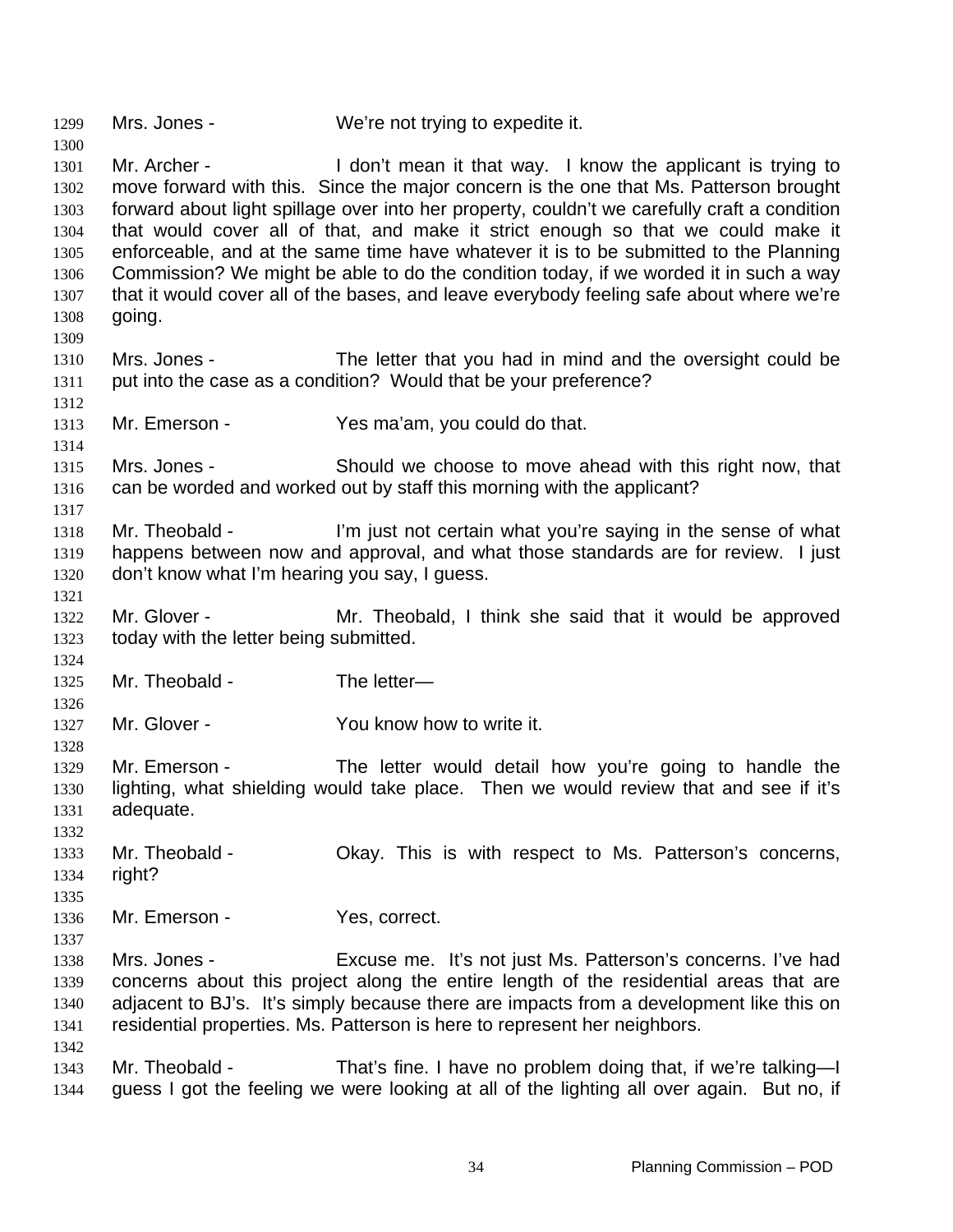1349 1350 1351 1352 1353 1354 1355 1356 1357 1358 1359 1360 1361 1362 1363 1364 1365 1366 1367 1368 1369 1370 1371 1372 1373 1374 1375 1376 1377 1378 1379 1380 1381 1382 1383 1384 1385 1386 1387 1388 1389 1390 Mrs. Jones - We are including, and certainly looking hard at the fuel center to make sure that we're all right there. Mr. Theobald - I don't know what that means. Mrs. Jones - That will contribute to whatever glare is going to impact the adjacent residential properties. You're asking me what can you do about the fuel center to change it? Mr. Theobald - No, I'm trying to find out so that when we leave here, we all know what we're expected to do, and what you're hoping to accomplish. I understand in the back; that's been clarified. Short of giving you the same lighting study again, I don't know what else I'm being asked to do with regard to the fuel center. Mrs. Jones - I would suggest that the numbers of lights be looked at, the hours they're on be looked at, the intensity of the light after they've been wrapped be looked at. I suggest that we may have to make some adjustments there. Maybe not. I don't know, because I don't have anything that shows me what the result of the wrapping is going to be, or what the differentials are. I have nothing. We have to either take the lighting out, or we will pass this today with a condition as we've just described. Mr. Jernigan - Let me ask a question. The photometric information that we have in front of us, first of all, is not going to change because that's an engineered calculation. At this point now, coming off of the fueling station we have a maximum of .2. It's very small to read. Mrs. Jones - The Mrs and to read. Mr. Jernigan - Which is under code. I think the main thing—and Kim Vann said that they want uniform lighting throughout the parking lot. What that means is they want that lot from property line to property line to be pretty much the same level. I don't think there is much you can change on the fueling station, as long as it meets code now. I think the main issue is the two floodlights at the entrances. I would recommend that Mr. Theobald just give a letter to Mr. Emerson saying that they're going to adjust those lights to make sure that Ms. Patterson and her neighbors don't have a glare coming off that light. Mrs. Jones - Those four on the back of the building are what we're talking about. Mr. Jernigan - Ckay. Well, the lights that they have across the back that face her, that they're not going to glare onto her. The photometrics won't change.

we're going to address that issue, we can easily handle it that way. I'm happy to work

through that process.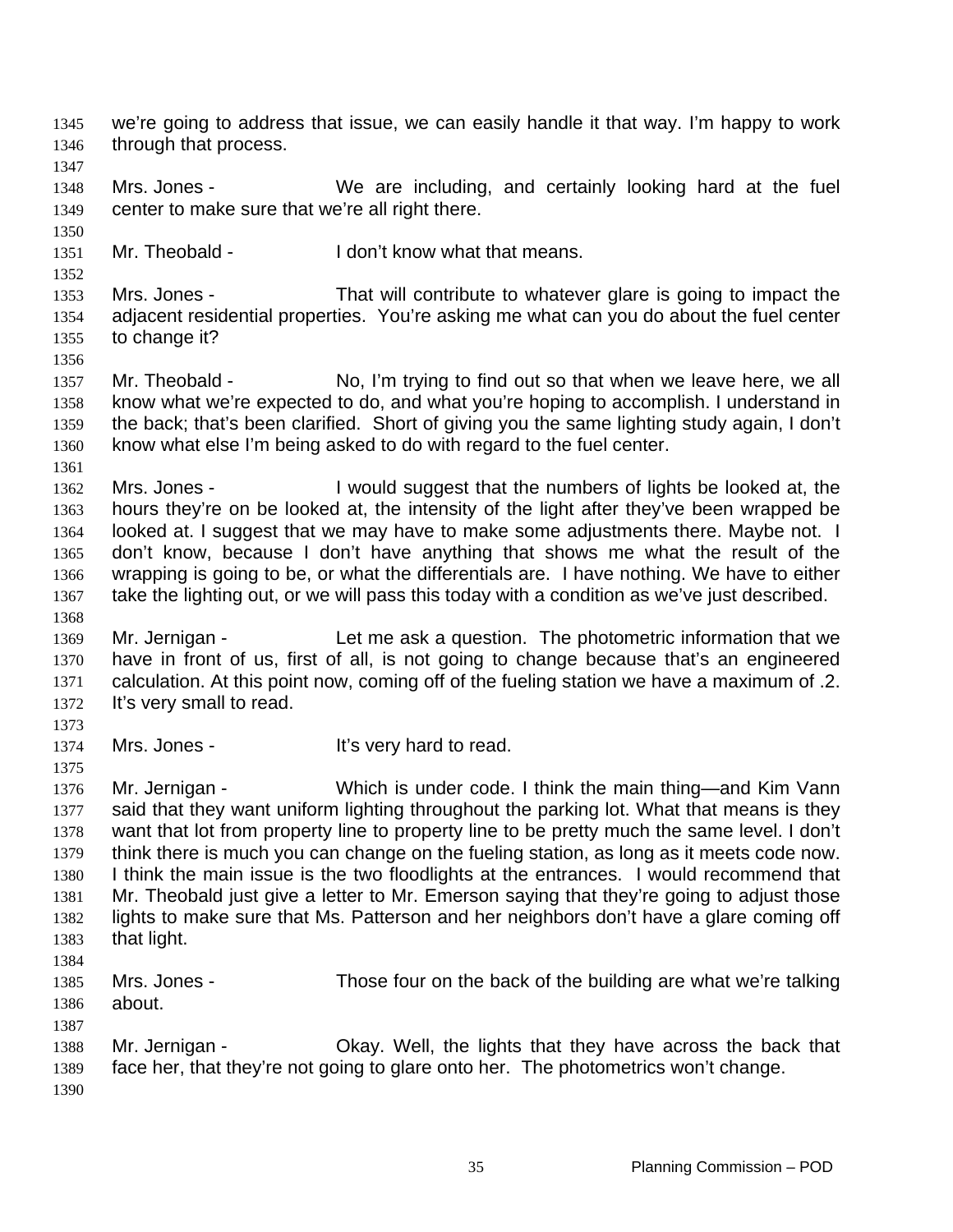Mrs. Jones - Ms. Vann's point was that the lighting under the fuel center was too bright and too intense for the folks driving or walking, then leaving there to the rest of the property. That was her point. 1391 1392 1393 1394 1395 1396 1397 1398 1399 1400 1401 1402 1403 1404 1405 1406 1407 1408 1409 1410 1411 1412 1413 1414 1415 1416 1417 1418 1419 1420 1421 1422 1423 1424 1425 1426 1427 1428 1429 1430 1431 1432 1433 1434 1435 Mr. Jernigan - It's not too bright. Right now, it's—Kim Vann said they want the whole area lit. Mrs. Jones - Right. Mr. Jernigan - But if it's— Mrs. Jones - It's a hot spot. It has a big differential between there and the rest of the property. Mr. Vanarsdall - Evidently, there is no protection at all back there. There's no landscaping or— Mr. Theobald - There's lots of landscaping back there. There's landscaping in people's backyards, and there's a 25-foot transitional buffer planted. There are all kinds of cypress trees and fence sections, et cetera. It's not that it's just wide open. It does slope down; the grade slopes down to the neighbors' backyards. If you look on the landscape plan, there is protection. I'm just trying to make sure there's certainty in the process so that we're not back here in 30 days with somebody still being uncomfortable with the lighting. Mr. Emerson - Mr. Theobald, if you submit the letters we've discussed, I don't think you would be back here in 30 days. Your case will move forward with an approval based on that condition. Then we can internally work the rest of these details out. Mr. Theobald - Okay. So, the letter—Basically, what would be then looked at, scrutinized, would be the shielding on the floodlights in the back. Mr. Emerson - Thes, sir, that's my understanding. There seems to be an outstanding concern regarding the fuel center, which we can take another look at. I don't know that it can be adjusted any more, but certainly we could take another look at it. Mrs. Jones - I want to confirm that it is not invasive to the neighbors, which would mean an actual onsite calculation of the light spillage. Mr. Emerson - That would be once it's actually constructed. You'd have to take a look at it. If you want an actual onsite, you'd have to wait until it goes up and then have the measurement.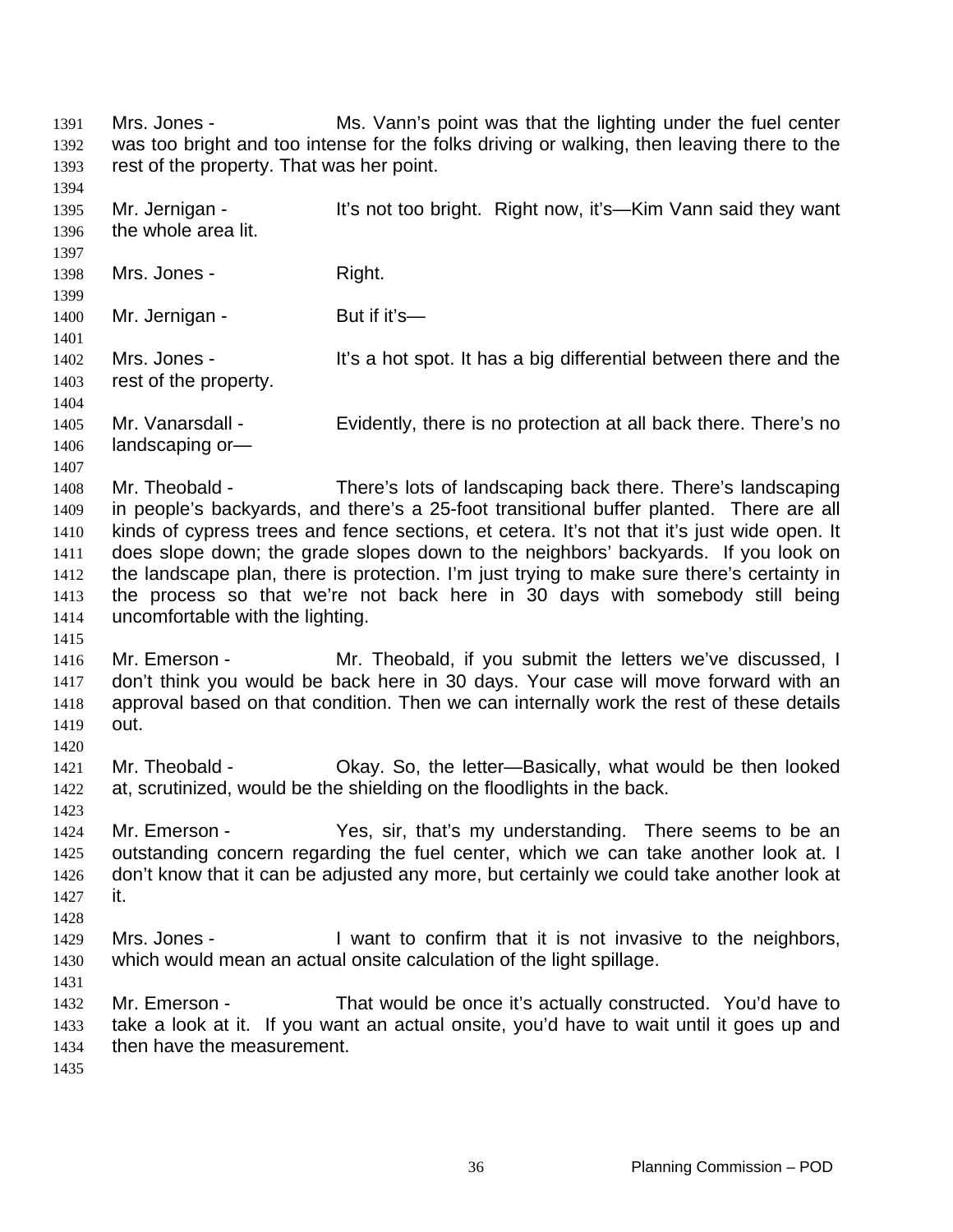Mr. Jernigan - That's what I'm saying, too. The photometrics won't change because they're all engineered calculations. The only thing that you can do is after it's constructed, go out there and measure the foot-candle. 

 Mr. Theobald - And see if it meets code. Mr. Emerson - Right. I think that's more of what Mrs. Jones— Mr. Branin - Mr. Theobald, are you going to provide the letter? Mr. Theobald - Yes sir, I can do that. Mrs. Jones - Chay. Mr. Theobald - I think that'll do it. Mrs. Jones - I'm planning to. I think we've talked this through about as much as we all care to, but I think it was necessary to do this to ensure that this project be as good as it can be for everyone concerned. Mr. Theobald, I'll appreciate your submitting a letter as we've described as part of this approval, should this be approved. I now would like to move that landscape and lighting plan LP/POD-64-07, BJ's Wholesale Club on Starling Drive, be approved with the addendum item of the revised plan, and with annotations on the plans, and an added condition referencing the letter that we have discussed on the record today. Mr. Jernigan - Do I have a second? Mr. Branin - Second. Mr. Jernigan - Motion by Mrs. Jones, seconded by Mr. Branin. All in favor say aye. All opposed say no. The ayes have it; the motion passes. The Planning Commission approved the landscape and lighting plan for LP/POD-64-07, BJ's Wholesale Club, subject to the standard conditions attached to these minutes for landscape and lighting plans, and an added condition referencing a letter to be provided by the applicant.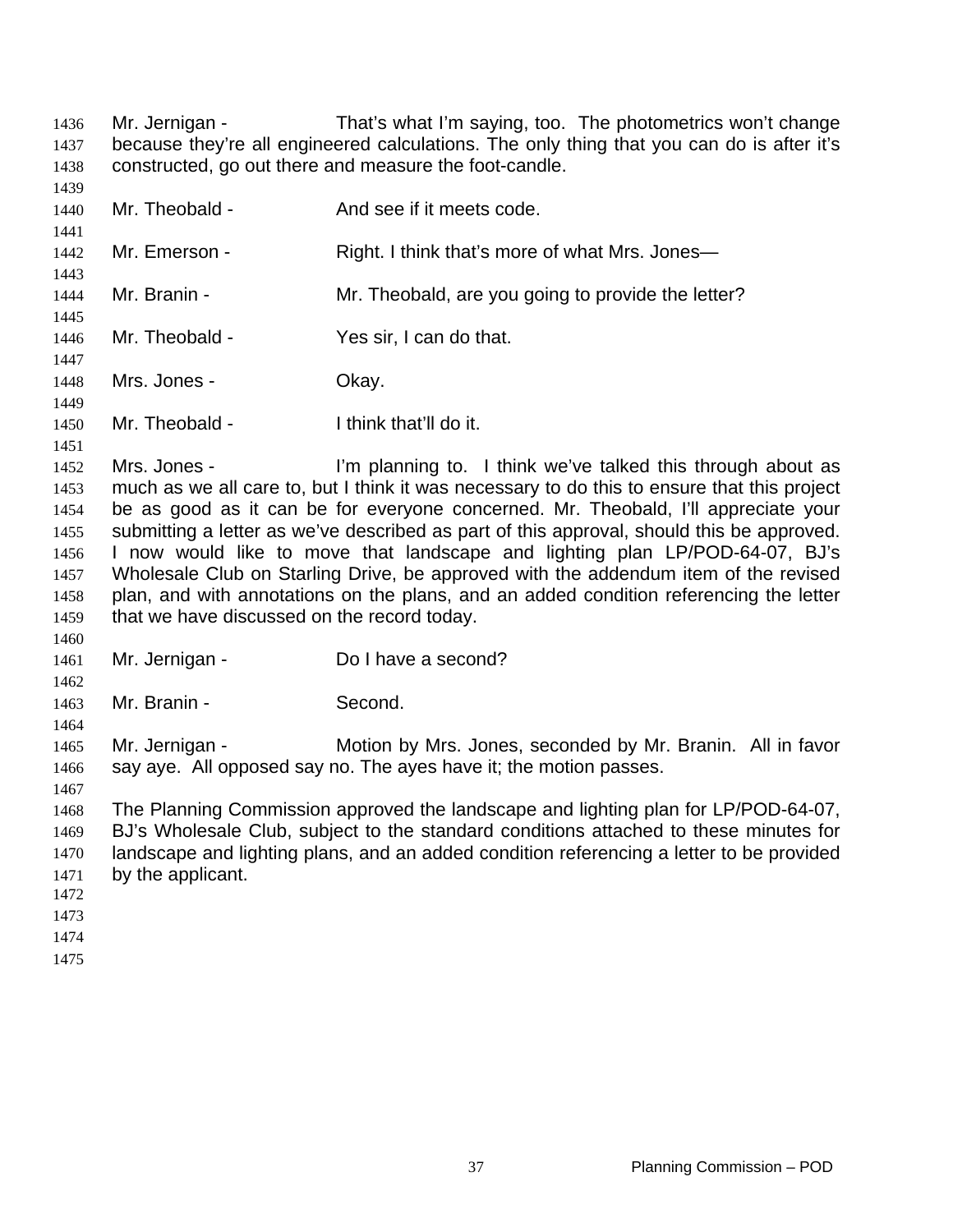## 1476 **LANDSCAPE & LIGHTING PLAN**

1477

1478 1479 1480 1481 1482 1483 1484 1485 1486 1487 1488 1489 1490 1491 1492 1493 1494 1495 1496 1497 1498 1499 1500 1501 1502 1503 1504 1505 1506 1507 1508 1509 1510 1511 1512 1513 LP/POD-34-07 Wilton Square – W. Broad St. and Cox Rd. **Hunter Cockrell for The Wilton Companies, Inc.:**  Request for approval of a landscape plan, as required by Chapter 24, Sections 24-106 and 24-106.2 of the Henrico County Code. The 3.51-acre site is located at the northeast corner of W. Broad St. (U.S. Route 250) and Cox Rd. on parcels 748-760-9546 and 6957. The zoning is B-2C Business District (Conditional). **(Three Chopt)**  Mr. Jernigan - Mr. Garrison, you may proceed. Mr. Garrison - The applicant is requesting approval of a landscape and lighting plan for POD 34-07, Wilton Square. Staff has requested additional plant material adjacent to West Broad Street to buffer headlights from the parking lot. The revised lighting plan before you shows two light poles that need to be shifted due to an easement and to accommodate plant material in a parking island. The applicant has agreed to staff's recommendations; therefore, staff can recommend approval of LP/POD-34-07 subject to the annotations on the plan, and the standard conditions for landscape and lighting plans. Mr. Jernigan - First off, is there any opposition LP/POD-34-07, Wilton Square? There is no opposition, Mr. Branin. Mr. Branin - The Muslim Con't need to hear from the applicant, sir. Mr. Jernigan - **Okay.** Mr. Branin - The Any questions from any of the Commissioners? Mr. Jernigan - The Any questions for Mr. Garrison from the Commission? Mr. Branin - Then I'd like to move for approval of LP/POD-34-07, Wilton Square, subject to the annotations on the plans, and standard conditions of landscape and lighting plans. Mr. Archer - Second. Mr. Jernigan - Motion by Mr. Branin, seconded by Mr. Archer. All in favor say aye. All opposed say no. The ayes have it; the motion passes. The Planning Commission approved the landscape and lighting plan for LP/POD-34-07, Wilton Square, subject to the standard conditions attached to these minutes for landscape and lighting plans.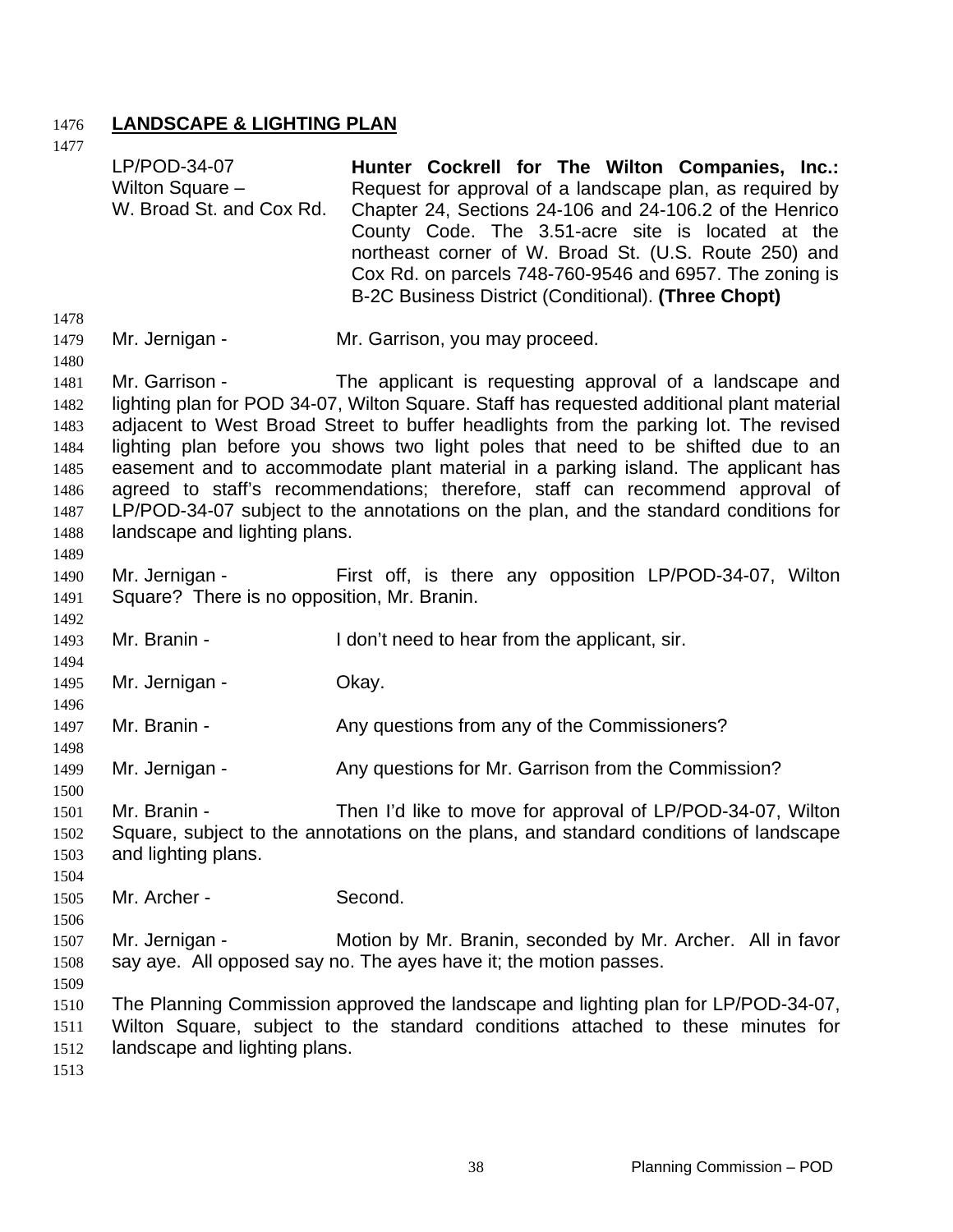## 1514 **PLAN OF DEVELOPMENT AND SPECIAL EXCEPTION**

### 1515

POD-57-08 Beth Sholom Lifecare Community – Parkside – Lauderdale Dr., John Rolfe Pkwy., and Gayton Rd. (POD-2-79, POD-111-87 and POD-15-98 Revised) **Balzer and Associates, Inc. for Beth Sholom Home of Virginia, Beth Sholom Housing Corporation, Beth Sholom Assisted Living, and Beth Sholom Lifecare Facility:** Request for approval of a plan of development and special exception, as required by Chapter 24, Sections 24-106, 24-2, and 24-95 (a) (1) of the Henrico County Code, to construct a 74,381 square foot building addition with **48 assisted living units and 24 nursing units 72 assisted living units** and a height of 52 feet within an existing life care facility. The special exception would authorize a building exceeding 45 feet in height. The 16.58-acre site is located on the west line of John Rolfe Pkwy., the south line of Gayton Rd., and the north line of Lauderdale Dr., on parcels 733-747-9677, 7221, and 4863. The zoning is R-6C, General Residence District (Conditional) and C-1C Conservation District (Conditional). County water and sewer. **(Tuckahoe)** 

1516

1517 1518 1519 Mr. Jernigan - Is there any opposition to POD-57-08, Beth Sholom Lifecare Community, Parkside and Lauderdale Drive (POD-2-79, POD-111-87 and POD-15-98 Revised)? There is no opposition. Mr. Ward, you may proceed.

1520

1521 1522 1523 1524 1525 1526 Mr. Ward - Good morning, again. There is an addendum on page 3 that revises the caption to state 72 assisted living units, and not 48 assisted living and 24 nursing care units, as originally proposed in your architectural plans. Condition 29 was deleted because the Department of Public Works, Traffic Division, states that the existing right-of-way is adequate to accommodate the road widening along Gayton Road and John Rolfe Parkway.

1527

1528 1529 Finally, condition 33 is revised to state the drainage and utility easements will be located outside the footprint of the existing buildings.

1530 1531 1532 1533 Going into the report, the applicant is requesting a special height exception for a 52 foot-tall building, which exceeds the permitted height of 45 feet in an R-6 district. The existing facility of 96 nursing care units, 60 assisted living units, and 111 independent living units will bring the total to 339 units on site.

1534

1535 1536 1537 1538 1539 1540 1541 After reviewing what was originally proposed, staff had several comments and suggestions that impacted the layout of this plan. Some of the issues revolved around the conceptual plan changing from time of rezoning. You can see the revisions eliminated the Cultural Arts Center and the additions that were to be included on the Home. The Parkside building, which we are bringing forward to you now, has since been relocated to the south between the Gardens and the Home. You can see this in staff's revised plan. Also, the driveway entrance has shifted to the east, per Department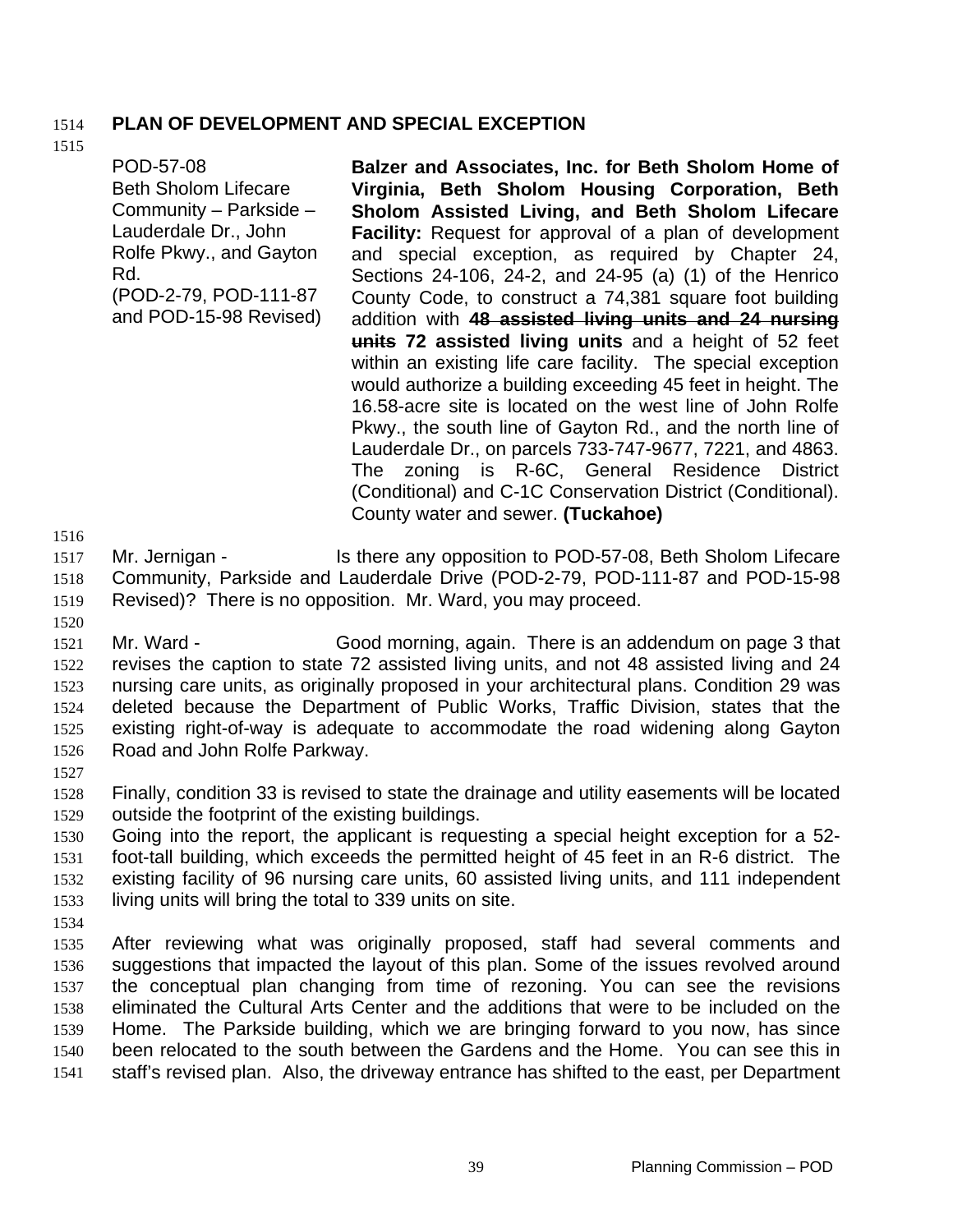of Public Works requirement, and also the revised elevations resulted in the taller building. 1542 1543 1544 1545 1546 1547 1548 1549 1550 1551 1552 1553 1554 1555 1556 1557 1558 1559 1560 1561 1562 1563 1564 1565 1566 1567 1568 1569 1570 1571 1572 1573 1574 1575 1576 1577 1578 1579 1580 1581 1582 1583 1584 1585 1586 1587 A provisional use permit associated with the rezoning was approved for the entire site to operate as a life care facility, and as shown on the revised plan, all requirements have been met, and are consistent with the ordinance. Staff has received one letter from a neighbor in the Quail Woods development stating his concern about the new project. He had three concerns: it would devalue his property; disrupt his view; and create more noise from the emergency vehicles that would potentially respond to the residents living at Beth Sholom. Should the Commission approve the request for the special height exception, staff can recommend approval of the revised plan as presented, subject to the annotations on the plan, the standard conditions for development of this type, condition 29 deleted, condition 33 revised, and the following conditions 30 through 36. Simon Mueller with Balzer and Associates, and representatives with Beth Sholom are here to answer any questions. I would be available to answer any questions as well. Mr. Jernigan - All right. Are there any questions for Mr. Ward from the Commission? Mrs. Jones - Mr. Ward, the use of this site is not significantly different from what it has been used for in years past. The neighbor that was concerned about impacts, he understands that this is simply enlarging the number of folks who will be on the property, but it's the same use? Mr. Ward - Right. Mrs. Jones - Ckay. All right, thank you. Mr. Jernigan - Did you want to hear from the applicant? Mrs. Jones - I really would like to hear from the applicant for just one thing. Mr. Jernigan - Ckay. Would the applicant come down, please? Good morning. Mr. Mueller - Good morning. My name is Simon Mueller with Balzer and Associates. Mrs. Jones - Good morning, Mr. Mueller. I think every time we have a special exception, it's always important to understand why this is necessary. It is up to the applicant to make their case for the special exception. So, if you would address that for us, please.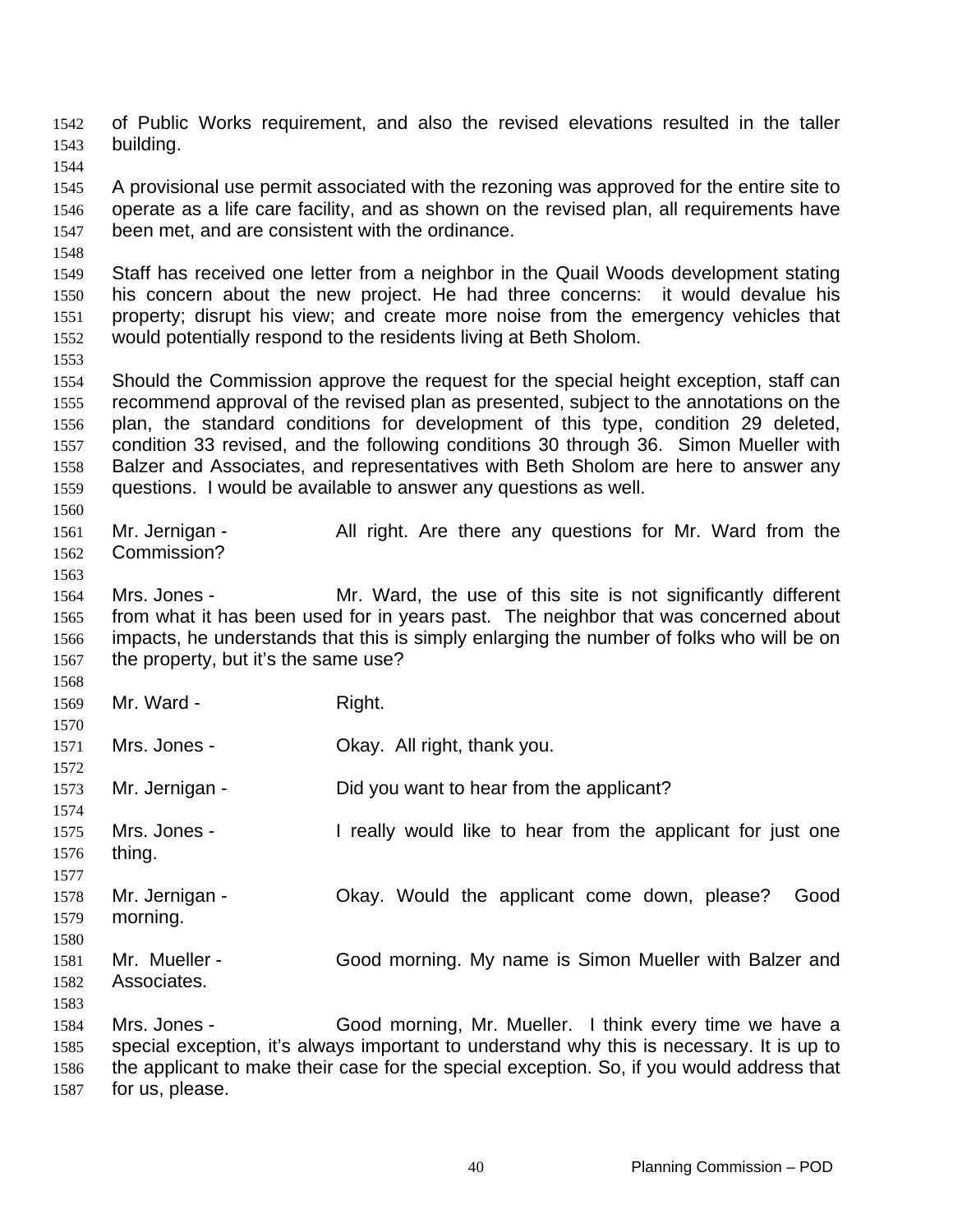Mr. Mueller - Okay. Since the case is building-related, you have the architect, Mr. Tim Jamison from SFCS. He's better equipped to answer that. 1588 1589

1590 1591 Mrs. Jones - Ckay.

1592

1593 1594 1595 1596 1597 1598 1599 1600 1601 1602 Mr. Jamison - My name, again, is Tim Jamison, SFCS. The building is three stories. Our objective is to do two things. With the increased height, we want to give it a residential roof pitch, which would move away from the road and away from the parking to give the building a more residential feel to the neighborhood, as well as hide any kind of rooftop equipment. If it was a flat roof, you would see condensing units on the roof. We think it's an improvement to both the facility that we're building, as well as to any neighborhood or streetscape conditions that we're trying to meet. We could easily put a flat roof and meet the standard, but the sloped roof gives us that sort of homelike feeling that the building will have to both the campus and to the neighborhood.

1603 1604 Mrs. Jones - Is there a significant drop-off in the topography?

1605 1606 1607 1608 1609 Mr. Jamison - There are changes in topography from east to west, and north to south, so that in some ways, the building that falls away in the backside, actually helps our height argument to both the neighborhood, and within the campus itself.

- 1610 1611 Mrs. Jones - So, a three-story building actually will look like a two-story building from—
- 1612

1618

1624

1628

1630

1613 1614 1615 1616 1617 Mr. Jamison - Well, I'd say it's going to look like a 2-1/2-story building from John Rolfe, and of course, we have mounding and lots of landscaping that's both existing and that we're adding to the campus. Believe me, our objective is to make this feel homelike, because that's what our client wants it to be. I think if people from the neighborhood were here, they would understand that this is all in good faith.

- 1619 1620 Mrs. Jones - Ckay. Thank you. I just wanted to have you have that on record. I think the design will certainly fit well into the campus.
- 1621 1622 1623 Mr. Jernigan - Any more questions for Mr. Jamison from the Commission? Okay, thank you, sir.
- 1625 1626 1627 Mrs. Jones - I'm impressed with the effort that's gone into this project. I see Mr. Finkel in the audience, and I certainly wish you well as you go forward on a new chapter with Beth Sholom. If we're ready?
- 1629 Mr. Jernigan - We're ready.
- 1631 1632 1633 Mrs. Jones - Okay. I am going to put both the special exception and the POD in one motion, if that's all right. I would like to move approval of POD-57-08, Beth Sholom Lifecare Community – Parkside (POD-2-79, POD-111-87 and POD-15-98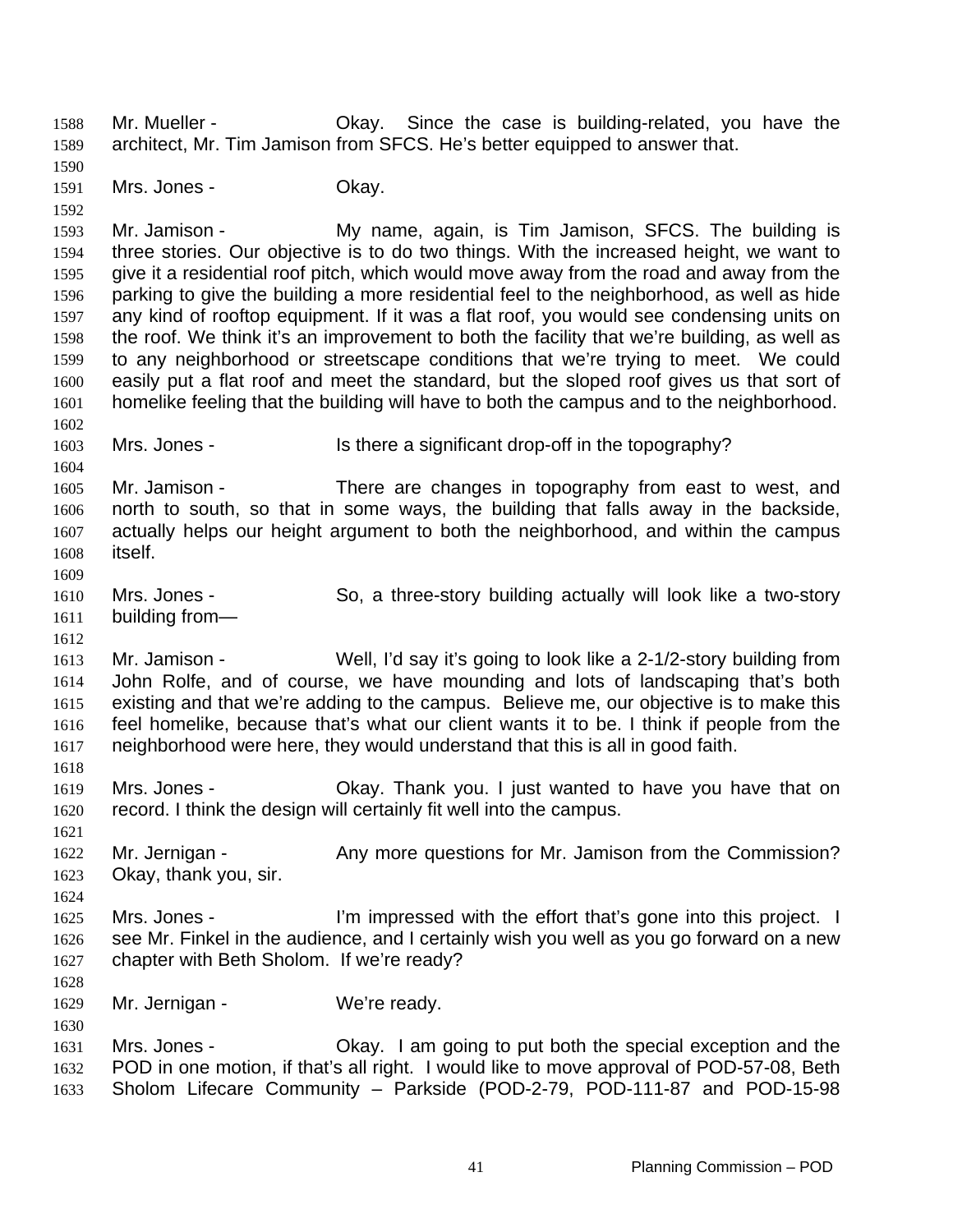- Revised), the plan of development and the special exception for height, with the revised caption, the revised condition as reflected on the addendum, deletion of #29, #33 modified, and with conditions 30 through 36 in the agenda. 1634 1635 1636
- 1637 1638 Mr. Vanarsdall - Second.

1641

1643

1646

- 1640 Mr. Jernigan - Number 33 was just modified.
- 1642 Mrs. Jones - Would be as reflected on the addendum.
- 1644 1645 Mr. Jernigan - Ckay. Motion by Mrs. Jones, seconded by Mr. Vanarsdall. All in favor say aye. All opposed say no. The ayes have it; the motion passes.
- 1647 1648 1649 1650 1651 The Planning Commission approved the special exception for height and the plan of development for POD-57-08, Beth Sholom Lifecare Community – Parkside (POD-2-79, POD-111-87 and POD-15-98 Revised), subject to the annotations on the plans, the standard conditions attached to these minutes for developments of this type, and the following additional conditions:
- 1653 29. **DELETE**  The right-of-way for widening of Gayton Road as shown on approved 1654 plans shall be dedicated to the County prior to any occupancy permits being 1655 issued. The right-of-way dedication plat and any other required information shall 1656 be submitted to the County Real Property Agent at least sixty (60) days prior to 1657 requesting occupancy permits.
- 1658 1659 30. A concrete sidewalk meeting County standards shall be provided along the south side of Gayton Rd. and the west side of John Rolfe Pkwy.
- 1660 1661 1662 31. Evidence that an engineer has certified the height of the building shall be provided to the Director of Planning prior to the issuance of a Certificate of Occupancy.
- 1663 1664 32. The proffers approved as a part of zoning case C-5C-08 shall be incorporated in this approval.
- 1665 1666 1667 1668 1669 1670 33. **REVISED** - The limits and elevations of the Special Flood Hazard Area shall be conspicuously noted on the plan and labeled "Limits of Special Flood Hazard Area." In addition, the delineated Special Flood Hazard Area must be labeled "Variable Width Drainage and Utility Easement," **outside the footprint of existing buildings**. The easement shall be granted to the County prior to the issuance of any occupancy permits.
- 1671 34. Outside storage shall not be permitted.
- 1672 1673 1674 35. Approval of the construction plans by the Department of Public Works does not establish the curb and gutter elevations along the Henrico County maintained right-of-way. The elevations will be set by Henrico County.
- 1675
- 1676
- 1677
- 1678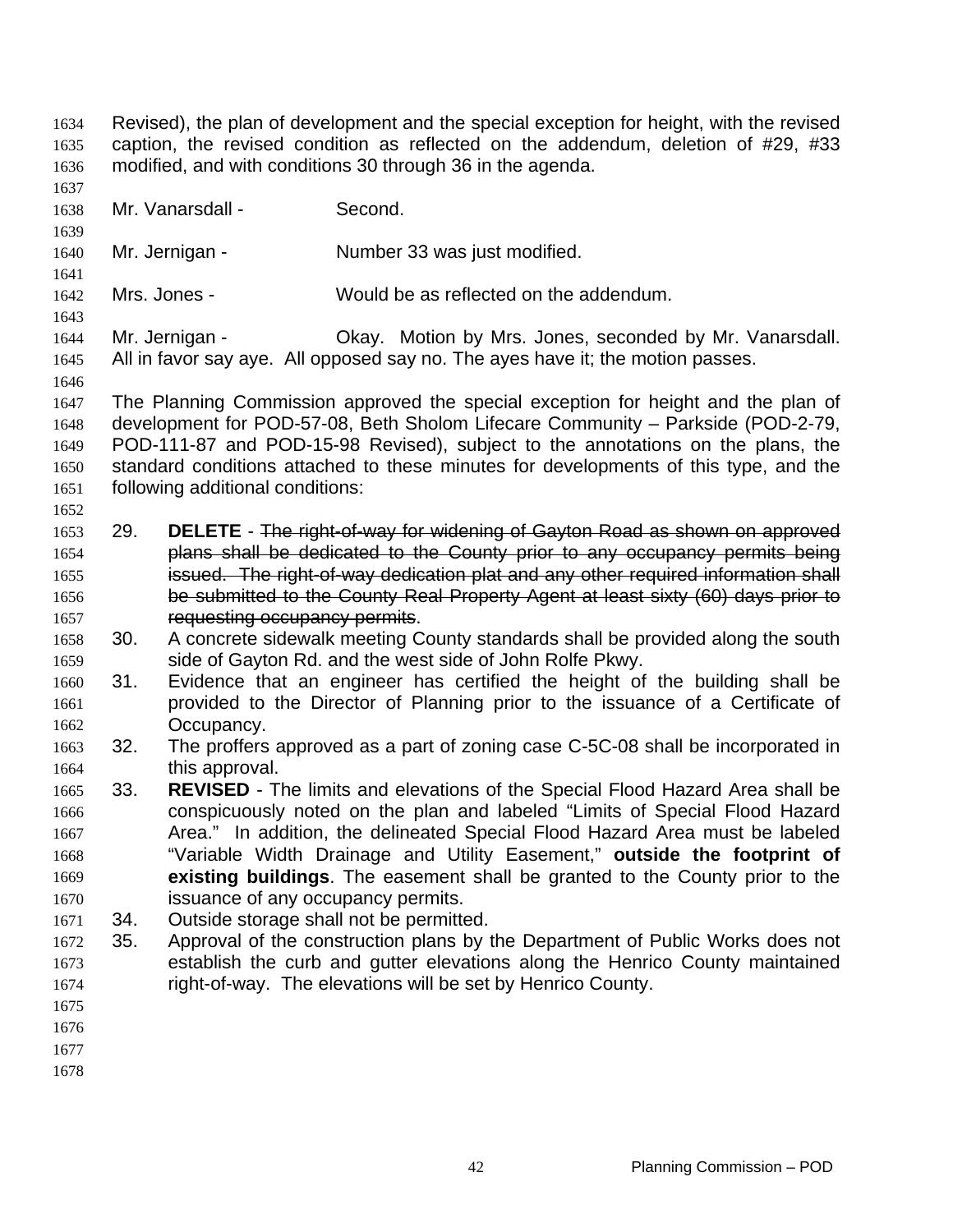36. The location of all existing and proposed utility and mechanical equipment (including HVAC units, electric meters, junctions and accessory boxes, transformers, and generators) shall be identified on the landscape plan. All building mounted equipment shall be painted to match the building, and all equipment shall be screened by such measures as determine appropriate by the Director of Planning or the Planning Commission at the time of plan approval. 1679 1680 1681 1682 1683 1684

- 1686 Mr. Jernigan - We have to back up a second.
- 1688 Mr. Emerson - Yes, sir. I apologize. I did miss POD-54-08.
- 1689

1685

1687

- 1690 **PLAN OF DEVELOPMENT**
- 1691

POD-54-08 Markel Road Parking Lot-On Markel Rd. between Willow Lawn Dr. and Byrd Ave. **Kimley Horn Associates for 1701 Byrd Ave. LLC and The Rebkee Company:** Request for approval of a plan of development, as required by Chapter 24, Section 24-106 of the Henrico County Code, to construct a 42-space commercial parking lot. The 0.56-acre portion of the 2.874-acre site is located on the west line of Markel Rd. approximately 450 feet northwest of the intersection of Willow Lawn Dr. and Markel Rd. on part of parcel 772-737- 7160. The zoning is B-2, Business District. **(Brookland)** 

1692

1695

- 1693 1694 Mr. Jernigan - Is there any opposition to POD-54-08, Markel Road Parking Lot? There is no opposition.
- 1696 1697 Mr. Pambid - Good morning, Mr. Chairman and members of the Planning Commission.
- 1698

1699 1700 1701 1702 1703 1704 1705 1706 1707 The request is for a 42-space parking lot intended to serve as overflow parking for the Willow Lawn Center. That's also known as the CVS at the intersection of Broad Street and Willow Lawn Drive. Willow Lawn Center features office space on the second floor and retail on the ground floor. The site, which is situated directly between the Faison School for Autism and the Willow Lawn Sewer Pump Station is 2.874 acres, upon which .56 acres will be used for this development. It's directly across Markel Road from the Enterprise Center, which is a round multi-story building with a crumpled aluminum appearance, just for a more vernacular description of the location.

- 1708 1709 1710 1711 No buildings are proposed with this POD. A 25-foot transitional buffer is required along Fitzhugh Avenue, which the applicant has shown on a conceptual landscape plan. There are several existing trees, several existing substantial trees along Fitzhugh, and supplemental plantings may be used to fill in and complete the buffer.
- 1712 1713 1714 Staff recommends approval subject to the annotations on the plan, standard conditions for developments of this type, and conditions 29 and 30.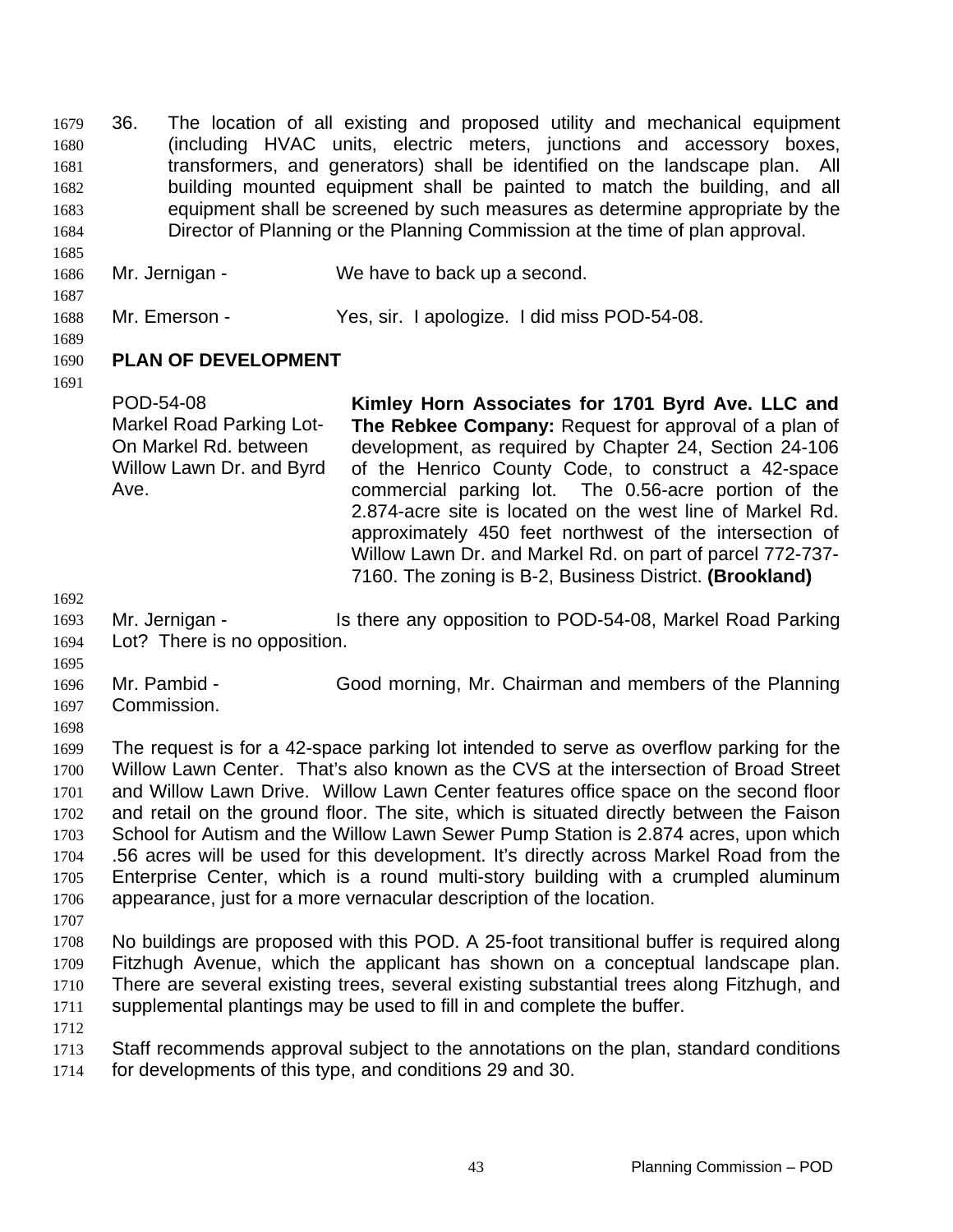I'm happy to answer any questions that you might have. Dave Ellington with Kimley Horn, and Paul Sprouse and Rob Hargett with the Rebkee Company are also here to address any questions you might have. That completes my presentation. 

 Mr. Jernigan - The Are there any questions for Mr. Pambid from the Commission? Mr. Vanarsdall - I don't have any questions. He and I have talked about this several times. Mr. Jernigan - Ckay. Mr. Vanarsdall - I don't need to hear from the applicant. Mr. Jernigan - You don't? Mr. Vanarsdall - Don't. Mr. Jernigan - Okay. Well, then you may make a motion, Mr. Vanarsdall. Mr. Vanarsdall - I move POD-54-08, Markel Road Parking Lot, be approved with annotations on the plan, standard conditions for developments of this type, and the following conditions 29 and 30. Mrs. Jones - Second. Mr. Jernigan - Motion by Mr. Vanarsdall, seconded by Mrs. Jones. All in favor say aye. All opposed say no. The ayes have it; the motion passes. The Planning Commission approved POD-54-08, Markel Road Parking Lot, subject to the annotations on the plans, the standard conditions attached to these minutes for developments of this type, and the following additional conditions: 29. There shall be no outdoor storage in moveable storage containers including, but not limited to, cargo containers and portable on demand storage containers. 30. Outside storage shall not be permitted. Mr. Vanarsdall - Mr. Pambid, thank you for getting this in order. Mr. Pambid - Thank you, sir.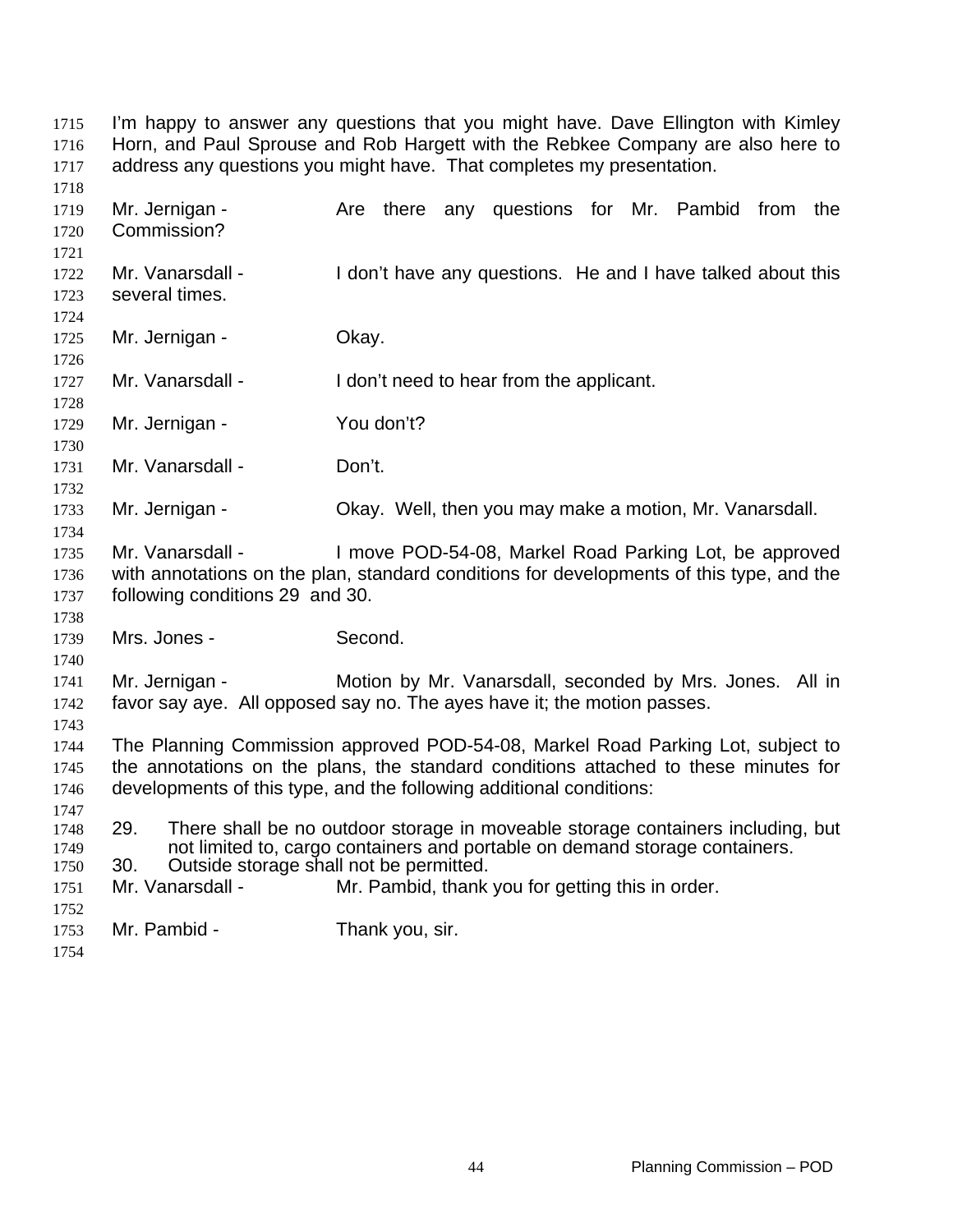# 1755 **SUBDIVISION** *(Deferred from the July 23, 2008 Meeting)*

| 17 J U                                               | <b>SUB-16-08</b><br><b>Thacker Place</b><br>(July 2008 Plan)<br><b>Bayard Road and Chuck</b><br>Road | Associates, Inc. for<br><b>Balzer</b><br><b>Elderhomes</b><br>&<br><b>Corporation:</b> The 2.02-acre site<br>proposed for a<br>subdivision of 4 single-family homes is located at the<br>existing terminus of Chuck Road, approximately 170 feet<br>west of the intersection of Chuck Road and Bayard Road<br>on parcel 814-725-2886. The zoning is R-3C, One-Family<br>Residence District (Conditional) and ASO, Airport Safety<br>Overlay District. County water and sewer. (Fairfield) 4<br>Lots |
|------------------------------------------------------|------------------------------------------------------------------------------------------------------|-----------------------------------------------------------------------------------------------------------------------------------------------------------------------------------------------------------------------------------------------------------------------------------------------------------------------------------------------------------------------------------------------------------------------------------------------------------------------------------------------------|
| 1757<br>1758<br>1759                                 | Mr. Jernigan -<br>2008 Plan)? There is no opposition.                                                | Is there any opposition to SUB-16-08, Thacker Place (July                                                                                                                                                                                                                                                                                                                                                                                                                                           |
| 1760<br>1761<br>1762<br>1763<br>1764<br>1765<br>1766 | Mr. Ward -<br>lots and up the back.                                                                  | The revised plan does provide staff with the lot dimensions<br>that show the lot width, the buildable areas, and the setback lines. Staff has also<br>recommended that the applicant work in preserving these trees and to lessen the cost<br>of the sanitary sewer easement that they are proposing to extend between these two                                                                                                                                                                    |
| 1767<br>1768<br>1769<br>1770<br>1771                 | conditions 13 through 16.                                                                            | The applicant is here, Brandon Sovick, with Balzer and Associates. He can answer any<br>questions, and I can answer any questions. Staff can recommend approval subject to<br>the annotations on the plan, the standard conditions for subdivisions of this type, and                                                                                                                                                                                                                               |
| 1772<br>1773<br>1774                                 | Mr. Jernigan -<br>Mr. Archer, do you need to hear from the applicant?                                | Are there any questions for Mr. Ward from the Commission?                                                                                                                                                                                                                                                                                                                                                                                                                                           |
| 1775<br>1776                                         | Mr. Archer -<br>yesterday, so I think we're ready to move on this.                                   | Don't believe so.<br>Mr. Ward answered my questions                                                                                                                                                                                                                                                                                                                                                                                                                                                 |
| 1777<br>1778<br>1779                                 | Mr. Jernigan -                                                                                       | All right, sir.                                                                                                                                                                                                                                                                                                                                                                                                                                                                                     |
| 1780<br>1781<br>1782<br>1783                         | Mr. Archer -                                                                                         | With that, I will move for approval of SUB-16-08, Thacker<br>Place (July 2008 Plan), subject to the annotations on the plan, standard conditions for<br>subdivisions served by public utilities, and the additional conditions 13, 14, 15, and 16.                                                                                                                                                                                                                                                  |
| 1784                                                 | Mr. Vanarsdall -                                                                                     | Second.                                                                                                                                                                                                                                                                                                                                                                                                                                                                                             |
| 1785<br>1786<br>1787<br>1788<br>1789<br>1790<br>1791 | Mr. Jernigan -<br>additional conditions:                                                             | Motion by Mr. Archer, seconded by Mr. Vanarsdall. All in<br>favor say aye. All opposed say no. The ayes have it; the motion passes.<br>The Planning Commission granted conditional approval to SUB-16-08, Thacker Place<br>(July 2008 Plan), subject to the standard conditions attached to these minutes for<br>subdivisions served by public utilities, the annotations on the plans, and the following                                                                                           |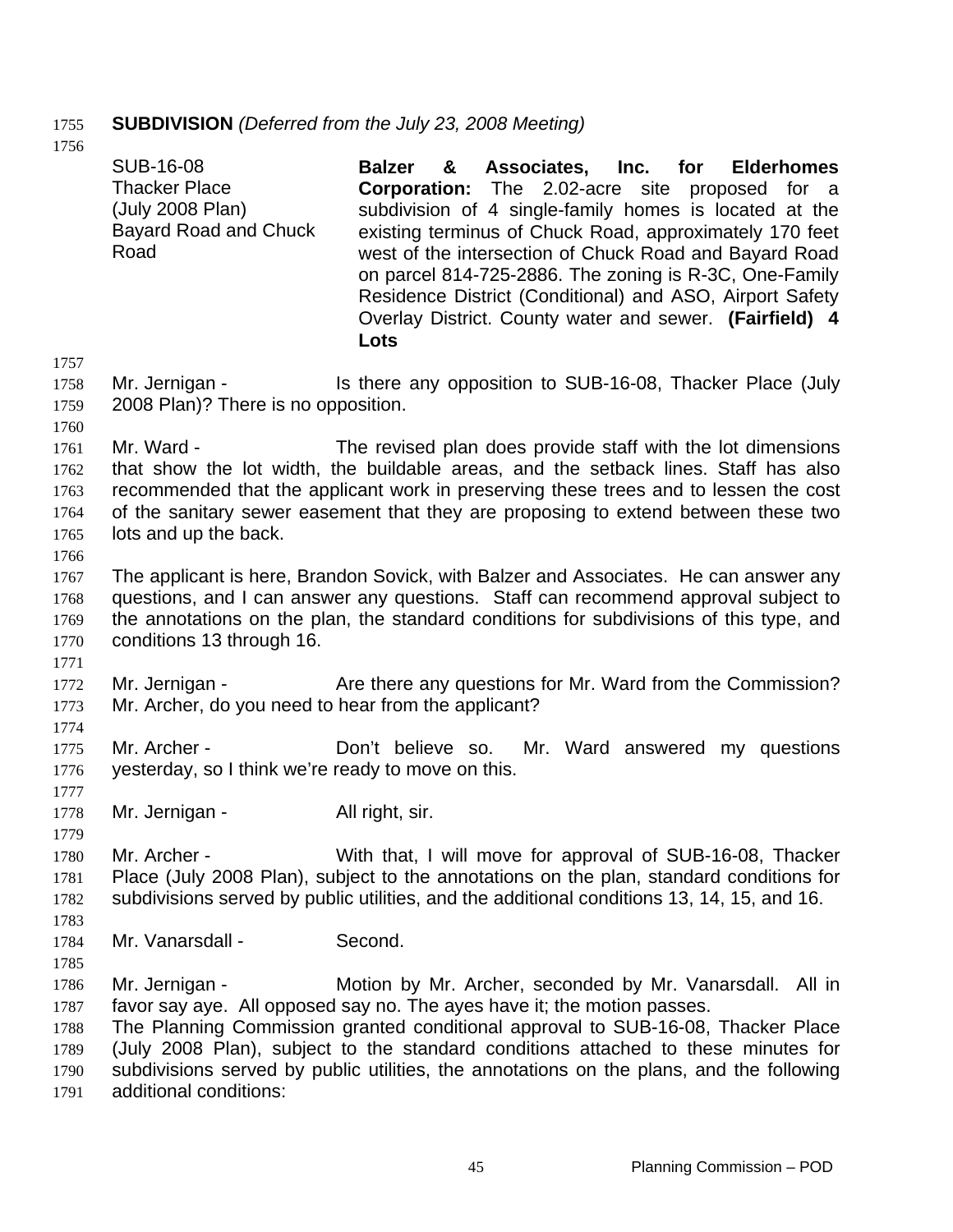- 1792 13. Each lot shall contain at least 11,000 square feet.
- 1793 14. Any necessary offsite drainage easements must be obtained prior to final 1794 approval of the construction plan by the Department of Public Works.
- 1796 1795 15. The proffers approved as part of zoning case C-14C-08 shall be incorporated in this approval.
- 1797 1798 16. A subdivision landscape plan shall be submitted to the Department of Planning for review and approval prior to recordation of the plat.
- 1799

#### 1800 **PLAN OF DEVELOPMENT**

1801

POD-55-08 Laburnum Medical Center 4620 and 4650 S. Laburnum Ave. **Timmons Group for Bon Secours Richmond Health Systems and Nelsen Funeral Home, Inc.:** Request for approval of a plan of development, as required by Chapter 24, Section 24-106 of the Henrico County Code, to construct a three-story, 51,990 square foot medical office building. The 4.8-acre site is located on the west line of S. Laburnum Ave., approximately 850 feet north of Audubon Dr. and on the north line of Audubon Dr. approximately 1,000 feet west of S. Laburnum Ave. on parcels 814-716- 7188 and 7558 (part). The zoning is O-2, Office District and ASO Airport Safety Overlay District. County water and sewer. **(Varina)** 

1802

1805

- 1803 1804 Mr. Jernigan - Is there any opposition to POD-55-08, Laburnum Medical Center? There is no opposition. Good morning.
- 1806 1807 1808 1809 1810 1811 1812 Ms. Berndt - Good morning. The plan you have before you proposes a redevelopment of the existing Laburnum Medical Center, which is located across from White Oak Village—you can see on this map. The applicant proposes to replace the two existing structures with one three-story, 53,000-square-foot building, which would also expand the parking lot to the rear. This would accommodate the increase in service capacity for the medical center. The proposed building is primarily brick with some stone accents, as you can see in this color rendering here.
- 1813
- 1814 1815 1816 Staff recommends approval subject to the annotations on the plan, the standard conditions for developments of this type, and additional conditions 29 through 37 in your agenda.
- 1817

- 1818 1819 1820 1821 The applicant's engineer, Chris Sibold, is here from Timmons, as well as the architect, Tom McLaughlin. He's from Odell. We also have Kyle Woolfolk and Cabell Ackerly of Bon Secours here to answer any questions you may have of them. I'm happy to answer any questions the Commission may have of me.
- 1823 1824 1825 Mr. Jernigan - The Any questions for Ms. Berndt from the Commission? Our discussion on the phone the other day about the auxiliary generator, was there any more discussion about that with the neighbors, or were they okay?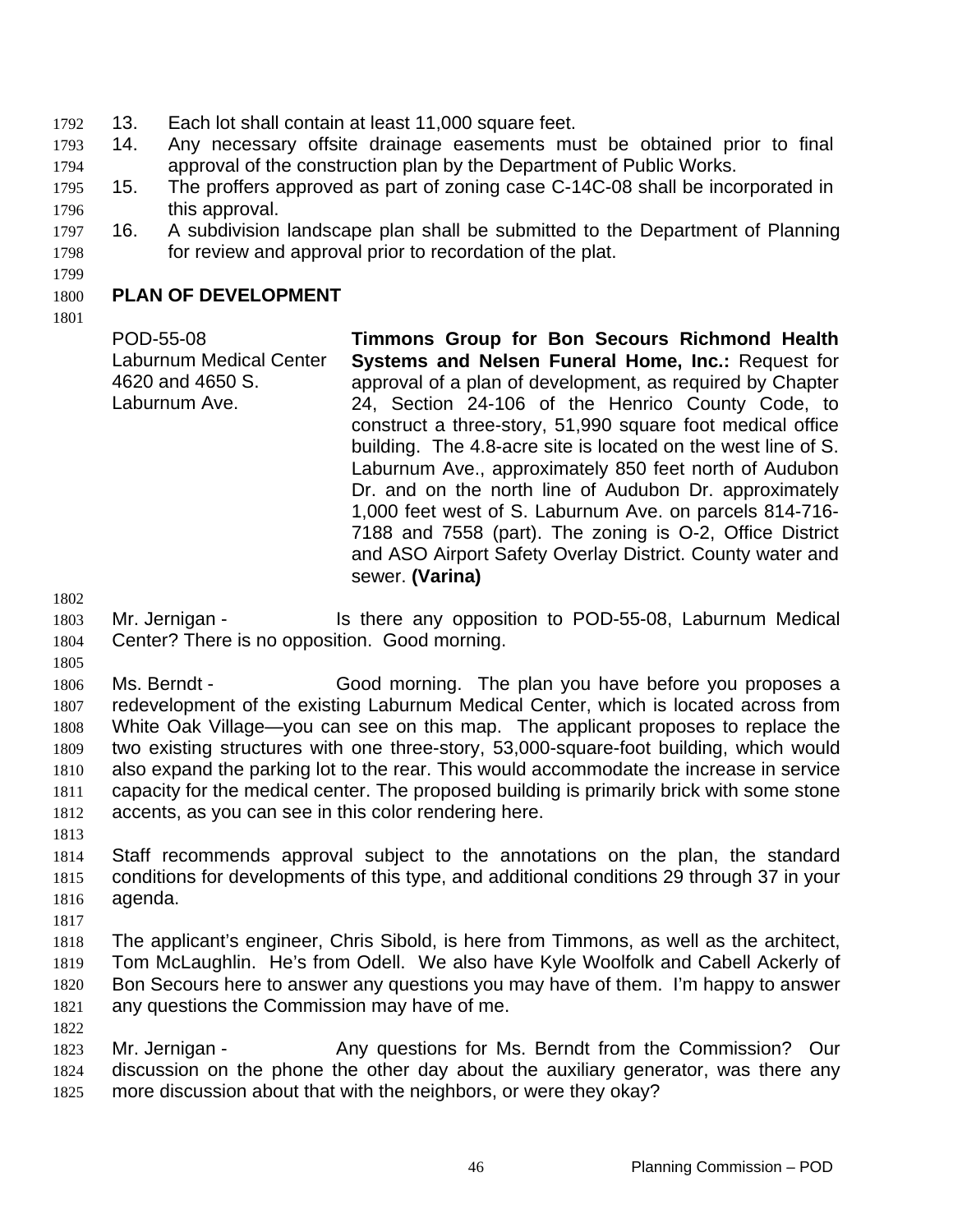Ms. Berndt - I didn't hear anything. No neighbors contacted staff. The enclosure will be masonry, and it's just an emergency generator. 1827 1828 1829 1830 1831 1832 1833 1834 1835 1836 1837 1838 1839 1840 1841 1842 1843 1844 1845 1846 1847 1848 1849 1850 1851 1852 1853 1854 1855 1856 1857 1858 1859 1860 1861 1862 1863 1864 1865 1866 1867 1868 1869 1870 Mr. Jernigan - Runs between 10 and 3 twice a month. Okay. Thank you, Ms. Berndt. I don't need to hear from the applicant on this. I think this is a great looking project, and it's going to be an asset, especially right out there with the White Oak Mall coming up. With that, I will move for approval of POD-55-08, Laburnum Medical Center, subject to the annotations on the plan, standard conditions for developments of this type, and the following additional conditions #29 through 37. Mr. Vanarsdall - Second. Mr. Jernigan - **Motion by Mr. Jernigan, seconded by Mr. Vanarsdall.** All in favor say aye. All opposed say no. The ayes have it; the motion passes. The Planning Commission approved POD-55-08, Laburnum Medical Center, subject to the annotations on the plans, the standard conditions attached to these minutes for developments of this type, and the following additional conditions: 29. The right-of-way for widening of S. Laburnum Ave. as shown on approved plans shall be dedicated to the County prior to any occupancy permits being issued. The right-of-way dedication plat and any other required information shall be submitted to the County Real Property Agent at least sixty (60) days prior to requesting occupancy permits. 30. A concrete sidewalk meeting County standards shall be provided along the west side of S. Laburnum Ave. 31. Outside storage shall not be permitted 32. A construction staging plan which includes details for traffic control, fire protection, stockpile locations, construction fencing and hours of construction shall be submitted for County review and prior to the approval of any final construction plans. 33. The certification of building permits, occupancy permits and change of occupancy permits for individual units shall be based on the number of parking spaces required for the proposed uses and the amount of parking available according to approved plans. 34. Approval of the construction plans by the Department of Public Works does not establish the curb and gutter elevations along the Henrico County maintained right-of-way. The elevations will be set by Henrico County. 35. The owners shall not begin clearing of the site until the following conditions have been met: (a) The site engineer shall conspicuously illustrate on the plan of development or subdivision construction plan and the Erosion and Sediment Control Plan, the limits of the areas to be cleared and the methods of protecting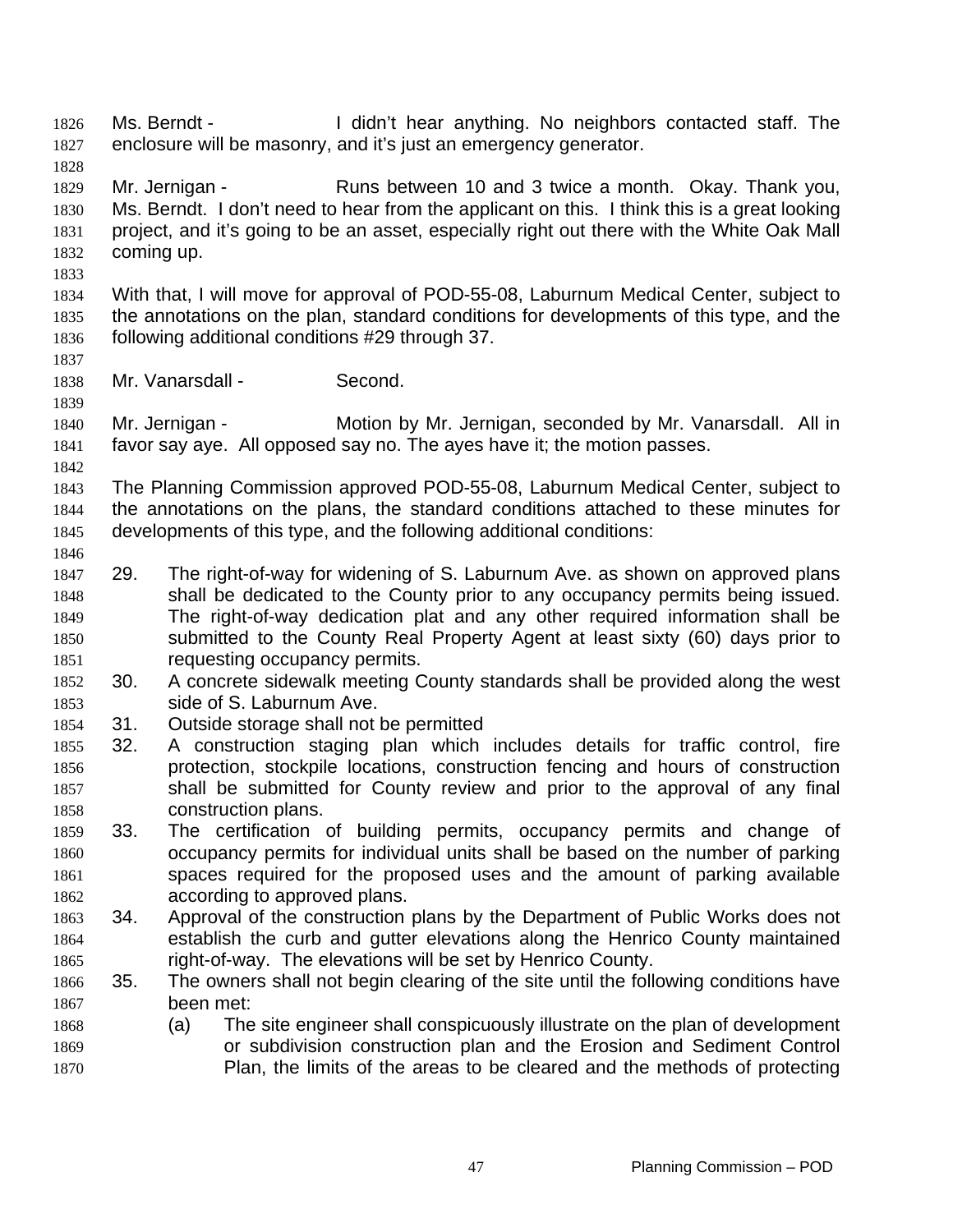the required buffer areas. The location of utility lines, drainage structures and easements shall be shown. 1871 1872

- 1873 1874 1875 1876 (b) After the Erosion and Sediment Control Plan has been approved but prior to any clearing or grading operations of the site, the owner shall have the limits of clearing delineated with approved methods such as flagging, silt fencing or temporary fencing.
- 1877 1878 1879 1880 (c) The site engineer shall certify in writing to the owner that the limits of clearing have been staked in accordance with the approved plans. A copy of this letter shall be sent to the Department of Planning and the Department of Public Works.
- 1881 1882 1883 1884 1885 (d) The owner shall be responsible for the protection of the buffer areas and for replanting and/or supplemental planting and other necessary improvements to the buffer as may be appropriate or required to correct problems. The details shall be included on the landscape plans for approval.
- 1886 1887 1888 36. Evidence of a joint ingress/egress and maintenance agreement must be submitted to the Department of Planning and approved prior to issuance of a certificate of occupancy for this development.
- 1889 1890 1891 1892 1893 1894 37. The location of all existing and proposed utility and mechanical equipment (including HVAC units, electric meters, junctions and accessory boxes, transformers, and generators) shall be identified on the landscape plan. All building mounted equipment shall be painted to match the building, and all equipment shall be screened by such measures as determine appropriate by the Director of Planning or the Planning Commission at the time of plan approval.

#### 1896 **SUBDIVISION**

1897

1895

| SUB-19-08<br><b>Glendale Estates</b><br>(September 2008 Plan) | <b>Engineering Design Associates for MHH Builders, Inc.</b><br>and Wilton Development Corp.: The 1.823-acre site<br>proposed for a subdivision to create a buildable lot is<br>located at 6070 Charles City Rd. on parcel 851-688-0695<br>and part of parcel 850-688-8868. The zoning is A-1,<br>Agricultural District and B-3, Business District. Individual<br>well and on-site sewage disposal system. (Varina) 1 Lot |
|---------------------------------------------------------------|--------------------------------------------------------------------------------------------------------------------------------------------------------------------------------------------------------------------------------------------------------------------------------------------------------------------------------------------------------------------------------------------------------------------------|
|                                                               |                                                                                                                                                                                                                                                                                                                                                                                                                          |

- 1899 1900 Mr. Jernigan - Good morning, Ms. Goggin.
- 1901 1902 Ms. Goggin - Good morning.
- 1903 Mr. Jernigan - You may proceed.
- 1904

1898

1905 1906 1907 1908 1909 Ms. Goggin - Ckay, good morning. This subdivision request is to add .405 acres for a drainfield site to an existing 1.41-acre site within the existing Glendale Estates subdivision. The last previously-approved drainfield site was destroyed during subdivision construction and can no longer support an alternative sewage disposal system. A state-certified soil scientist has provided documentation that the soils on the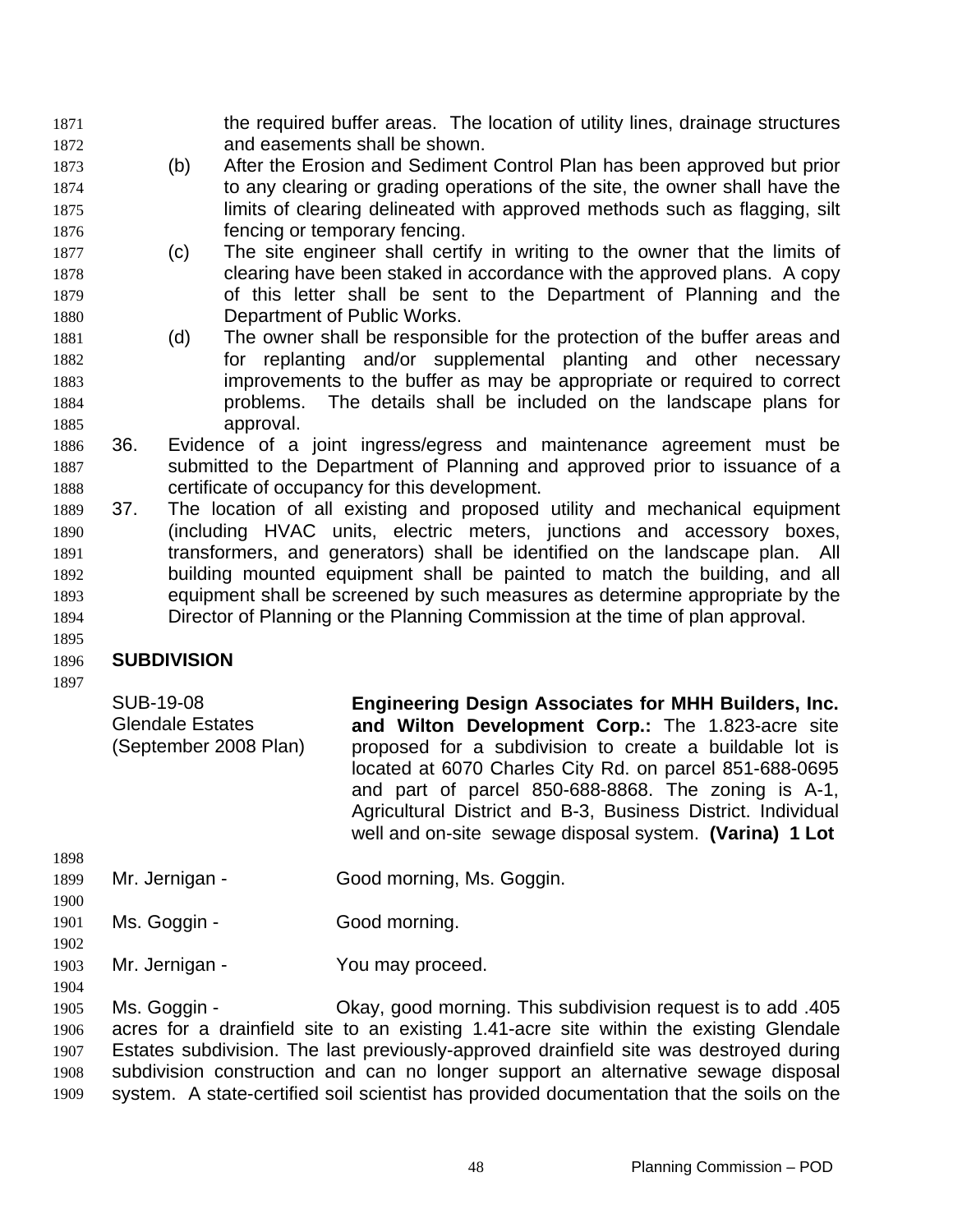existing lot cannot support *any* sewage disposal system approvable by the Virginia Department of Health. 1910 1911

1912

1913 1914 1915 1916 1917 1918 The proposed drainfield site is located on an adjacent B-3 zoning, approximately 250 feet southwest of the existing lot in the furthest corner of the parcel, as shown here. This location provides the most protection from future disturbance. There is an additional drainfield site on the B-3 parcel approximately 350 feet east, closer to Charles City Road. Wilton Development, the owner of the B-3 parcel, would like to retain that sewage disposal site for future development.

1919

1926

1929

1931

1920 1921 1922 1923 1924 1925 Staff is concerned because the proposed configuration of the lot is not a desirable layout. Robby Nelson and his soil scientist are here to present their case due to the extenuating circumstances they have presented. I would be happy to answer any questions, should the Commission have any for me. Should the Commission act on this request, we recommend the annotations on the plan, the standard conditions for developments of this type, and additional conditions 12 and 13 in the agenda.

1927 1928 Mr. Jernigan - The Are there any questions for Ms. Goggin from the Commission? Okay, thank you, Ms. Goggin.

1930 Ms. Goggin - You're welcome.

1932 1933 1934 1935 1936 Mr. Jernigan - The Supplet of the Units of the Units of the Interval and Mr. Jernigan aren't very popular. At this point, I feel that Mr. Nelson has exhausted everything that he can do to try to get this on that site, but due to the soil tests coming back negative, they can't do anything. That's what we required, and that's what Ms. Goggin required, that they exhaust every means to make this site workable, but it's not without offsite.

1937 1938 1939 1940 With that, I will move for approval of SUB-19-08, Glendale Estates (September 2008 Plan), subject to the annotations on the plans, the standard conditions for developments of this type, and the following additional conditions #12 and #13.

1941

1943

1942 Mr. Branin - Second.

1944 1945 Mr. Jernigan - **Motion by Mr. Jernigan, seconded by Mr. Branin.** All in favor say aye. All opposed say no. The ayes have it; the motion passes.

1946

1947 1948 1949 1950 The Planning Commission granted conditional approval to SUB-19-08, Glendale Estates (September 2008 Plan), subject to the standard conditions attached to these minutes for subdivisions served by public utilities, the annotations on the plans, and the following additional conditions:

- 1951
- 1952 1953 1954 12. The final plat for recordation shall contain information showing The Chesapeake Bay Preservation areas, if any, in accordance with Chapter 19, Section 19-72 (18), of the Henrico County Code, as determined by the Director of Public Works.
- 1955 13. The lot shall be connected to public sewer when it becomes available.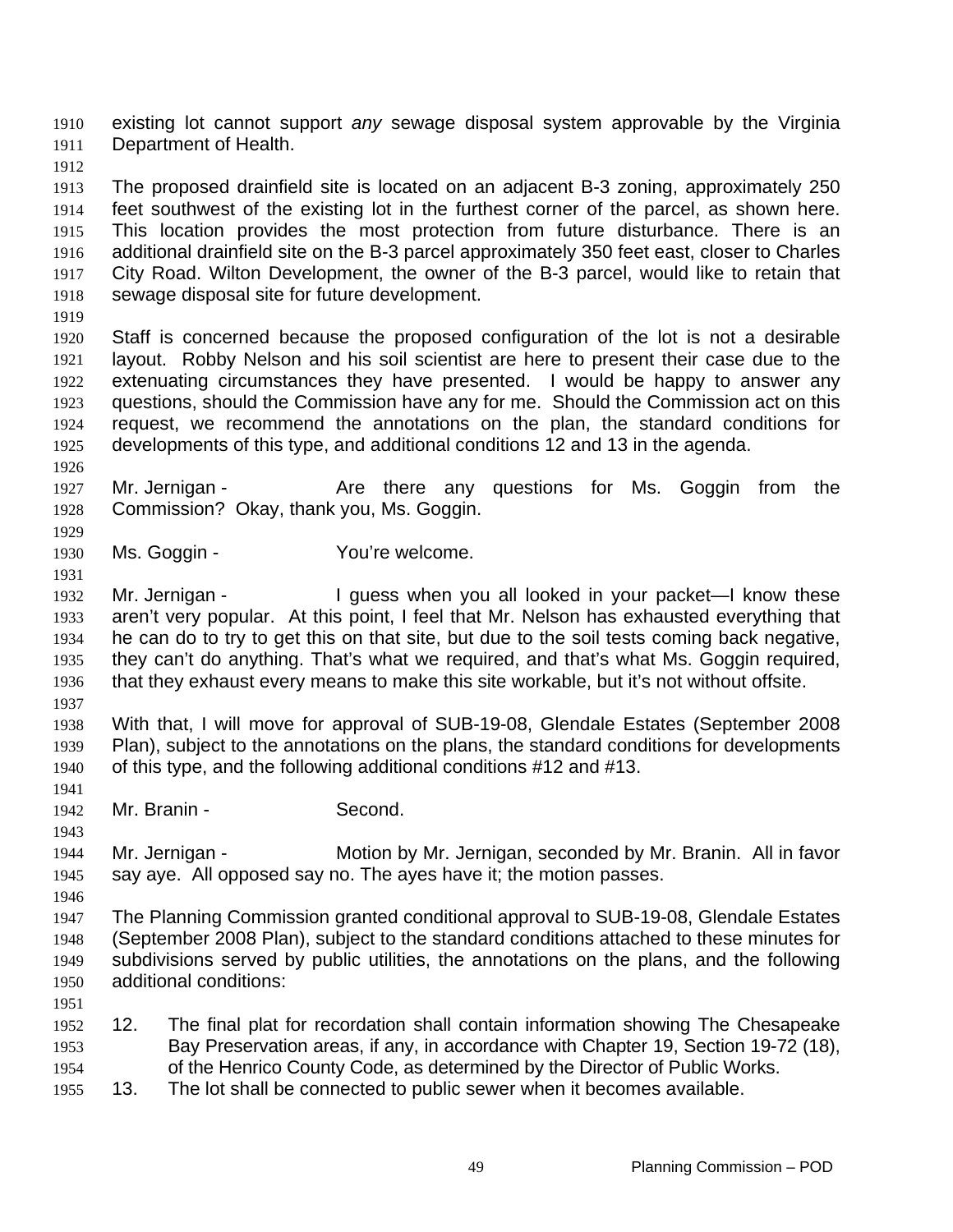# 1956 **SUBDIVISION**

| 1957         |                                                                                                                                                   |                                                                                                                                                                                                                                                                                                                         |  |
|--------------|---------------------------------------------------------------------------------------------------------------------------------------------------|-------------------------------------------------------------------------------------------------------------------------------------------------------------------------------------------------------------------------------------------------------------------------------------------------------------------------|--|
|              | <b>SUB-22-08</b><br><b>Pemberton Crossing</b><br>(Re-subdivision of<br>Pemberton Crossing, Sec<br>A, Blk B Reserve Area)<br>(September 2008 Plan) | Burgess & Niple for Pemberton Group, LLC and Ceres<br>Road, LLC: The 0.393-acre site proposed for a<br>subdivision of 1 lot single-family home is located at 3314<br>Ceres Rd. on parcel 753-756-9834. The zoning is R-5AC,<br>General Residence District (Conditional). County water<br>and sewer. (Three Chopt) 1 Lot |  |
| 1958         |                                                                                                                                                   |                                                                                                                                                                                                                                                                                                                         |  |
| 1959         | Mr. Jernigan -                                                                                                                                    | We do have opposition, as we found out. Mr. Garrison, you                                                                                                                                                                                                                                                               |  |
| 1960         | may proceed.                                                                                                                                      |                                                                                                                                                                                                                                                                                                                         |  |
| 1961         |                                                                                                                                                   |                                                                                                                                                                                                                                                                                                                         |  |
| 1962         | Mr. Garrison -                                                                                                                                    | Good morning. The applicant is requesting approval of a                                                                                                                                                                                                                                                                 |  |
| 1963         |                                                                                                                                                   | one-lot subdivision of a reserve area of already-approved Pemberton Crossing.                                                                                                                                                                                                                                           |  |
| 1964         |                                                                                                                                                   |                                                                                                                                                                                                                                                                                                                         |  |
| 1965         | The plan meets all the requirements, therefore staff can recommend approval subject to                                                            |                                                                                                                                                                                                                                                                                                                         |  |
| 1966         |                                                                                                                                                   | the annotations on the plan and the standard conditions for subdivisions served by                                                                                                                                                                                                                                      |  |
| 1967         | public utilities.                                                                                                                                 |                                                                                                                                                                                                                                                                                                                         |  |
| 1968         |                                                                                                                                                   |                                                                                                                                                                                                                                                                                                                         |  |
| 1969         |                                                                                                                                                   | Spud Mister with Burgess and Niple is available to answer any questions, as well as                                                                                                                                                                                                                                     |  |
| 1970         |                                                                                                                                                   | Scott Jackson with Public Works, and Sharon Smidler with Public Works.                                                                                                                                                                                                                                                  |  |
| 1971         | Mr. Jernigan -                                                                                                                                    | Are there any questions for Mr. Garrison from the                                                                                                                                                                                                                                                                       |  |
| 1972<br>1973 | Commission?                                                                                                                                       |                                                                                                                                                                                                                                                                                                                         |  |
| 1974         |                                                                                                                                                   |                                                                                                                                                                                                                                                                                                                         |  |
| 1975         | Mr. Branin -                                                                                                                                      | I don't have any, Mr. Chairman. There are three people in                                                                                                                                                                                                                                                               |  |
| 1976         |                                                                                                                                                   | the audience that have some questions and some concerns. I'd like to get them to voice                                                                                                                                                                                                                                  |  |
| 1977         | those, so we can get Spud or staff to respond.                                                                                                    |                                                                                                                                                                                                                                                                                                                         |  |
| 1978         |                                                                                                                                                   |                                                                                                                                                                                                                                                                                                                         |  |
| 1979         | Mr. Jernigan -                                                                                                                                    | Do you want the opposition first?                                                                                                                                                                                                                                                                                       |  |
| 1980         |                                                                                                                                                   |                                                                                                                                                                                                                                                                                                                         |  |
| 1981         | Mr. Branin -                                                                                                                                      | Absolutely.                                                                                                                                                                                                                                                                                                             |  |
| 1982         |                                                                                                                                                   |                                                                                                                                                                                                                                                                                                                         |  |
| 1983         | Mr. Jernigan -                                                                                                                                    | Okay. Good morning.                                                                                                                                                                                                                                                                                                     |  |
| 1984         |                                                                                                                                                   |                                                                                                                                                                                                                                                                                                                         |  |
| 1985         | Mrs. Buehler -                                                                                                                                    | I'm Francis Buehler, and I represent the Pemberton Crossing                                                                                                                                                                                                                                                             |  |
| 1986         |                                                                                                                                                   | Homeowners Association. We are not questioning the legality of Mr. Hood being able to                                                                                                                                                                                                                                   |  |
| 1987         | apply for permits or whatever. We are only here from an aesthetic standpoint and an                                                               |                                                                                                                                                                                                                                                                                                                         |  |
| 1988         | ecological standpoint. I just want to show you, or to tell you very briefly—because                                                               |                                                                                                                                                                                                                                                                                                                         |  |
| 1989         | you've been real busy this morning—about this little wetlands. It's a tiny little spot. It's                                                      |                                                                                                                                                                                                                                                                                                                         |  |
| 1990         | less than a tenth of an acre. It was created in 2003 when Mr. Hood was granted a                                                                  |                                                                                                                                                                                                                                                                                                                         |  |
| 1991         | permit to build 31 homes. The Department of Environmental Quality and the Army                                                                    |                                                                                                                                                                                                                                                                                                                         |  |
| 1992         |                                                                                                                                                   | Corps of Engineers insisted that he create wetlands as a mitigation site, a little                                                                                                                                                                                                                                      |  |
| 1993         |                                                                                                                                                   | conservation lot. That is what we have now on the two lots. They only allowed him to                                                                                                                                                                                                                                    |  |
| 1994         |                                                                                                                                                   | build 29 homes. He got his permit; he built his 29 homes.                                                                                                                                                                                                                                                               |  |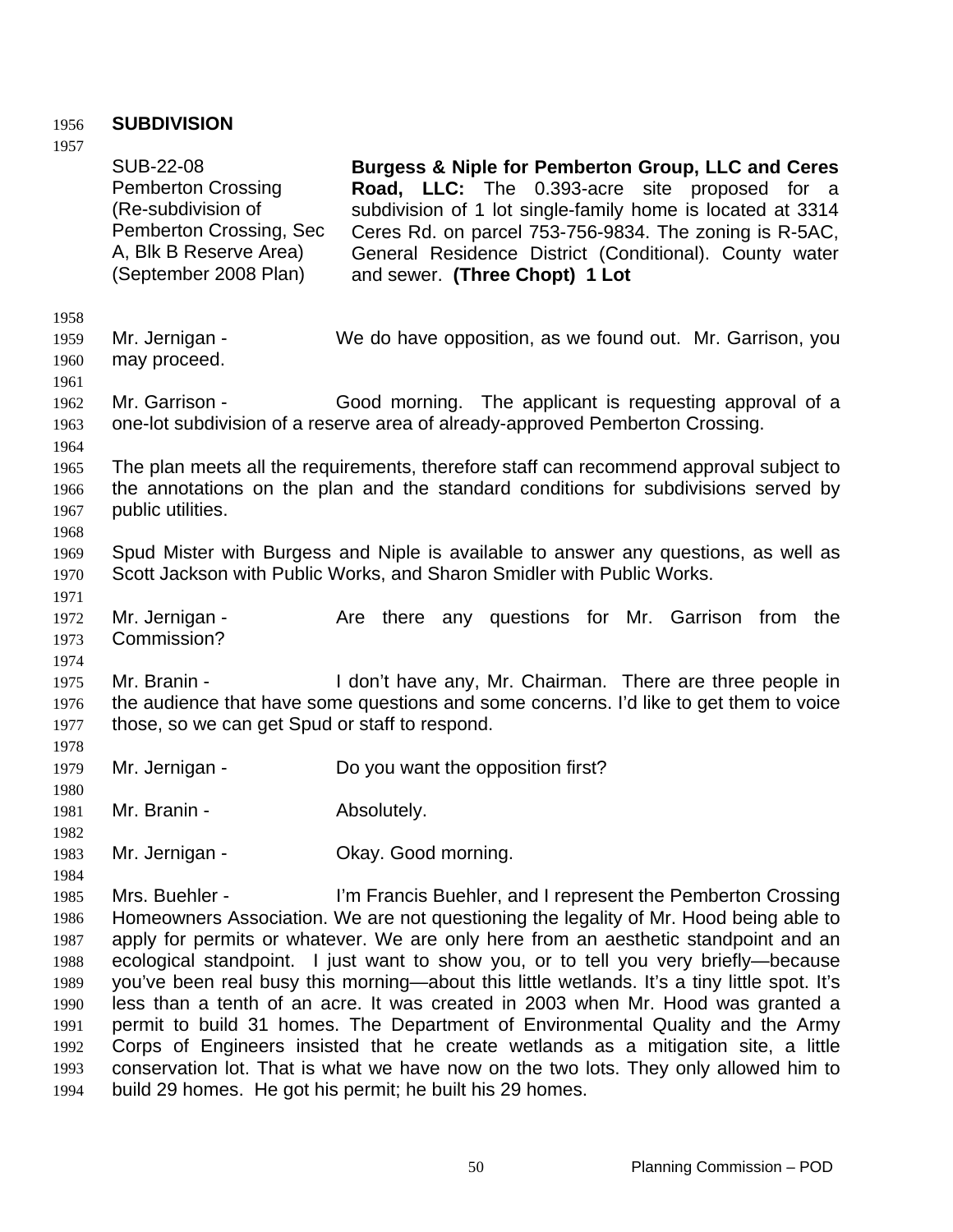In the building of the 29 homes, the entire development was denuded of every tree, bush, shrub, grass, blade—everything. What we had left in our little neighborhood is this tiny little wetlands area. The area in question is .09-acre of forested wetland. It includes 175 feet of a stream on a conservation lot. The site contains an intermittent stream associated with Deep Run. It runs down Ceres Road, and down towards Meadowview, and then into a little creek that feeds Deep Run. The wetlands provide a filter for water runoff from two directions—east and north. This little tiny thing contains our neighborhood's only mature trees. Since the land for our neighborhood, as I said, was completely denuded prior to the construction of the homes, the wetland area also contains our only lush undergrowth, our large native shrubs, grasses, and wildflowers. We are just now seeing birds, and bees, and frogs, and snakes, and butterflies come back to the area because of the building around. 1995 1996 1997 1998 1999 2000 2001 2002 2003 2004 2005 2006 2007 2008 The buildings on this site, if this is allowed, will increase the impervious surface area of

2010 2011 2012 2013 2014 2015 2016 I know that Mr. Hood is certainly allowed to purchase credit from an approved mitigation site, but that would deny us, our 29 families, the pleasure of seeing this tiny little stand of trees and beautiful wetlands. These same conditions as listed in 2003—and I note this is a DEQ question and it's also an Army Corps of Engineers' question, and we have been in touch with them to voice our concerns. I just wanted to go on record to voice our concerns to you.

2009

our neighborhood.

| 2017 |                |                                                                                      |
|------|----------------|--------------------------------------------------------------------------------------|
| 2018 | Thank you.     |                                                                                      |
| 2019 |                |                                                                                      |
| 2020 | Mr. Jernigan - | Ms. Buehler.                                                                         |
| 2021 |                |                                                                                      |
| 2022 | Ms. Buehler -  | Yes, sir.                                                                            |
| 2023 |                |                                                                                      |
| 2024 | Mr. Jernigan - | <b>What's .9?</b>                                                                    |
| 2025 |                |                                                                                      |
| 2026 | Ms. Buehler -  | It's less than a tenth of an acre. It's nine one-hundredths of                       |
| 2027 |                | an acre, so it's less than a tenth of an acre. It's a tiny little spot.              |
| 2028 |                |                                                                                      |
| 2029 | Mr. Jernigan - | The lot is .393.                                                                     |
| 2030 |                |                                                                                      |
| 2031 | Ms. Buehler -  | Yes. That lot is two whole lots—I don't know if I'm looking at                       |
| 2032 |                | this correctly. This little tiny wetlands is just in the front of one of those lots. |
| 2033 |                |                                                                                      |
| 2034 | Mrs. Jones -   | 0.194 acres is the wetlands.                                                         |
| 2035 |                |                                                                                      |
| 2036 | Mr. Jernigan - | Just to let you know, by Code-                                                       |
| 2037 |                |                                                                                      |
| 2038 | Ms. Buehler -  | I know.                                                                              |
| 2039 |                |                                                                                      |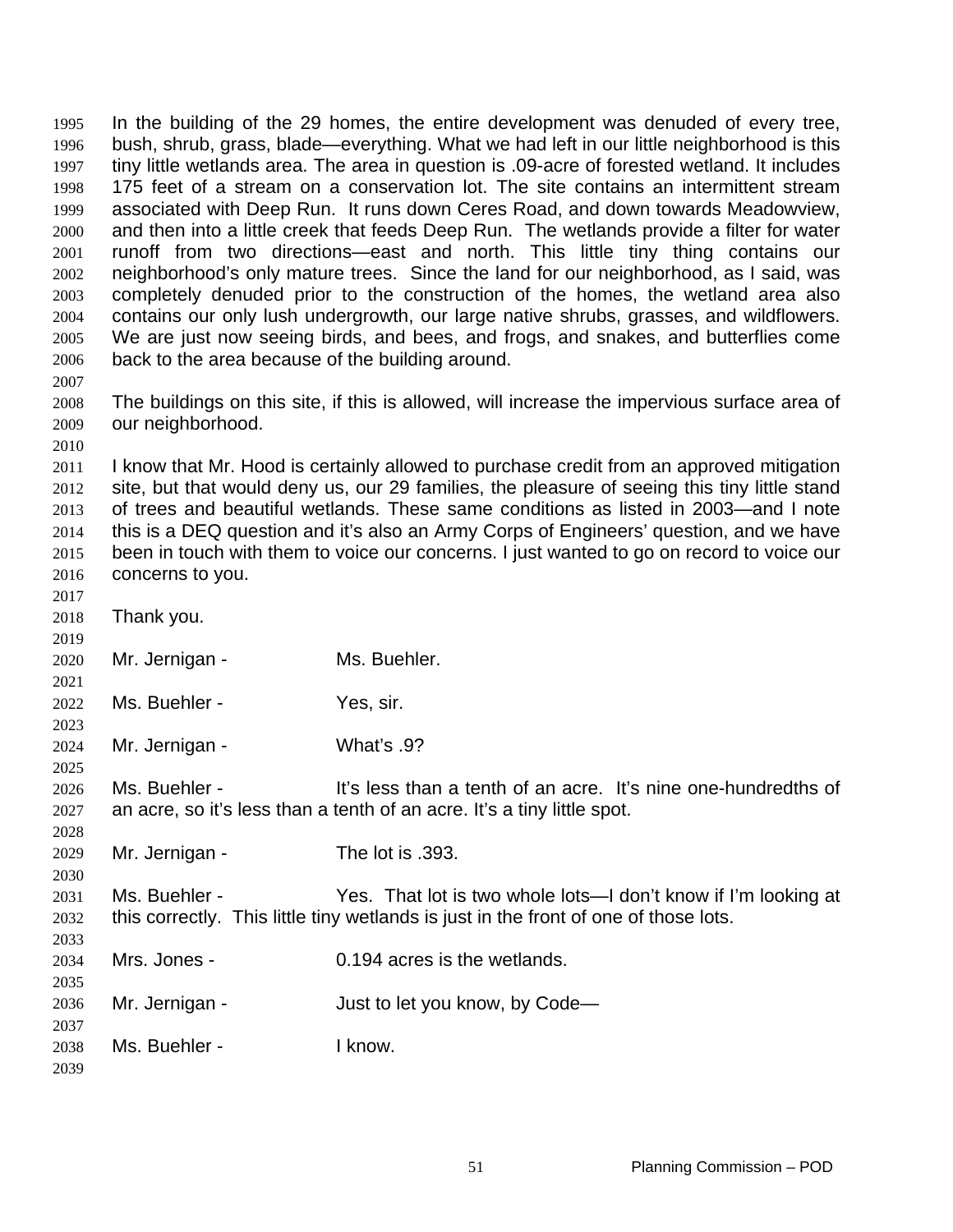Mr. Jernigan - — — — — Virginia law is that if this is zoned properly, and if this POD meets County code, we have to pass it. Ms. Buehler - I understand that. I know. I'm just going on record. Mr. Jernigan - I mean this subdivision. I'm sorry. If it meets code, we're bound by law to pass it. Ms. Buehler - The I fully understand. Mr. Jernigan - **Okay.** Ms. Buehler - Thank you for hearing me. Mr. Jernigan - Yes, ma'am. Mr. Branin - The applicant here? Mr. Garrison - Yes, he's here, Spud Mister. Mr. Jernigan - Good morning. Mr. Mister - Good morning. I'm Spud Mister with Burgess and Niple representing the applicant. Mr. Branin - Good morning, how are you? Mr. Mister - The Unit fine. Mr. Branin - Mr. Mister, I'm going to make a recommendation to that homeowners association, and I'd like you to carry it back to your applicant. These people do want to preserve this land, and keep it as an area. I'm going to recommend to them that because we have no authority to deny it, we have to approve, the only thing that they could possibly do is buy the land from your applicant. Mr. Mister - That's certainly an option. Mr. Branin - I'm going to recommend to them that the homeowners' association buy that land, if they want to preserve it, because that's the only thing that can preserve it. You then take it into your homeowners' association. If you would carry that message. Mr. Miister - The Mull certainly do that. Mr. Branin - That's all I needed you for, sir.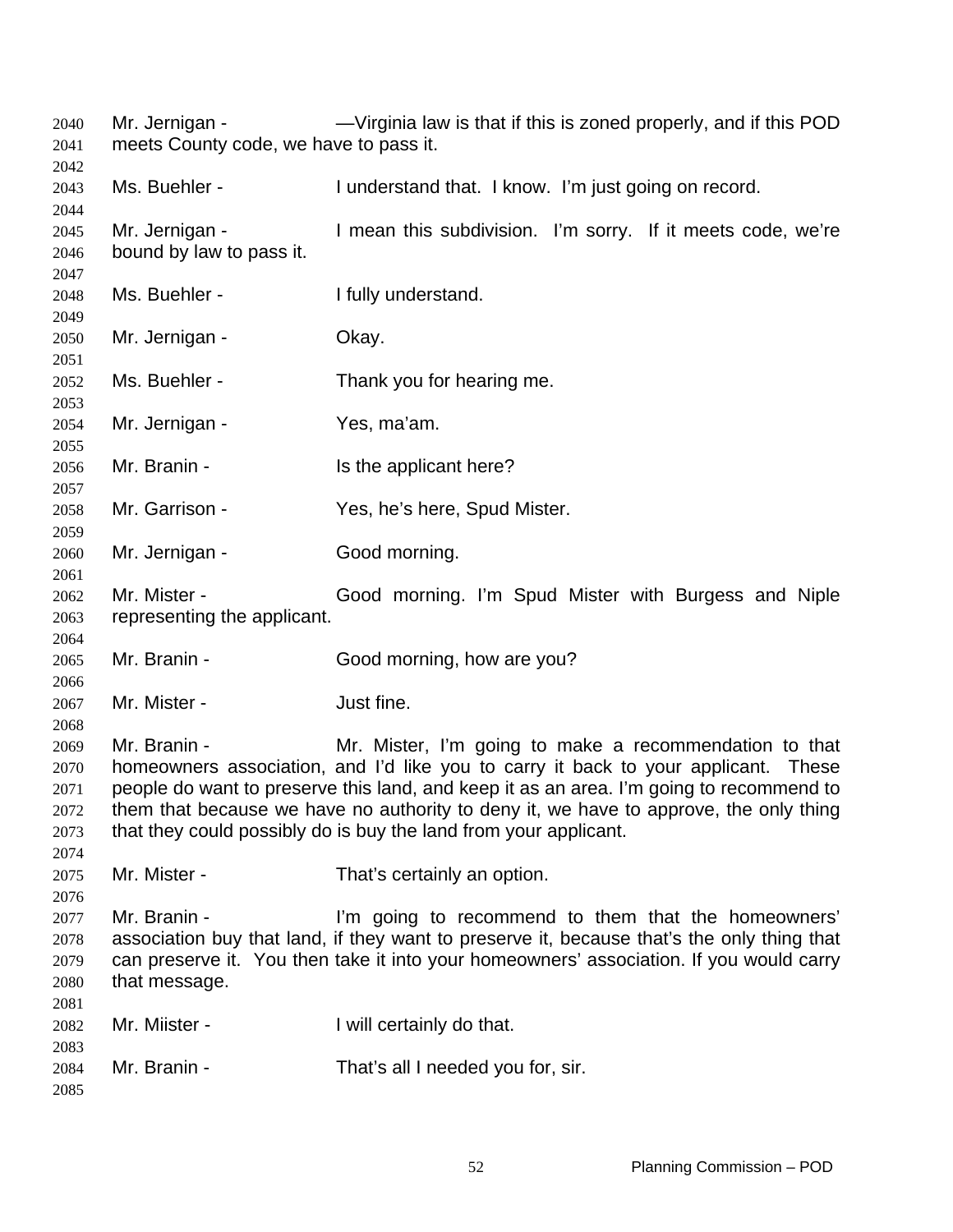2087 2088 2089 2090 2091 2092 2093 2094 2095 2096 2097 2098 2099 2100 2101 2102 2103 2104 2105 2106 2107 2108 2109 2110 2111 2112 2113 2114 2115 2116 2117 2118 2119 2120 2121 2122 2123 2124 2125 2126 2127 2128 2129 2130 2131 Mrs. Jones - I have a quick question. Because this has been referenced as a real benefit for the drainage, is there going to be other accommodation for drainage if this is not kept in its current form? What kind of impact will that have if this site is developed and the wetlands taken away? Mr. Mister - The drainage will be the same as it's always been. There are pipes there, and the drainage will be picked up in the pipes. I think if you go out there and look at this site—and this goes back a long time. This had to do with an issue between the Corps of Engineers and the developer, Mr. Hood. They took jurisdiction over this as a navigable water of the U.S. If anybody can go out there and tell me that is navigable water, you've done something. What it's done is—And no wetlands were created; this was an existing wetland that was there. No new ones were created. We also have a mosquito control ordinance in Henrico County where we try to keep out areas where stagnant water will sit and cause mosquitoes to breed in the middle of subdivisions, that's exactly what this area is doing. But it won't affect the drainage. Mrs. Jones - Ckay. Mr. Jernigan - Thank you, Mr. Mister. Mr. Mister - The Actually, putting a house there makes this a much better area, and the lot that will be left will still have most of the mature trees on it. Mr. Jernigan - Okay. Any more questions from the Commission? Ms. Buehler - [Off mike.] [Inaudible.] Mr. Branin - Chly if you come down and speak into the microphone. Ms. Buehler - Mr. Hood has stated that within five years, he would like to put in the other house thereby wiping out the entire wetlands. Eventually, that will be gone forever. A little tiny spot is going to be left. According to people I've heard, that's just designed so that the wetlands will dry up, and then it's no longer a wetlands. Therefore, it's a good buildable lot. Thank you. Mr. Jernigan - Thank you, Ms. Buehler. All right, Mr. Branin. Mr. Branin - Ckay. Mr. Chairman, I'd like to move for approval of SUB-22-08 Pemberton Crossing (September 2008 Plan), subject to the annotations on the plan, standard conditions of subdivisions served by public utilities, and the following additional condition 13. Mr. Vanarsdall - Second.

2086 Mr. Mister - Okay. Thank you.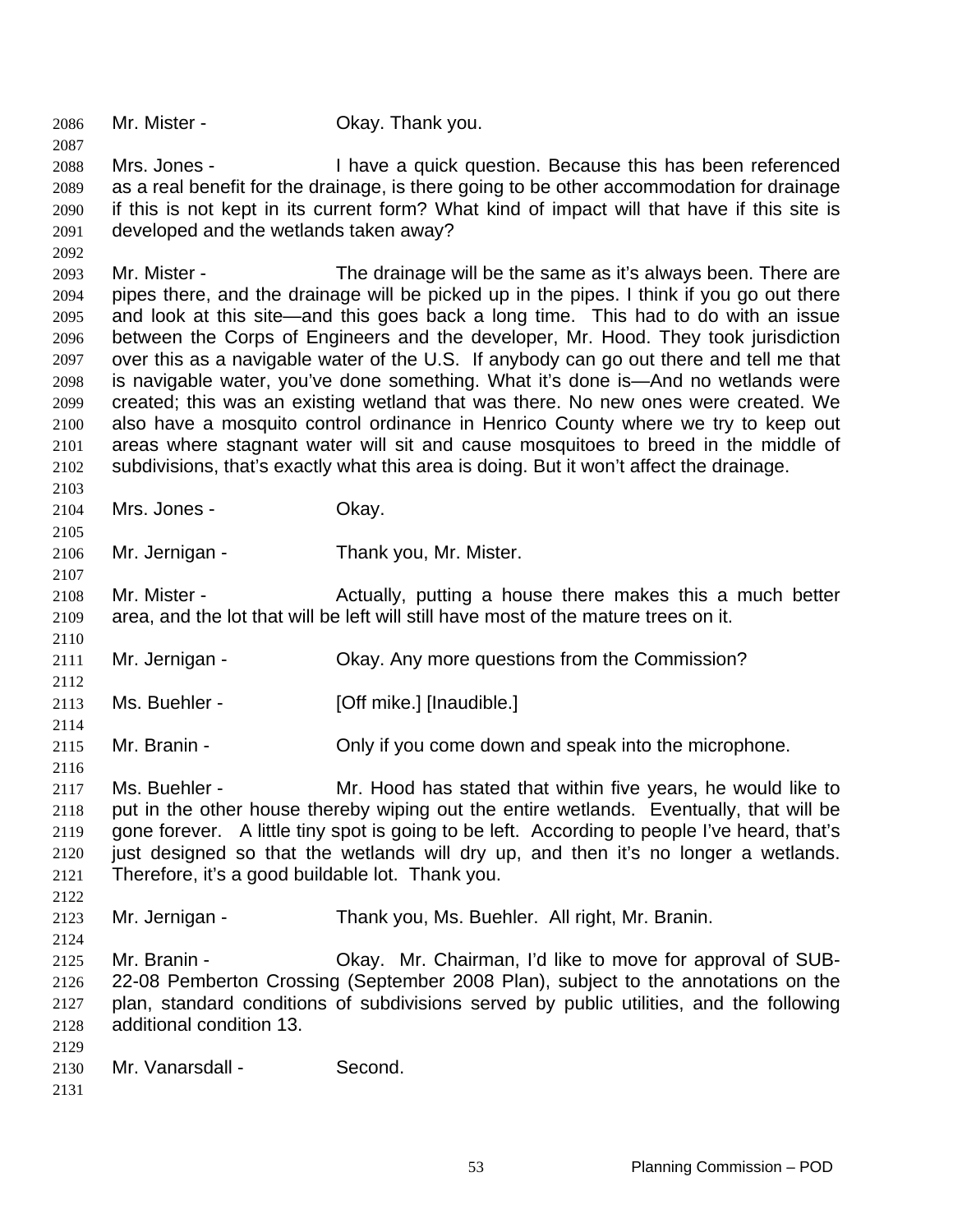Mr. Jernigan - Motion by Mr. Branin, seconded by Mr. Vanarsdall. All in favor say aye. All opposed say no. The ayes have it; the motion passes. The Planning Commission granted conditional approval to SUB-22-08 Pemberton Crossing (September 2008 Plan), subject to the standard conditions attached to these minutes for subdivisions served by public utilities, the annotations on the plans, and the following additional conditions: 13. The proffers approved as part of zoning case C-8C-02 shall be incorporated in this approval. Mr. Emerson - Mr. Chairman, that brings us to the final item on your agenda, which is the approval of the minutes of July 23, 2008. APPROVAL OF MINUTES: July 23, 2008 Mr. Jernigan - The State a correction. Page 9, line 274, where it says, "Mr. Jernigan." That's supposed to be "Mr. Branin." Mr. Branin was talking to me on this one. Mr. Archer - I'm sorry, what line was that, Mr. Chairman? Mr. Jernigan - Page 9, line 274. That's the only thing I have. Any other corrections? Do I hear a motion. Mr. Vanarsdall - I move that the minutes be accepted as corrected. Mr. Jernigan - Do I have a second? Mr. Branin - Second. Mr. Jernigan - Motion by Mr. Vanarsdall, seconded by Mr. Branin to accept the minutes of July 23, 2008, as corrected. All in favor say aye. All opposed say no. The ayes have it; the motion passes. The Planning Commission approved the July 23, 2008 minutes as corrected. Mr. Vanarsdall - I move we adjourn. Mr. Branin - Second. The meeting is adjourned.